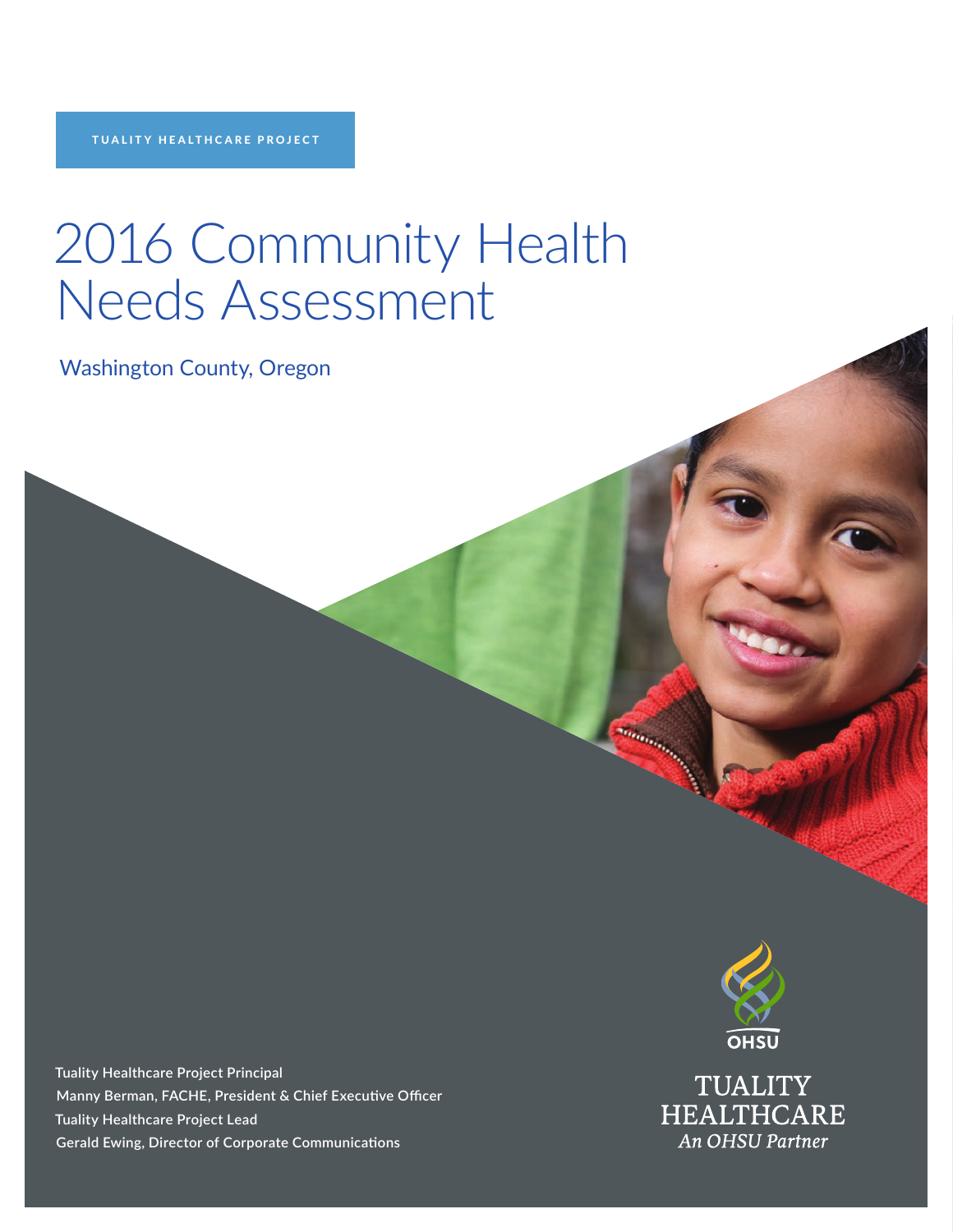#### **Tuality Healthcare, now an OHSU Partner**

In February of 2016, Tuality Healthcare and OHSU embarked on a renewed commitment to provide the best health care available for the citizens of Washington County. Over time, this affiliation with Oregon's leading medical center will provide better access to health care as well as improved access to some of the top specialists in America. As our home base of Washington County continues to lead the Portland metro area in population growth, Tuality Healthcare along with OHSU is poised to continue to provide great health care and a positive patient experience as hospitals across the country face the challenge of transforming the delivery of health care.

This Community Health Needs Assessment was conducted as a rigorous process with other health care organizations in the four-county Portland metropolitan area as part of the Healthy Columbia Willamette Collaborative. Members include 14 hospitals, four county health departments and two Coordinated Care Organizations.

#### **About Tuality Healthcare**

| <b>Executive summary</b>                                    |    |
|-------------------------------------------------------------|----|
| <b>Key Findings for</b>                                     |    |
| <b>Washington County, Oregon</b>                            | 5  |
| Tuality Healthcare strategies                               |    |
| <b>Washington County demographics</b>                       | 8  |
| Population data<br>(health behaviors, morbidity, mortality) | 11 |
| <b>Hospital</b><br>(emergency department) data              | 28 |
| Online survey data                                          | 30 |
| <b>Washington County</b><br>priority health issues model    | 40 |
| <b>Conclusions</b>                                          | 62 |

Tuality is a not-for-profit, community based health care organization based in Washington County. We continue as an independent organization under the affiliation agreement with OHSU, governed by community members that aim to provide localized care determined by local community members. Our organization provided over \$34 million in Fiscal Year 2016 to benefit our patients through community education and investment in community health and community partners.

#### **Thank you to the community**

This Community Health Needs Assessment would not have been possible without the assistance from many of our community citizens through focus group participation, stakeholder interviews and advice from content experts. We are grateful for their help. We strive to provide our community with the best health care possible. We hope to address many of the health care needs and strategies in the years ahead as we continue to provide great health care to the citizens of Washington County.

#### **Manny Berman, FACHE**

Chief Clinical Integration Officer OHSU Partners

### Table of contents

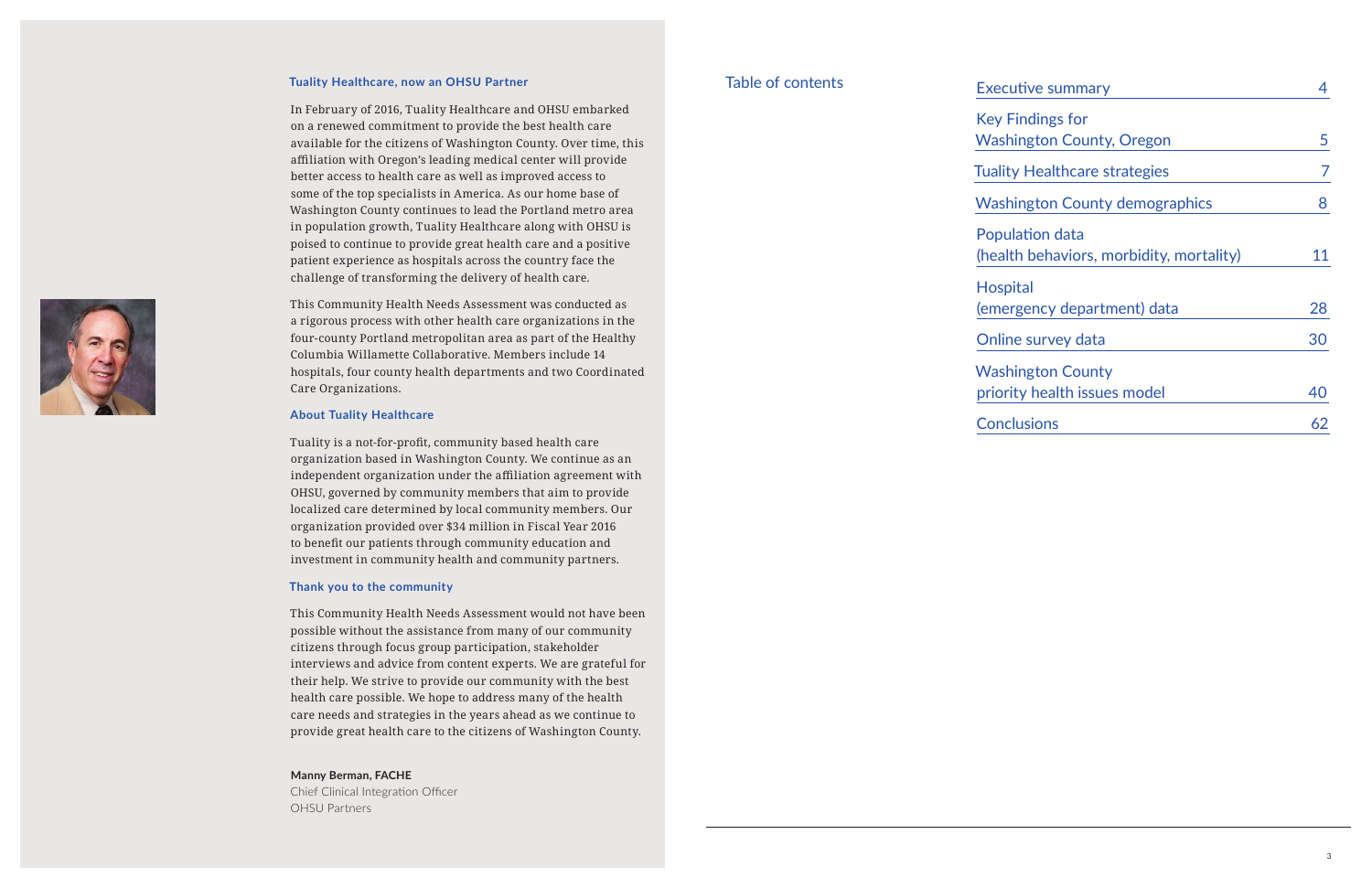Executive summary Tuality Healthcare is a founding member of the Healthy Columbia Willamette Collaborative (HCWC), a unique publicprivate partnership that includes 15 hospitals, four health departments, and two coordinated care organizations (managed Medicaid organizations) in Clackamas, Multnomah, and Washington counties of Oregon, and in Clark County, Washington.

> This report documents the community health needs of Washington County, Tuality Healthcare's primary marketing area. The community health needs were identified through a comprehensive study of population, hospital, Medicaid, and community data specific to Washington County, Oregon. The full four-county Community Health Needs Assessment report is available on the Tuality Healthcare website at the following link: **www.tuality.org/tuality/index.php/about/community\_ needs\_assessment**

#### **Demographics**

Approximately 563,000 people lived in Washington County in 2014, having increased 18.9% from 2000 to 2010. Although the racial and ethnic population is predominantly white, non-Hispanic/Latino, the demographics of the county continue to diversify. The foreign-born population in Washington County increased 11% from 2005-2014, while the Hispanic/Latino population increased 67.4% from 2000 to 2010.

#### **Social determinants of health and equity**

Factors such as income, housing, and education impact communities' health in Washington County. Approximately 13% of individuals were living in poverty in Washington County in 2014, including 17.5% of children (18 years or younger). Over 13% of households received SNAP (food assistance) benefits in the past 12 months. Washington County residents have been affected by increased housing costs, although rates of homelessness are lower than other counties in the region. Ninety percent of adult residents have at least a high school diploma and nearly 40% have at least a four year college degree.

Through listening sessions, an online survey, and an inventory of recent community engagement projects, HCWC identified upstream factors, such as access to food, health care, transportation, and safe, affordable housing, as important needs in Washington County and the region. Community members specified culturally and linguistically appropriate services, and support for people with behavioral health challenges, as needed improvements to health care and public health systems. Communities also advocated for policies, systems, and environments that support healthy behaviors and identified racism, discrimination, and stigma as problems that contribute to poor health in the region.

#### **Diagnosed health conditions for low-income residents**

An analysis of Medicaid claims data from local CCOs in Oregon showed that for youth, asthma, attention deficit disorder, and post-traumatic stress disorder were the most commonly diagnosed chronic conditions. For adults on Medicaid in

#### **2016 Community Health Needs Assessment data sources**

#### HEALTH STATUS ASSESSMENT

Population data about health-related behaviors, morbidity, and mortality.

Medicaid data from local Coordinated Care Organizations (CCOs) about the most frequent conditions for which individuals on Medicaid sought care in the tri-county region in Oregon (Clark County Medicaid data were not available for this report).

Hospital data for uninsured individuals who were seen in the emergency department with a condition that could have been managed in primary or ambulatory care.

#### COMMUNITY THEMES AND STRENGTHS

Online survey about quality of life, issues affecting community health, and risky health behaviors.

Listening sessions with diverse communities in the four-county region to identify community members' vision for a healthy community, needs in the community, and existing strengths.

An inventory of recent community engagement projects in the four-county region that assess communities' health needs.

# Key Findings for Washington County, Oregon

#### HEALTH BEHAVIORS

Population health data from state surveys show that risky health behaviors, such as binge drinking, lack of exercise among teens, and not eating enough healthy foods, are prevalent in Washington County. For teenagers, the assessment identified alcohol, marijuana, and vaping/e-cigarette use as common behaviors. Access to health care and preventive services were identified as priority health issues for Washington County, including lack of health insurance for adults, lack of dental visits among teens, and lack of early prenatal care.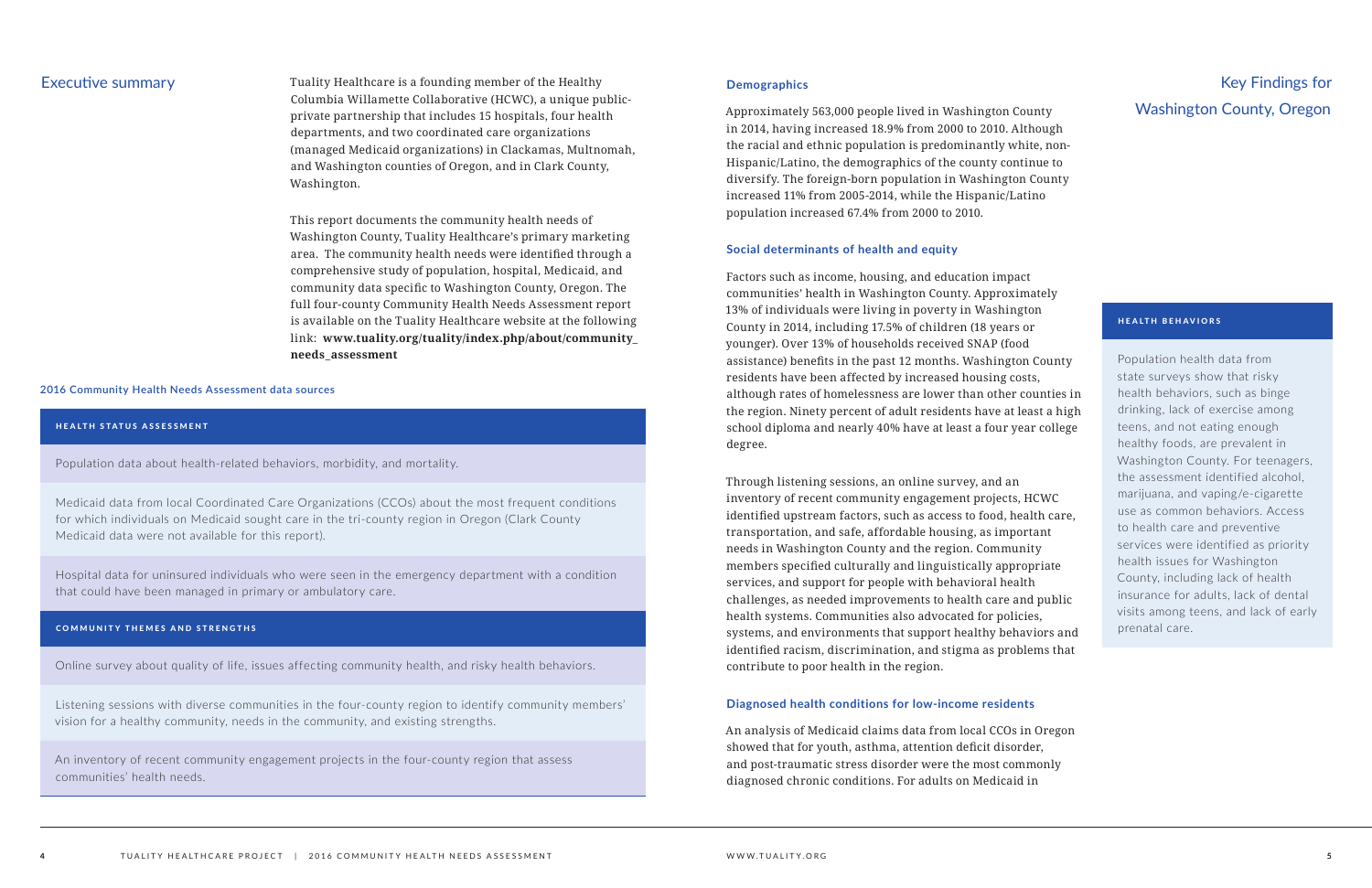Oregon, depression, diabetes, and hypertension were the most common diagnoses. People with Medicaid, whose incomes are below 139% of the Federal Poverty Level, represent 17.9% of the population in Washington County.

#### **Emergency department admissions for uninsured residents**

Utilization data from local hospitals were analyzed for Washington County residents who were uninsured orselfpay and were admitted to the Emergency Department for a condition that could have been treated in primary care. The most common conditions for adults were diabetes, hypertension, kidney/urinary infections, and severe ear, nose, and throat infections. For youth within this population, the top diagnosed conditions were asthma, severe ear, nose, and throat infections, and dehydration.

#### **Morbidity and mortality**

Epidemiologists from the four county health departments prioritized 104 health indicators using the following criteria: disparity by race/ethnicity or sex, comparison with the state, trend over time, severity, and magnitude. Data came from a variety of sources, including vital statistics, disease and injury morbidity data, cancer registries, and adult and student surveys. In addition to the health behaviors described above, the morbidity and mortality indicators, left, rose to the top as priority health issues in Washington County.

#### MORBIDITY (DISEASE)\*

- Asthma
- Cancer, 8 types (see population data section of full report for specific types)
- Chlamydia
- Depression
- Obesity/overweight

#### MORTALITY (DEATH)\*

- Alcohol-induced
- Breast cancer
- Chronic lower respiratory disease
- Diabetes
- Drug-induced
- Heart disease
- Leukemia and lymphoma
- Ovarian cancer
- Prostate cancer
- Suicide

\*Issues are listed in alphabetical order.

### Tuality Healthcare strategies

Tuality Healthcare in collaboration with our affiliate, OHSU, has identified three areas of emphasis regarding community health needs in Washington County that fit well with our Strategic Business Plan.

- **1. Opioid use.** The state of Oregon continues to show a dramatic increase in overdose deaths and hospitalizations due to prescription opioid pain medications. To reverse this trend, which many consider a prescription opioid overdose epidemic, prescribing practices that lead to misuse, overdose and death need to be addressed.
- **2. Pre-natal care.** Data from this Community Health Needs Assessment Report shows that early pre-natal care is lacking in Washington County. Through our affiliation with OHSU and our collaborative work with family practice providers at the Virginia Garcia Memorial Health Center, Tuality plans to improve access to early pre-natal care.
- **3. Mental Health.** Tuality Healthcare, Washington County and the Oregon Health Authority continue to struggle to provide appropriate mental health care. Several projects are in the works to address this problem which will only get worse as Baby Boomers age and dementia becomes more prevalent.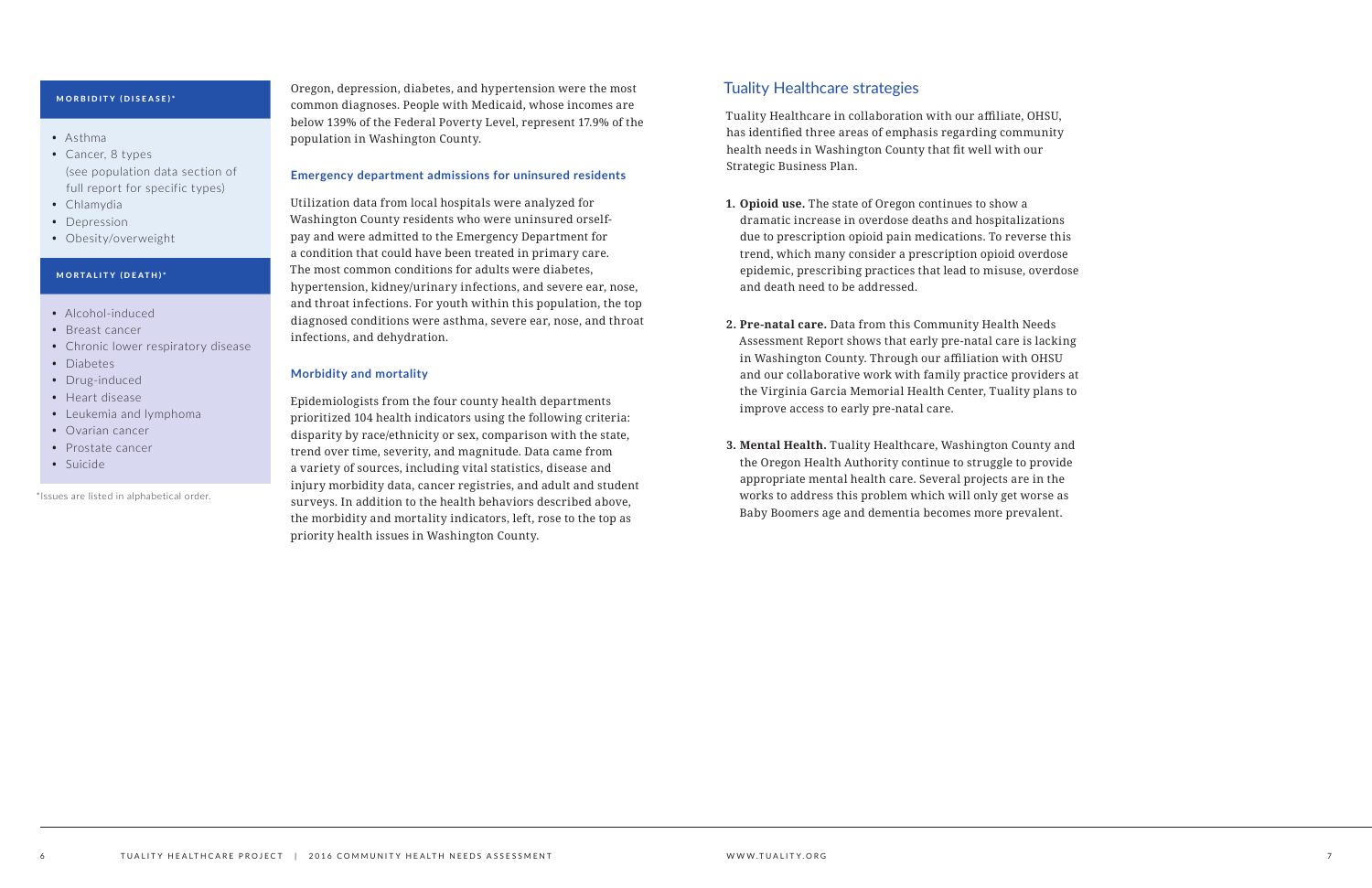## Washington County demographics

Table K-1, below, summarizes the population demographics for Washington County.

#### **Table K-1. Population demographics for Washington County**

| <b>DEMOGRAPHIC INDICATOR</b>                                       | <b>WASHINGTON</b><br><b>COUNTY ESTIMATE</b> | OREGON<br><b>ESTIMATE</b> |
|--------------------------------------------------------------------|---------------------------------------------|---------------------------|
| Total Population (number of people)                                | 562,998                                     | 3,970,239                 |
| <b>GENDER</b>                                                      |                                             |                           |
| Female (%)                                                         | 50.8                                        | 50.5                      |
| Male (%)                                                           | 49.2                                        | 49.5                      |
| <b>AGE</b>                                                         |                                             |                           |
| Median (years)                                                     | 36.3                                        | 39.3                      |
| Under 5 years (%)                                                  | 6.6                                         | 5.7                       |
| 5 to 19 years (%)                                                  | 19.9                                        | 18.4                      |
| 20 to 44 years (%)                                                 | 36.3                                        | 33.5                      |
| 45 to 64 years (%)                                                 | 25.2                                        | 26.4                      |
| 65 years and older (%)                                             | 11.9                                        | 16.0                      |
| RACE/ETHNICITY (%)                                                 |                                             |                           |
| White, non-Hispanic/Latino                                         | 67.7                                        | 76.9                      |
| Black or African American, non-Hispanic/Latino                     | 1.8                                         | 1.7                       |
| Native American/ Alaska Native, non-Hispanic/Latino                | 0.4                                         | 0.9                       |
| Asian, non-Hispanic/Latino                                         | 9.4                                         | 4.0                       |
| Native Hawaiian and other Pacific Islander,<br>non-Hispanic/Latino | 0.3                                         | 0.3                       |
| Hispanic/Latino, any race                                          | 16.3                                        | 12.5                      |

| <b>DEMOGRAPHIC INDICATOR</b>                               | <b>WASHINGTON</b><br><b>COUNTY ESTIMATE</b> | OREGON<br><b>ESTIMATE</b> |
|------------------------------------------------------------|---------------------------------------------|---------------------------|
| TOP 5 LANGUAGES SPOKEN AT HOME (%)A                        |                                             |                           |
| English only                                               | 76.6                                        | 84.5                      |
| Spanish or Spanish Creole                                  | 12.5                                        | 9.3                       |
| Chinese                                                    | 1.3                                         | 0.7                       |
| Vietnamese                                                 | 1.2                                         | 0.7                       |
| Korean                                                     | 1.0                                         | 0.3                       |
| Foreign-born population $(\%)^b$                           | 16.5                                        | 9.9                       |
| With any disability $(\%)^c$                               | 10.3                                        | 15.2                      |
| No health insurance $(\%)^d$                               | 10.0                                        | 9.7                       |
| Unemployment (%) <sup>e</sup>                              | 4.6                                         | 4.8                       |
| <b>INCOME</b>                                              |                                             |                           |
| Median household income (USD)                              | 66,136                                      | 51,075                    |
| Individuals living in poverty (%)f                         | 12.8                                        | 16.6                      |
| Children under 18 years living in poverty (%) <sup>f</sup> | 17.5                                        | 21.6                      |
| EDUCATION (%) <sup>G</sup>                                 |                                             |                           |
| High school graduate or higher                             | 90.2                                        | 89.7                      |
| Bachelor's degree or higher                                | 39.7                                        | 30.8                      |
| Total homeless individuals (number of people) <sup>h</sup> | 591                                         | n/a                       |
| Under 18 years of age                                      | 132                                         | n/a                       |
| Ages 65 or older                                           | n/a                                         | n/a                       |
| Chronically homelessi                                      | 120                                         | n/a                       |
| Veterans                                                   | 77                                          | n/a                       |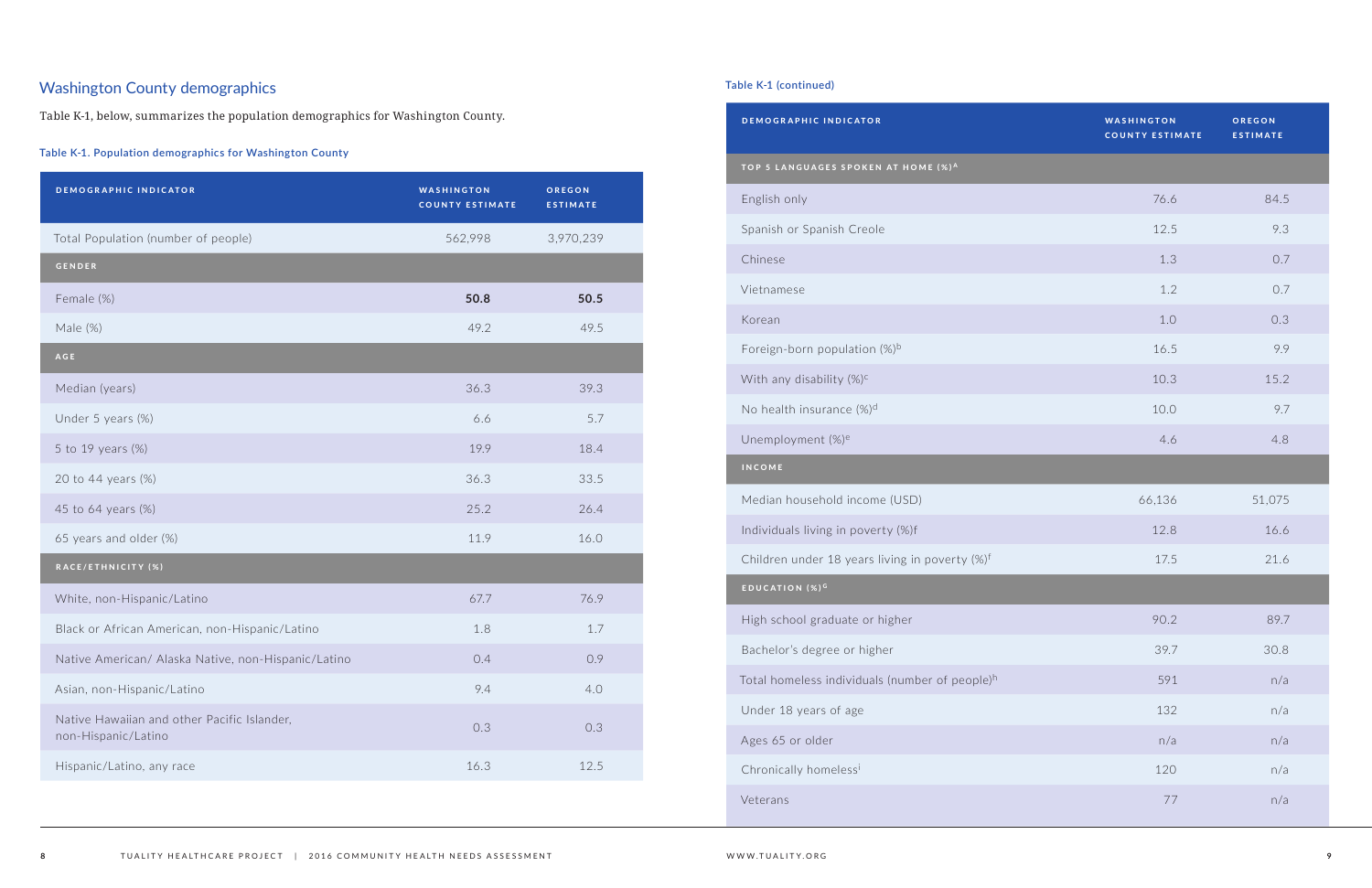| DEMOGRAPHIC INDICATOR                             | WASHINGTON<br><b>COUNTY ESTIMATE</b> | OREGON<br><b>ESTIMATE</b> |
|---------------------------------------------------|--------------------------------------|---------------------------|
| <b>CHANGE IN POPULATION (% INCREASE)</b>          |                                      |                           |
| Total population (from 2000-2010)                 | 18.9                                 | 12.0                      |
| Hispanic/Latino origin, any race (from 2000-2010) | 67.4                                 | 63.5                      |
| Non-Hispanic/Latino origin (from 2000-2010)       | 129                                  | 7.5                       |
| Foreign-born (from 2005-2014)b                    | 11 <sub>O</sub>                      | 14.2                      |

n/a: data not available; USD: U.S. dollars

Data sources: total population, gender, race/ethnicity, language spoken at home, foreign-born, disability, health insurance, unemployment, income, education, poverty (American Community Survey, 2014 one-year estimates); homeless (Point-in-Time Homeless Count 2015); population change (Hispanic/Latino and non- Hispanic/Latino origin: Community Commons using US Census data from 2000 and 2010; Foreign-born: American Community Survey estimates from 2005 and 2014).

<sup>d</sup> No health insurance includes people reporting no health coverage or those whose only health coverage was Indian Health Service out of the total civilian noninstitutionalized population.

f Poverty is measured as persons living in households with income below 100% Federal Poverty Level. Poverty in children is out of the total population of children under 18 years of age.

<sup>8</sup> Educational attainment is among the population 25 years of age and older.

Percentages might not total 100% because of rounding. Percentages for race/ethnicity might not total 100% because data are not shown for some categories, such as two or more races or "other" race.

<sup>a</sup> Language spoken at home is among the population ages 5 years and older.

 $<sup>b</sup>$  Foreign-born population includes anyone who was not a US citizen or a US national at birth.</sup>

 $c$  Disability includes hearing, cognitive, vision, ambulatory, independent living, and self-care disabilities.

h Homeless counts include persons within emergency shelter, transitional shelter, safe haven, unstable or doubled-up housing, and unsheltered.

<sup>e</sup>Unemployment is out of the population 16 years of age and older.

i Chronic homelessness is defined as: "Individuals or families who have been homeless for one year or longer or have had four episodes of homelessness within the last three years and the individual or one family member has a disabling condition." (U.S. Department of Housing and Urban Development, Defining Chronic Homelessness. 2007; National Alliance to End Homelessness, 2015)

## Population data (health behaviors, morbidity, mortality)

The tables on the following pages present the findings from the Health Status Assessment – Population Data section. Refer to this section of the report for a description of methodology, regional findings, and limitations.

Tables K-2, K-3, and K-4 summarize the top ranked health behaviors, morbidity, and mortality resulting from a systematic analysis and prioritization of available indicators. The top indicators in these three tables reflect the following: a disparity by race/ethnicity, a disparity by gender, a worsening trend, a worse rate at the county level compared to the state, a high proportion of the population affect, and a severe health consequence. Indicators are listed in alphabetical order in each table. Unless otherwise specified, the indicators include data for the entire population.

Table K-5 summarizes all health behaviors, morbidity, and mortality indicators that were included in the analysis and prioritization described in the methodology section.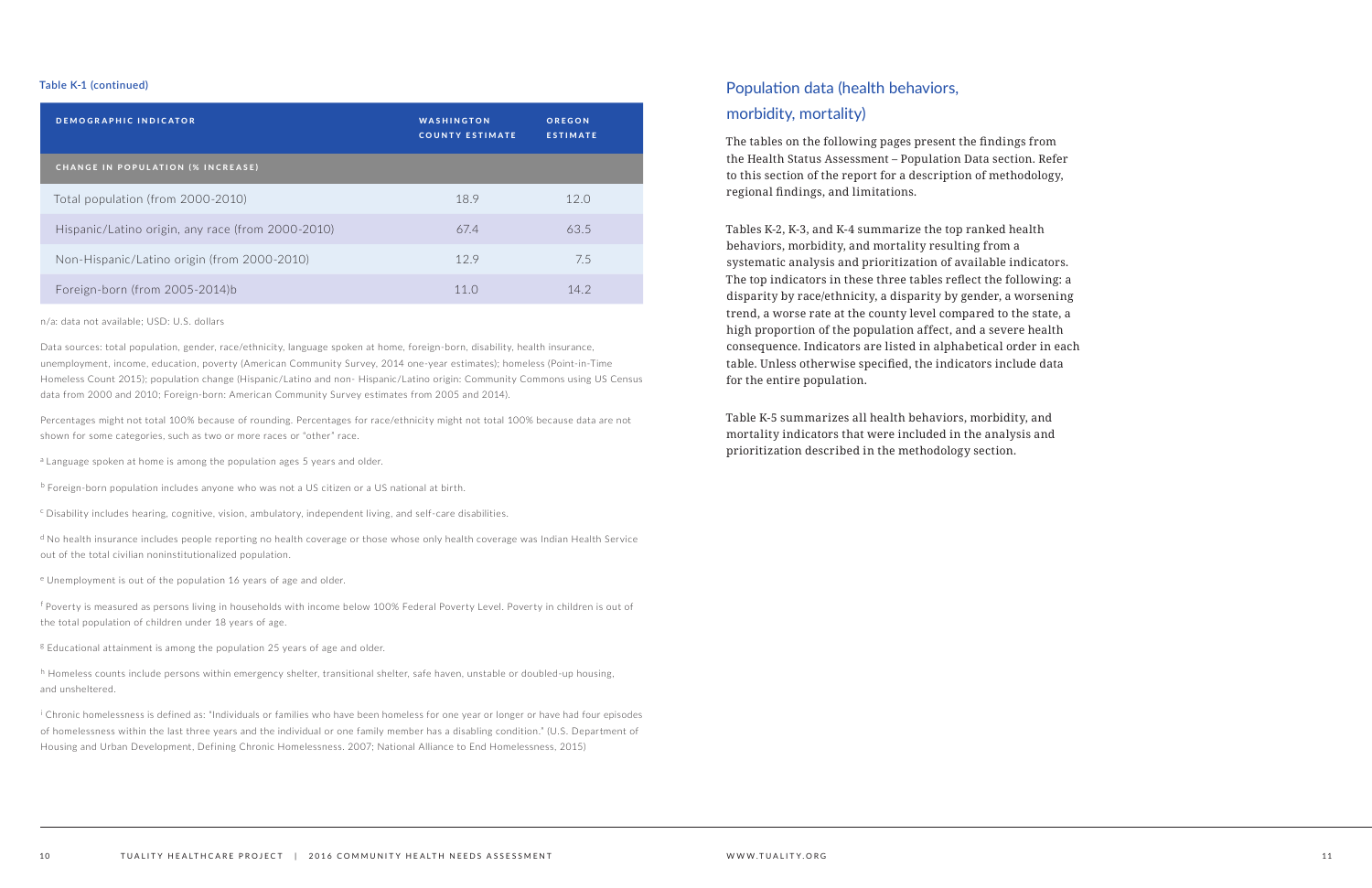#### **Table K-2. Top health behaviors in Washington County**

#### WASHINGTON COUNTY HEALTH BEHAVIORS

Alcohol use in teens<sup>a</sup>

Binge drinking in teensb and adults

Dental visit in teens<sup>a</sup>

Early prenatal care among mothers delivering a live birth

E-cigarettes/vaping products use in teens<sup>b</sup>

Fruit/vegetable consumption in teens a and adults

Marijuana use in teens<sup>b</sup>

Physical activity in teens<sup>a,b</sup>

Received flu shot in adults

Usual source of health care and health insurance in adults

<sup>a</sup> 8th graders b 11th graders

#### **Table K-3. Top health conditions (morbidity) in Washington County**

#### WASHINGTON COUNTY MORBIDITY

Asthma in teens<sup> $a$ </sup> and adults

Bladder cancer incidence

Breast cancer incidence among all females

Chlamydia incidence

Depression in adults

Kidney/renal pelvis cancer incidence

Leukemia cancer incidence

Non-Hodgkin lymphoma cancer incidence

Obesity/overweight in teens<sup>b</sup> and adults

Prostate cancer incidence among all males

Thyroid cancer incidence

Uterine cancer incidence among all females

a 8th graders

<sup>b</sup> 11th graders

#### **Table K-4. Top health outcomes (mortality) in Washington County**

# WASHINGTON COUNTY MORTALITY Alcohol-induced Breast cancer among all females Chronic lower respiratory disease Diabetes Drug-induced Heart disease Lymphoid, hematopoietic, related tissue cancer Ovarian cancer among all females Prostate cancer among all males

Suicide

Deaths are categorized according to the underlying (or primary) cause-ofdeath on the death certificate.

In addition to the underlying cause, death certificates list up to twenty contributing causes of death. Drug-induced and alcohol-induced death estimates include underlying and contributing causes of death, independent of intent (natural, homicide, suicide, accidental, or undetermined).

Non-transport accident mortality major category includes deaths due to falls and unintentional poisoning.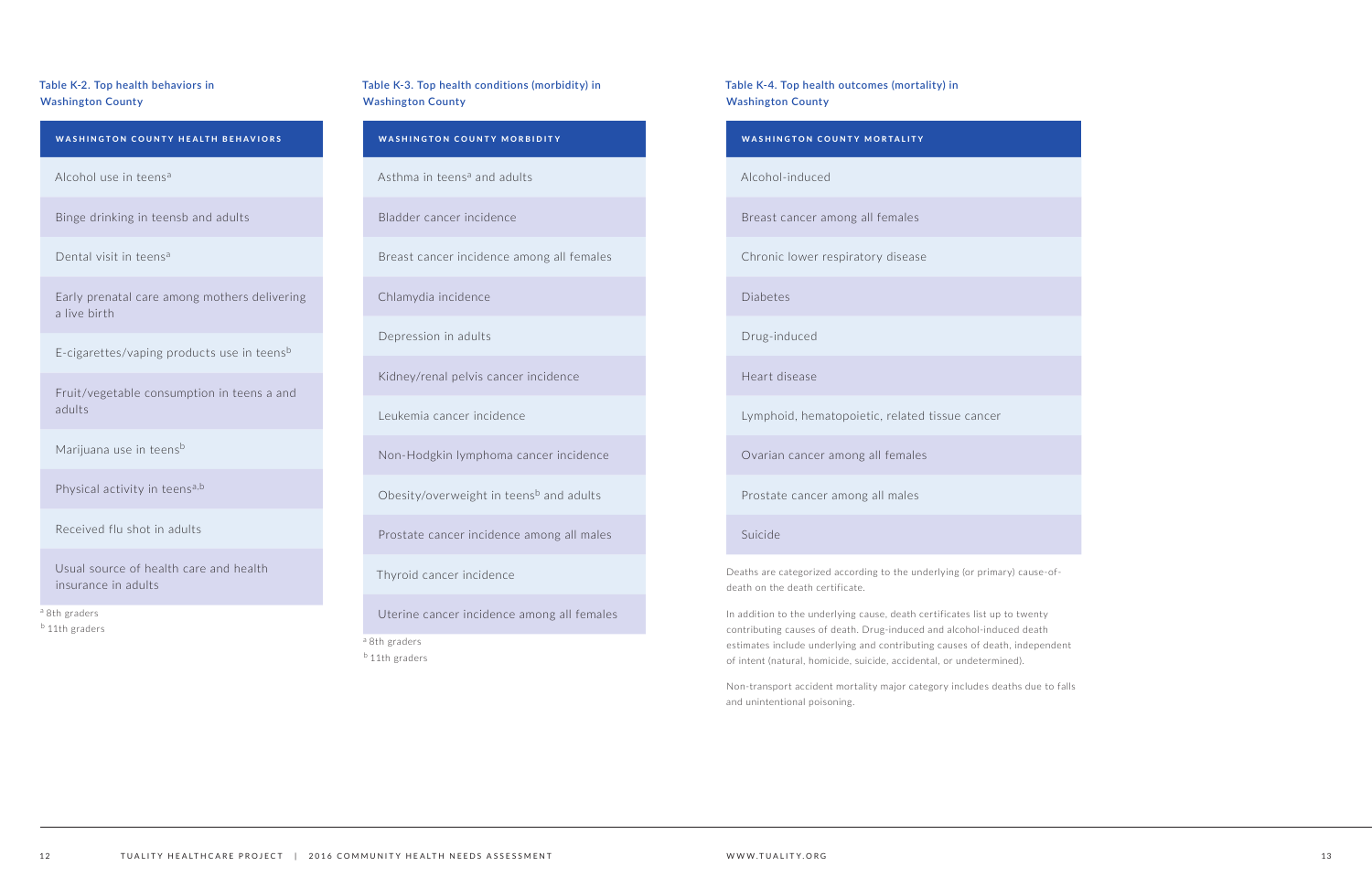## **Table K-5. Population estimates for all health behavior, morbidity, and mortality indicators for Washington County**

**and Oregon**

| <b>HEALTH INDICATOR</b>                                                  | <b>WASHINGTON</b><br><b>COUNTY ESTIMATE</b> | <b>COUNTY DATA YEAR(S)</b> | <b>OREGON ESTIMATE</b> | <b>OREGON DATA YEAR(S)</b> | <b>POPULATION</b>        |
|--------------------------------------------------------------------------|---------------------------------------------|----------------------------|------------------------|----------------------------|--------------------------|
| ASTHMA                                                                   |                                             |                            |                        |                            |                          |
| Current asthma (%) $\star$                                               | 10.0                                        | 2010-2013                  | 11.2                   | 2013                       | adults                   |
| Ever been diagnosed with asthma (%)                                      | 22.8                                        | 2013, 2015                 | 21.9                   | 2015                       | 8th graders              |
| Ever been diagnosed with asthma (%)                                      | 24.0                                        | 2013, 2015                 | 24.4                   | 2015                       | 11th graders             |
| CANCER & CANCER SCREENING                                                |                                             |                            |                        |                            |                          |
| All cancer mortality (per 100,000)                                       | 144.5                                       | 2013                       | 163.3                  | 2013                       | total                    |
| All cancer incidence (per 100,000)                                       | 429.2                                       | 2008-2012                  | 447.6                  | 2008-2012                  | total                    |
| Bladder cancer incidence (per 100,000) *                                 | 19.9                                        | 2008-2012                  | 21.9                   | 2008-2012                  | total                    |
| Breast cancer mortality (per 100,000) ★                                  | 20.1                                        | 2013                       | 19.9                   | 2013                       | all females              |
| Breast cancer incidence (per 100,000) ★                                  | 134.0                                       | 2008-2012                  | 128.4                  | 2008-2012                  | all females              |
| Colorectal cancer mortality (per 100,000)                                | 11.3                                        | 2013                       | 14.4                   | 2013                       | total                    |
| Colorectal cancer incidence (per 100,000) *                              | 35.2                                        | 2008-2012                  | 38.3                   | 2008-2012                  | total                    |
| Received colorectal cancer screening (%)                                 | 67.6                                        | 2010-2012                  | 63.2                   | 2012                       | adults 50 years or older |
| Kidney/renal pelvis cancer incidence (per 100,000) ★                     | 14.9                                        | 2008-2012                  | 14.8                   | 2008-2012                  | total                    |
| Leukemia cancer incidence (per 100,000)                                  | 11.5                                        | 2008-2012                  | 11.7                   | 2008-2012                  | total                    |
| Lung, trachea, bronchus cancer mortality (per 100,000)                   | 34.1                                        | 2013                       | 42.0                   | 2013                       | total                    |
| Lung, trachea, bronchus cancer incidence (per 100,000) ★                 | 49.7                                        | 2008-2012                  | 61.0                   | 2008-2012                  | total                    |
| Lymphoid, hematopoietic, related tissue cancer mortality (per 100,000) * | 18.0                                        | 2013                       | 17.5                   | 2013                       | total                    |
| Non-Hodgkin lymphoma cancer incidence (per 100,000)                      | 19.2                                        | 2008-2012                  | 18.7                   | 2008-2012                  | total                    |
| Melanoma (skin) cancer incidence (per 100,000)                           | 27.7                                        | 2008-2012                  | 26.6                   | 2008-2012                  | total                    |
| Ovarian cancer mortality (per 100,000)                                   | 9.2                                         | 2013                       | 8.4                    | 2013                       | all females              |
| Ovarian cancer incidence (per 100,000)                                   | 12.5                                        | 2008-2012                  | 12.6                   | 2008-2012                  | all females              |

| OREGON DATA YEAR(S) | <b>POPULATION</b>        |
|---------------------|--------------------------|
|                     |                          |
| 2013                | adults                   |
| 2015                | 8th graders              |
| 2015                | 11th graders             |
|                     |                          |
| 2013                | total                    |
| 2008-2012           | total                    |
| 2008-2012           | total                    |
| 2013                | all females              |
| 2008-2012           | all females              |
| 2013                | total                    |
| 2008-2012           | total                    |
| 2012                | adults 50 years or older |
| 2008-2012           | total                    |
| 2008-2012           | total                    |
| 2013                | total                    |
| 2008-2012           | total                    |
| 2013                | total                    |
| 2008-2012           | total                    |
| 2008-2012           | total                    |
| 2013                | all females              |
|                     |                          |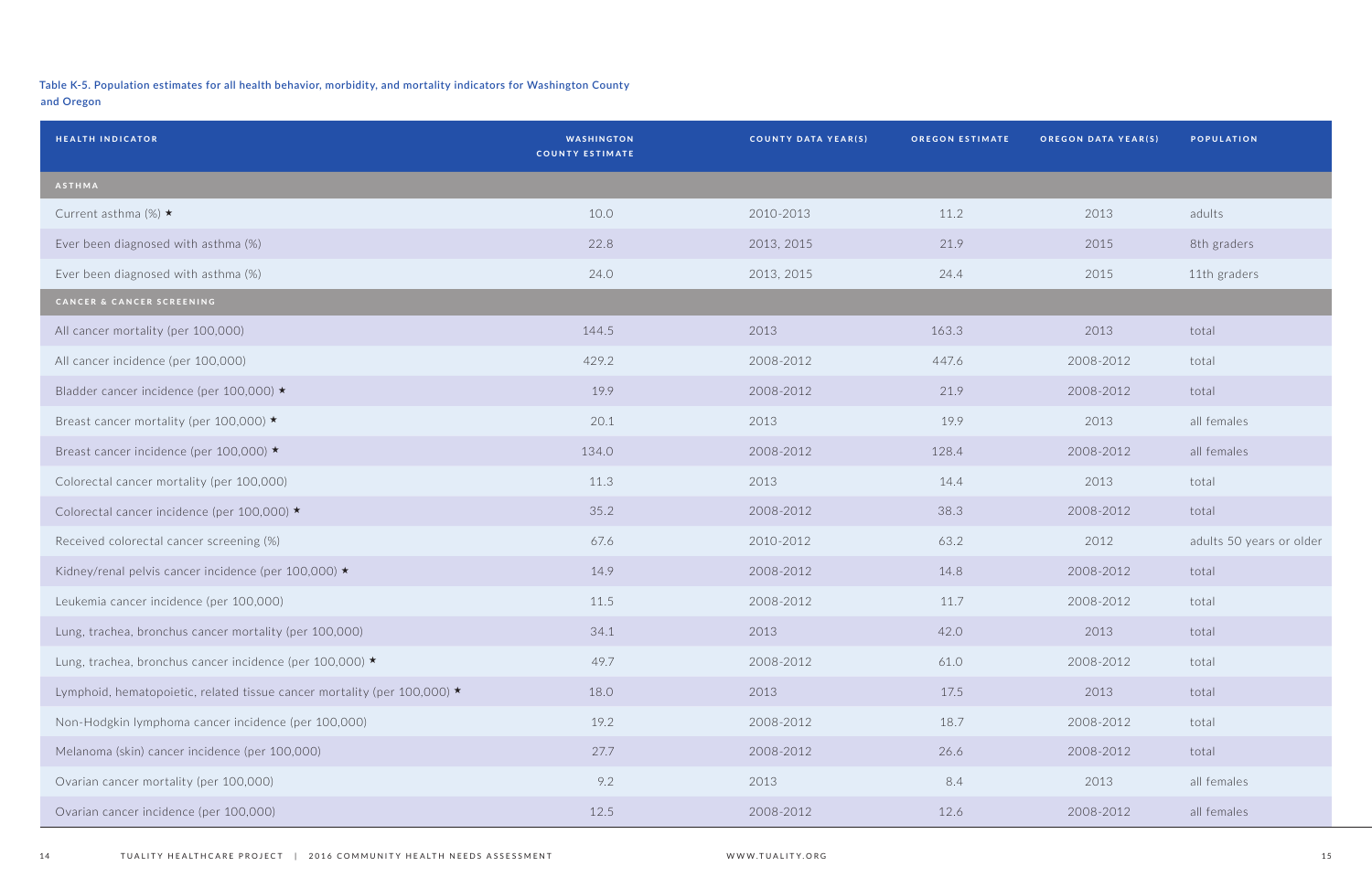| <b>HEALTH INDICATOR</b>                                                       | <b>WASHINGTON</b><br><b>COUNTY ESTIMATE</b> | <b>COUNTY DATA YEAR(S)</b> | <b>OREGON ESTIMATE</b> | <b>OREGON DATA YEAR(S)</b> | <b>POPULATION</b> |
|-------------------------------------------------------------------------------|---------------------------------------------|----------------------------|------------------------|----------------------------|-------------------|
| Pancreatic cancer mortality (per 100,000)                                     | 7.5                                         | 2013                       | 9.6                    | 2013                       | total             |
| Pancreatic cancer incidence (per 100,000)                                     | 11.0                                        | 2008-2012                  | 11.8                   | 2008-2012                  | total             |
| Prostate cancer mortality (per 100,000)                                       | 16.7                                        | 2013                       | 19.4                   | 2013                       | all males         |
| Prostate cancer incidence (per 100,000)                                       | 114.4                                       | 2008-2012                  | 122.8                  | 2008-2012                  | all males         |
| Thyroid cancer incidence (per 100,000) ★                                      | 13.6                                        | 2008-2012                  | 12.4                   | 2008-2012                  | total             |
| Uterine cancer incidence (per 100,000) ★                                      | 28.8                                        | 2008-2012                  | 26.7                   | 2008-2012                  | all females       |
| <b>DIABETES</b>                                                               |                                             |                            |                        |                            |                   |
| Diabetes mortality (per 100,000) $\star$                                      | 20.0                                        | 2013                       | 23.5                   | 2013                       | total             |
| Diabetes (%)                                                                  | 8.5                                         | 2010-2013                  | 8.7                    | 2013                       | adults            |
| EXERCISE, NUTRITION, & WEIGHT                                                 |                                             |                            |                        |                            |                   |
| Fruit/vegetable consumption: 5 or more times/day (%) ★                        | 22.7                                        | 2010, 2011, 2013           | 22.1                   | 2013                       | adults            |
| Fruit/vegetable consumption: 5 or more times/day (%) ★                        | 22.4                                        | 2013, 2015                 | 23.4                   | 2015                       | 8th graders       |
| Fruit/vegetable consumption: 5 or more times/day (%)                          | 20.1                                        | 2013, 2015                 | 19.5                   | 2015                       | 11th graders      |
| Obesity (BMI $\geq$ 30) (%)                                                   | 22.9                                        | 2010-2013                  | 25.9                   | 2013                       | adults            |
| Obesity (BMI $\geq$ 30) (%)                                                   | 9.2                                         | 2013, 2015                 | 11.4                   | 2015                       | 8th graders       |
| Obesity (BMI $\geq$ 30) (%) $\star$                                           | 10.8                                        | 2013, 2015                 | 13.2                   | 2015                       | 11th graders      |
| Overweight (BMI 25.0 - 29.9) (%) ★                                            | 34.7                                        | 2010-2013                  | 32.6                   | 2013                       | adults            |
| Overweight (BMI 25.0 - 29.9) (%)                                              | 13.5                                        | 2013, 2015                 | 15.4                   | 2015                       | 8th graders       |
| Overweight (BMI 25.0 - 29.9) (%)                                              | 14.3                                        | 2013, 2015                 | 15.4                   | 2015                       | 11th graders      |
| Overweight or obese (BMI $\geq$ 25.0) (%)                                     | 57.6                                        | 2010-2013                  | 58.6                   | 2013                       | adults            |
| No physical activity outside of work within past month (%)                    | 17.0                                        | 2010-2013                  | 17.5                   | 2013                       | adults            |
| Participated in 150 minutes or more of aerobic physical activity per week (%) | 62.5                                        | 2010-2013                  | 65.0                   | 2013                       | adults            |
|                                                                               |                                             |                            |                        |                            |                   |

| OREGON DATA YEAR(S) | <b>POPULATION</b> |
|---------------------|-------------------|
| 2013                | total             |
| 2008-2012           | total             |
| 2013                | all males         |
| 2008-2012           | all males         |
| 2008-2012           | total             |
| 2008-2012           | all females       |
|                     |                   |
| 2013                | total             |
| 2013                | adults            |
|                     |                   |
| 2013                | adults            |
| 2015                | 8th graders       |
| 2015                | 11th graders      |
| 2013                | adults            |
| 2015                | 8th graders       |
| 2015                | 11th graders      |
| 2013                | adults            |
| 2015                | 8th graders       |
| 2015                | 11th graders      |
| 2013                | adults            |
| 2013                | adults            |
| 2013                | adults            |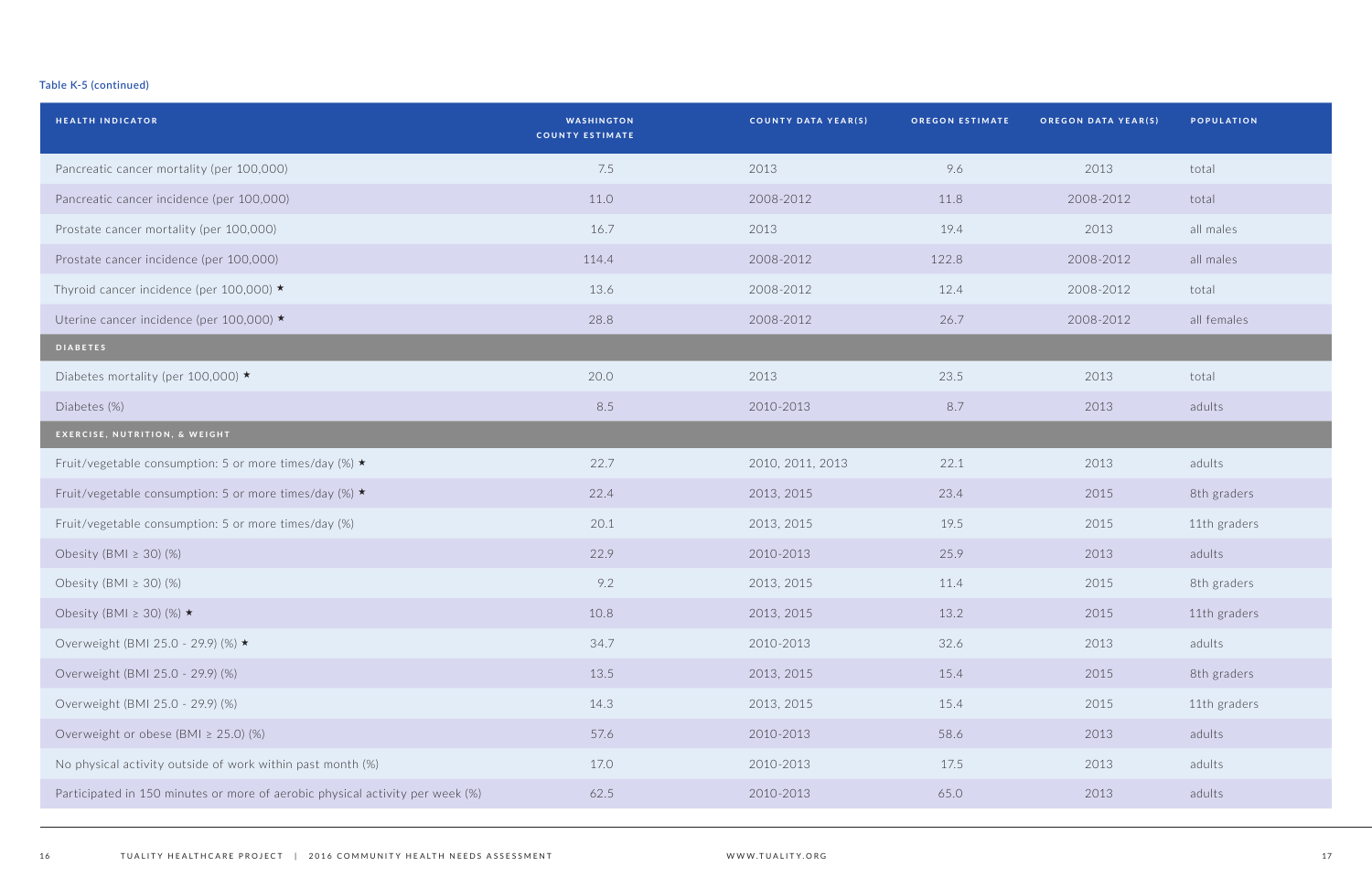| <b>WASHINGTON</b><br><b>COUNTY ESTIMATE</b> | <b>COUNTY DATA YEAR(S)</b> | <b>OREGON ESTIMATE</b> | OREGON DATA YEAR(S) | POPULATION         |
|---------------------------------------------|----------------------------|------------------------|---------------------|--------------------|
| 26.1                                        | 2011, 2013                 | 26.5                   | 2013                | adults             |
| 35.0                                        | 2011, 2013                 | 33.8                   | 2013                | adults             |
| 29.9                                        | 2013, 2015                 | 30.7                   | 2015                | 8th graders        |
| 21.6                                        | 2013, 2015                 | 23.7                   | 2015                | 11th graders       |
| 63.8                                        | 2013, 2015                 | 61.8                   | 2015                | 8th graders        |
| 53.4                                        | 2013, 2015                 | 51.6                   | 2015                | 11th graders       |
|                                             |                            |                        |                     |                    |
| 10.4                                        | 2013                       | 14.0                   | 2013                | females ages 15-17 |
|                                             |                            |                        |                     |                    |
| 78.1                                        | 2010-2013                  | 74.4                   | 2013                | adults             |
| 83.7                                        | 2010-2012                  | 80.3                   | 2013                | adults             |
| 14.6                                        | 2010-2013                  | 18.1                   | 2013                | adults             |
|                                             |                            |                        |                     |                    |
| 115.1                                       | 2013                       | 134.5                  | 2013                | total              |
| 33.7                                        | 2013                       | 37.2                   | 2013                | total              |
| 27.5                                        | 2010, 2011, 2013           | 28.7                   | 2013                | adults             |
| 30.9                                        | 2010, 2011, 2013           | 30.6                   | 2013                | adults             |
| 7.9                                         | 2013                       | 10.7                   | 2013                | total              |
| 162.3                                       | 2013                       | 189.7                  | 2013                | total              |
|                                             |                            |                        |                     |                    |
| 9.5                                         | 2013                       | 10.5                   | 2013                | total              |
| 8.5                                         | 2013                       | 9.0                    | 2013                | total              |
|                                             |                            |                        |                     |                    |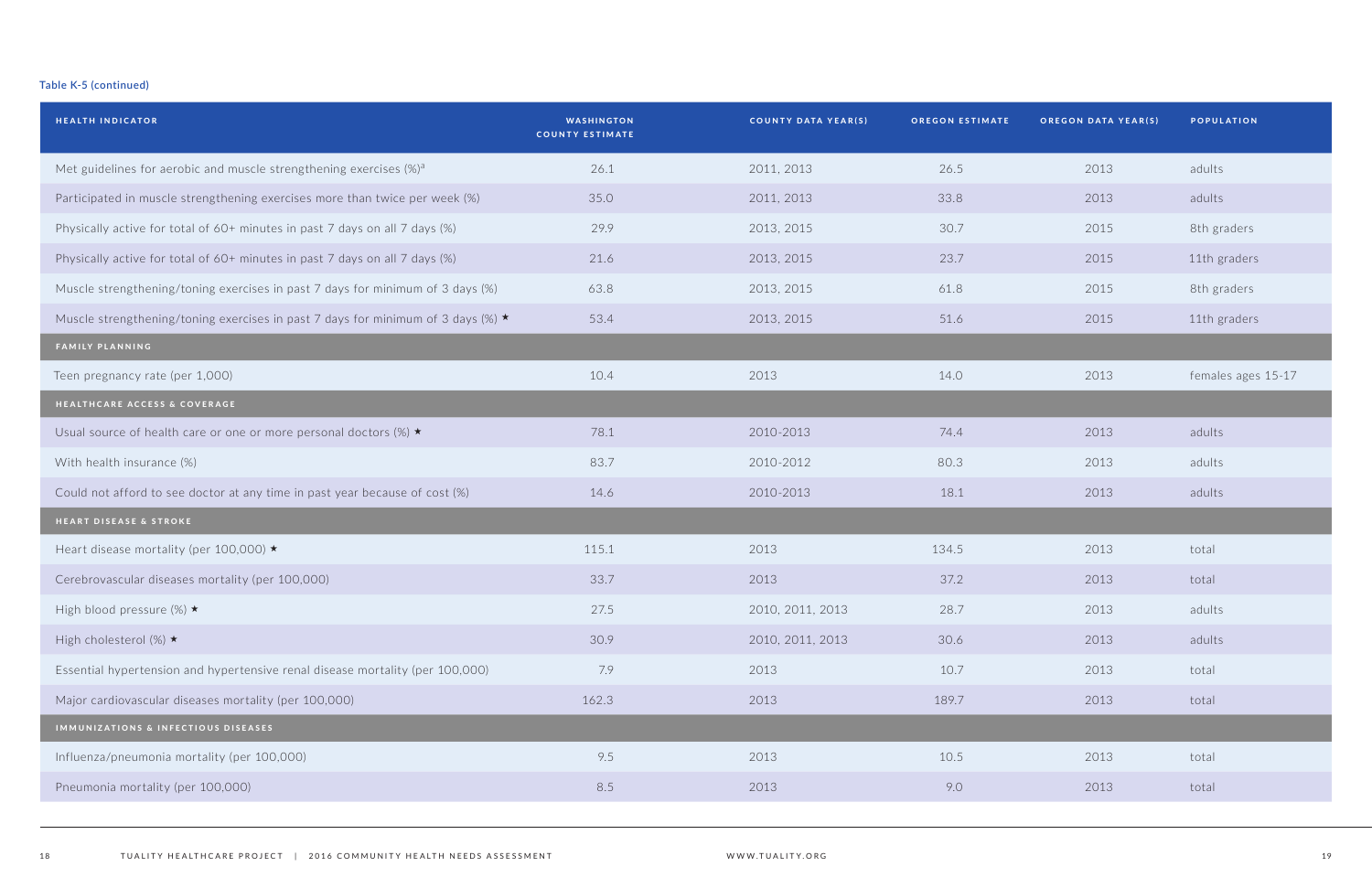| <b>HEALTH INDICATOR</b>                                              | <b>WASHINGTON</b><br><b>COUNTY ESTIMATE</b> | COUNTY DATA YEAR(S) | <b>OREGON ESTIMATE</b> | <b>OREGON DATA YEAR(S)</b> | <b>POPULATION</b>        |
|----------------------------------------------------------------------|---------------------------------------------|---------------------|------------------------|----------------------------|--------------------------|
| Received flu shot in past year (%)                                   | 60.5                                        | 2010-2013           | 55.5                   | 2013                       | adults 65 years or older |
| Received flu shot in past year (%) $\star$                           | 34.9                                        | 2010-2013           | 33.8                   | 2013                       | adults                   |
| Ever received pneumonia vaccination (%)                              | 81.5                                        | 2010-2013           | 75.5                   | 2013                       | adults 65 years or older |
| Chronic Hepatitis C incidence (per 100,000)                          | 90.5                                        | 2014                | 126.4                  | 2014                       | total                    |
| Chlamydia incidence (per 100,000) ★                                  | 364.9                                       | 2014                | 410.4                  | 2014                       | total                    |
| Gonorrhea incidence (per 100,000)                                    | 34.7                                        | 2014                | 60.9                   | 2014                       | total                    |
| Early syphilis incidence (per 100,000)                               | 9.6                                         | 2014                | 11.1                   | 2014                       | total                    |
| HIV/AIDS, HIV and AIDS incident cases (per 100,000)                  | 5.4                                         | 2014                | 6.2                    | 2014                       | total                    |
| INJURY                                                               |                                             |                     |                        |                            |                          |
| Accidents (unintentional injuries) mortality (per 100,000)           | 28.2                                        | 2013                | 39.6                   | 2013                       | total                    |
| Non-transport accidents mortality (per 100,000) <sup>b</sup> $\star$ | 23.5                                        | 2013                | 29.8                   | 2013                       | total                    |
| MATERNAL, FETAL & INFANT HEALTH                                      |                                             |                     |                        |                            |                          |
| Low birth weight, <2500 grams or 5.5 pounds (%)                      | 5.8                                         | 2013                | 6.3                    | 2013                       | all live births          |
| Early prenatal care, Kotelchuck index of adequate prenatal care (%)  | 66.0                                        | 2013                | 72.2                   | 2013                       | all live births          |
| Mothers smoking during pregnancy (%)                                 | 4.3                                         | 2013                | 10.2                   | 2013                       | all live births          |
| Preterm births, < 36 weeks (%)                                       | 7.0                                         | 2013                | 7.6                    | 2013                       | all live births          |
| MENTAL & EMOTIONAL HEALTH                                            |                                             |                     |                        |                            |                          |
| Suicide mortality (per 100,000) ★                                    | 12.5                                        | 2013                | 16.8                   | 2013                       | total                    |
| Any suicide attempt in past 12 months (%)                            | 7.2                                         | 2013, 2015          | 8.2                    | 2015                       | 8th graders              |
| Any suicide attempt in past 12 months (%)                            | 5.9                                         | 2013, 2015          | 6.2                    | 2015                       | 11th graders             |
| Depression (%)                                                       | 22.2                                        | 2011-2013           | 25.9                   | 2013                       | adults                   |
| Poor emotional/mental health for 14 or more days in a month (%)      | 9.9                                         | 2010-2013           | 13.0                   | 2013                       | adults                   |

| OREGON DATA YEAR(S) POPULATION |                          |
|--------------------------------|--------------------------|
| 2013                           | adults 65 years or older |
| 2013                           | adults                   |
| 2013                           | adults 65 years or older |
| 2014                           | total                    |
| 2014                           | total                    |
| 2014                           | total                    |
| 2014                           | total                    |
| 2014                           | total                    |
|                                |                          |
| 2013                           | total                    |
| 2013                           | total                    |
|                                |                          |
| 2013                           | all live births          |
| 2013                           | all live births          |
| 2013                           | all live births          |
| 2013                           | all live births          |
|                                |                          |
| 2013                           | total                    |
| 2015                           | 8th graders              |
| 2015                           | 11th graders             |
| 2013                           | adults                   |
| 2013                           | adults                   |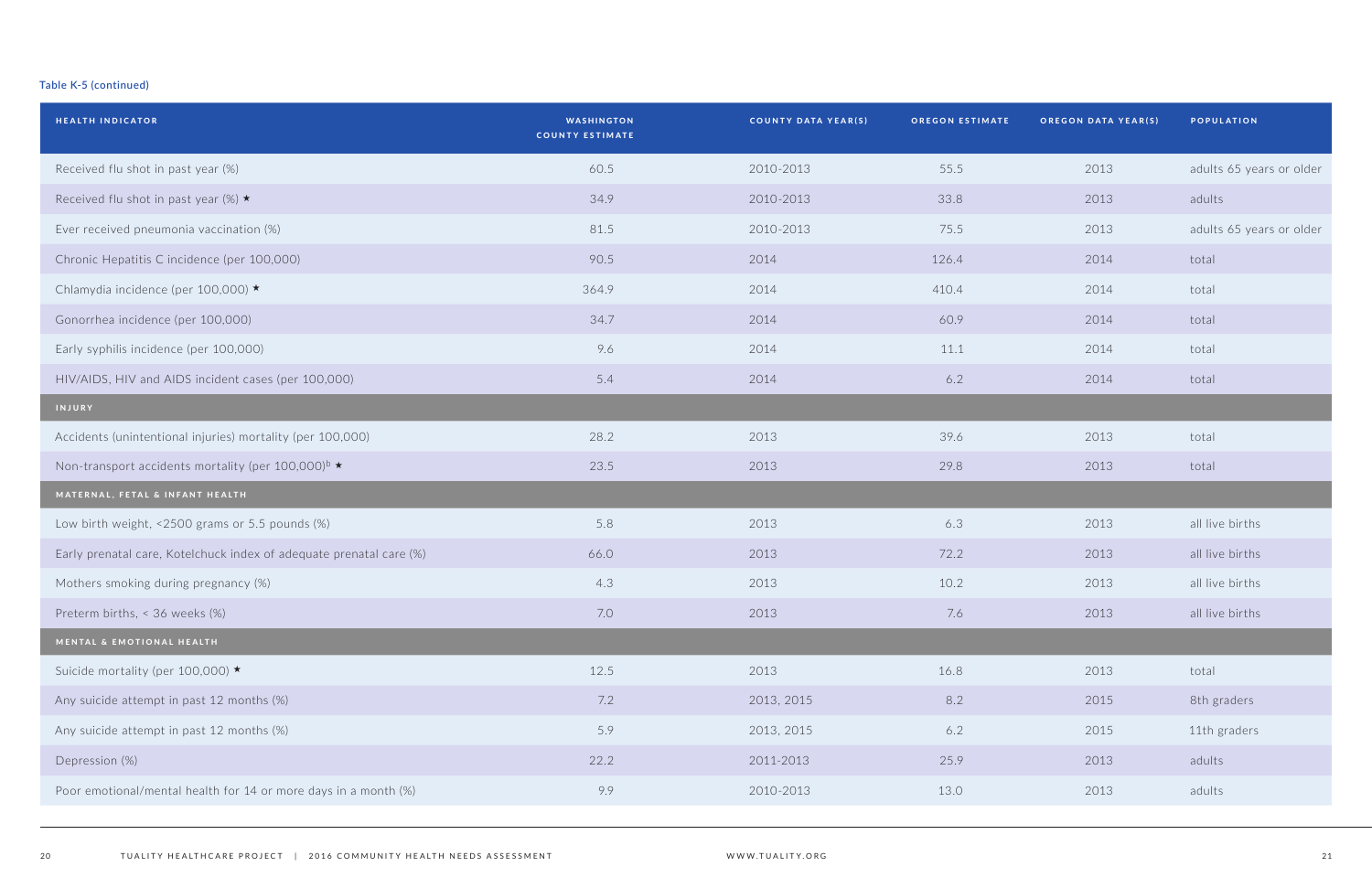| <b>HEALTH INDICATOR</b>                                              | <b>WASHINGTON</b><br><b>COUNTY ESTIMATE</b> | <b>COUNTY DATA YEAR(S)</b> | <b>OREGON ESTIMATE</b> | <b>OREGON DATA YEAR(S)</b> | <b>POPULATION</b> |
|----------------------------------------------------------------------|---------------------------------------------|----------------------------|------------------------|----------------------------|-------------------|
| Poor emotional/mental health (%)                                     | 4.6                                         | 2013, 2015                 | 5.8                    | 2015                       | 8th graders       |
| Poor emotional/mental health (%)                                     | 5.3                                         | 2013, 2015                 | 6.5                    | 2015                       | 11th graders      |
| MISCELLANEOUS                                                        |                                             |                            |                        |                            |                   |
| Nephritis, nephrotic syndrome, and nephrosis mortality (per 100,000) | 4.8                                         | 2013                       | 6.8                    | 2013                       | total             |
| Chronic liver disease and cirrhosis mortality (per 100,000)          | 8.4                                         | 2013                       | 11.7                   | 2013                       | total             |
| OLDER ADULTS & AGING                                                 |                                             |                            |                        |                            |                   |
| Alzheimer's disease mortality (per 100,000)                          | 27.7                                        | 2013                       | 27.2                   | 2013                       | total             |
| ORAL HEALTH                                                          |                                             |                            |                        |                            |                   |
| Had dental visit in past year (%)                                    | 71.4                                        | 2010, 2012, 2013           | 67.8                   | 2013                       | adults            |
| Had any permanent teeth missing due to decay/gum disease (%)         | 33.6                                        | 2010, 2012, 2013           | 37.9                   | 2013                       | Adults            |
| Had last visit to dentist within past 12 months (%)                  | 85.8                                        | 2013, 2015                 | 82.2                   | 2015                       | 8th graders       |
| Had last visit to dentist within past 12 months (%)                  | 82.6                                        | 2013, 2015                 | 79.9                   | 2015                       | 11th graders      |
| RESPIRATORY DISEASES                                                 |                                             |                            |                        |                            |                   |
| Chronic lower respiratory disease mortality (per 100,000)            | 24.6                                        | 2013                       | 42.9                   | 2013                       | total             |
| <b>SUBSTANCE ABUSE</b>                                               |                                             |                            |                        |                            |                   |
| Drug-induced mortality (per 100,000) ★                               | 9.5                                         | 2013                       | 13.0                   | 2013                       | total             |
| Alcohol-induced mortality (per 100,000) ★                            | 9.2                                         | 2013                       | 15.4                   | 2013                       | total             |
| Binge drinking $(\%)^c \star$                                        | 14.9                                        | 2010-2013                  | 18.2                   | 2013                       | adults            |
| Heavy drinking (%) <sup>d</sup>                                      | 7.3                                         | 2010-2013                  | 8.7                    | 2013                       | adults            |
| Any alcohol use(%) <sup>e</sup> $\star$                              | 10.5                                        | 2013, 2015                 | 11.9                   | 2015                       | 8th graders       |
| Any alcohol use (%) <sup>e</sup>                                     | 27.5                                        | 2013, 2015                 | 29.1                   | 2015                       | 11th graders      |
| Any binge drinking (%) <sup>c</sup>                                  | 3.9                                         | 2013, 2015                 | 5.3                    | 2015                       | 8th graders       |
|                                                                      |                                             |                            |                        |                            |                   |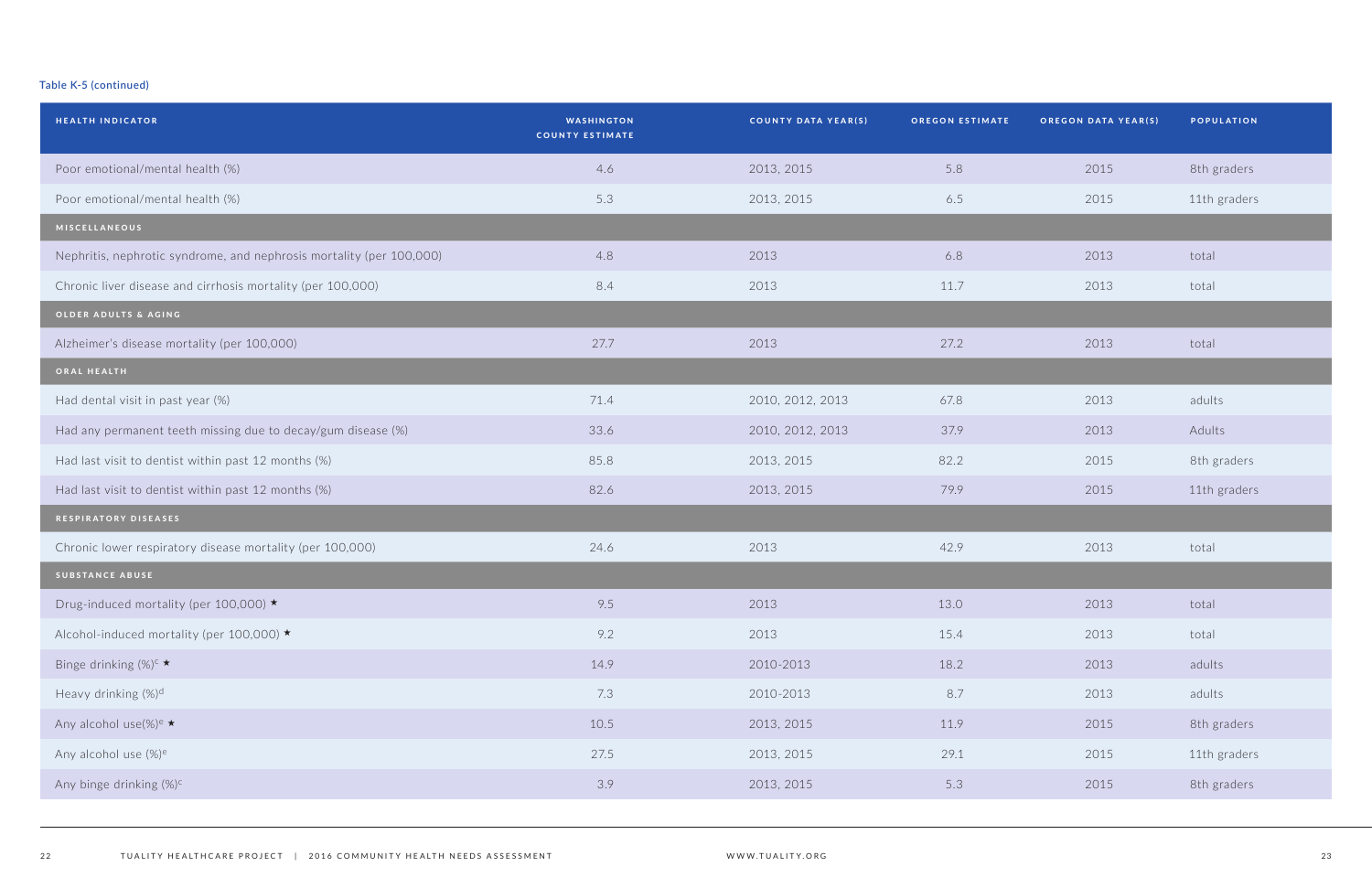| <b>HEALTH INDICATOR</b>                                                | <b>WASHINGTON</b><br><b>COUNTY ESTIMATE</b> | <b>COUNTY DATA YEAR(S)</b> | <b>OREGON ESTIMATE</b> | <b>OREGON DATA YEAR(S)</b> | <b>POPULATION</b> |
|------------------------------------------------------------------------|---------------------------------------------|----------------------------|------------------------|----------------------------|-------------------|
| Any binge drinking $(\%)^c \star$                                      | 14.2                                        | 2013, 2015                 | 16.5                   | 2015                       | 11th graders      |
| Current cigarette smoker (%) $\star$                                   | 13.9                                        | 2010-2013                  | 16.9                   | 2013                       | adults            |
| Current cigarette smoker (%)                                           | 2.9                                         | 2013, 2015                 | 3.9                    | 2015                       | 8th graders       |
| Current cigarette smoker (%)                                           | 7.1                                         | 2013, 2015                 | 8.3                    | 2015                       | 11th graders      |
| Any use of marijuana in past month (%)                                 | 6.7                                         | 2013, 2015                 | 8.8                    | 2015                       | 8th graders       |
| Any use of marijuana in past month (%) $\star$                         | 18.1                                        | 2013, 2015                 | 19.1                   | 2015                       | 11th graders      |
| Any use of e-cigarettes/vaping products in past month $(\%)^{\dagger}$ | 4.9                                         | 2013, 2015                 | 9.3                    | 2015                       | 8th graders       |
| Any use of e-cigarettes/vaping products in past month $(\%)^f \star$   | 10.4                                        | 2013, 2015                 | 17.1                   | 2015                       | 11th graders      |
| Any prescription drug abuse in past 30 days (%)                        | 3.1                                         | 2013, 2015                 | 4.1                    | 2015                       | 8th graders       |
| Any prescription drug abuse in past 30 days (%)                        | 6.3                                         | 2013, 2015                 | 6.5                    | 2015                       | 11th graders      |

<sup>a</sup> Guidelines for aerobic and muscle strengthening exercise: at least 150 minutes of moderate intensity (or 75 minutes of vigorousintensity) aerobic physical activity per week and moderate or high intensity muscle strengthening activity 2 or more days per week.

<sup>b</sup> Non-transport accident mortality major category includes deaths due to falls and unintentional poisoning.

c Binge drinking for adults: 4 or more drinks on one occasion (females) or 5 or more drinks on one occasion (males). Binge drinking for teens: 5 or more drinks of alcohol in a row during past 30 days.

 $d$  Heavy drinking for adults: 1 or more drinks per day (females) or 2 or more drinks per day (males).

e Alcohol use in teens: at least one drink of alcohol during past 30 days.

★ Indicates top ranking regional indicator (note that multiple physical activity and obese/overweight indicators are presented as one indicator in the top ranking regional tables).

All data are age-adjusted to the 2000 US standard population. Death rates and cancer incidence rates are per 100,000; other incidence rates are per 100,000 of the population at risk. Adult and teen health behavior data are a percent of the population at risk. Teen health behavior data are a percent of student enrollment per grade.

BMI: body mass index

<sup>f</sup>E-cigarettes/vaping products include electronic nicotine delivery product, such as an e-cigarette, e-cigar, or e-hookah.

| <b>OREGON DATA YEAR(S)</b> | <b>POPULATION</b> |
|----------------------------|-------------------|
| 2015                       | 11th graders      |
| 2013                       | adults            |
| 2015                       | 8th graders       |
| 2015                       | 11th graders      |
| 2015                       | 8th graders       |
| 2015                       | 11th graders      |
| 2015                       | 8th graders       |
| 2015                       | 11th graders      |
| 2015                       | 8th graders       |
| 2015                       | 11th graders      |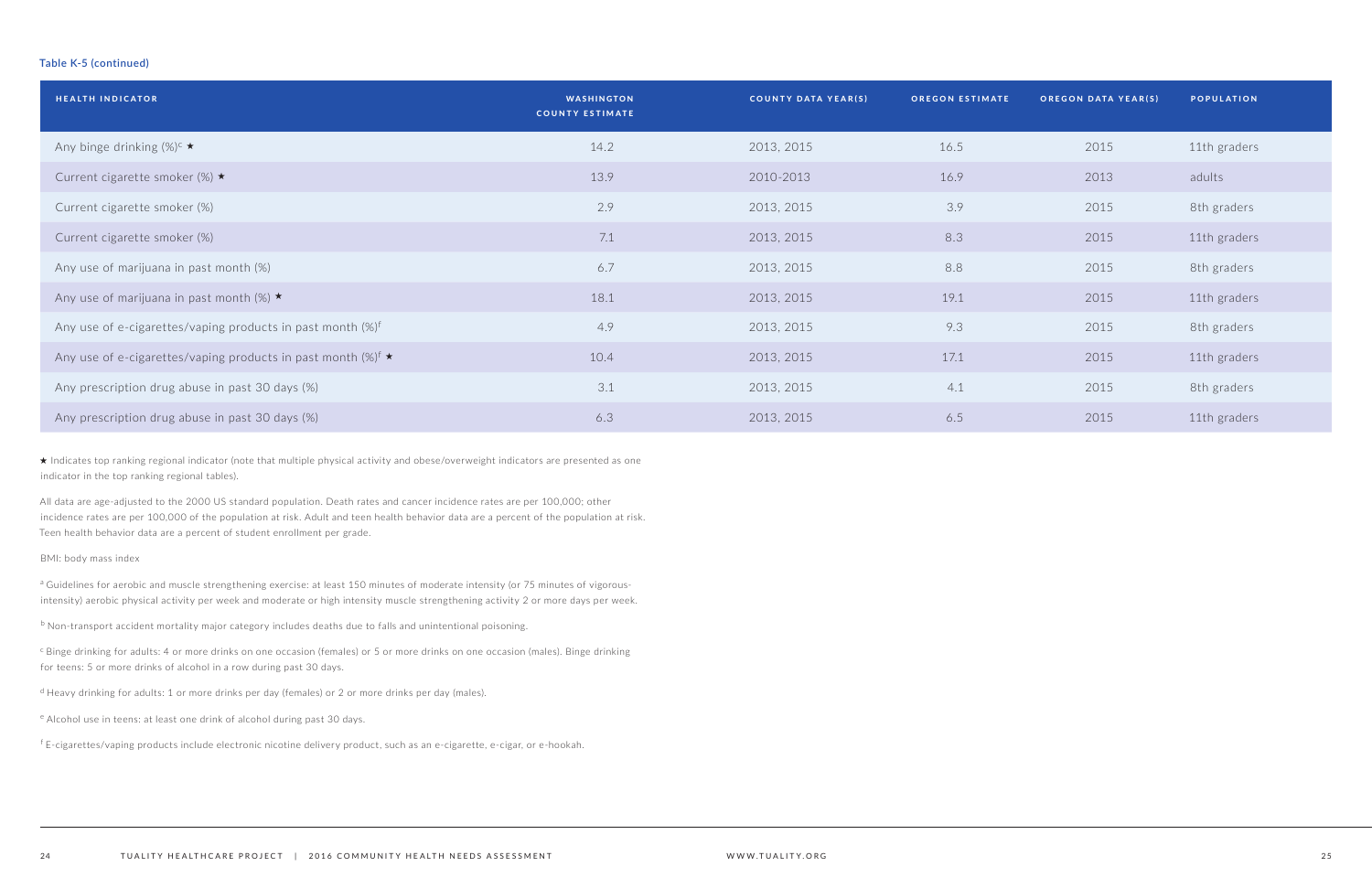#### **Table K-6. Leading cancer incidence in Washington County**

| <b>TYPE OF CANCER</b> | <b>WASHINGTON COUNTY</b><br><b>INCIDENCE RATE</b> |
|-----------------------|---------------------------------------------------|
| All cancer sites      | 429.2                                             |
| Breast (female)       | 134.0                                             |
| Prostate (male)       | 114.4                                             |
| Lung & bronchus       | 49.7                                              |
| Colon & rectum        | 35.2                                              |
| Uterus (female)       | 28.8                                              |
| Melanoma of the skin  | 27.7                                              |
| Bladder               | 19.9                                              |
| Non-Hodgkin lymphoma  | 19.2                                              |
| Kidney & renal pelvis | 14.9                                              |
| Thyroid               | 13.6                                              |

Source: National Cancer Institute (NCI) State Cancer Profiles, 2008-2012.

All rates are per 100,000 population and are age-adjusted to the 2000 US standard population.

Table K-6 summarizes the leading cancer incidence in Washington County. Note that this incidence data was used in the analysis and prioritization of the morbidity indicators in the tables previous.

Table K-7 summarizes the mortality rates for the leading types of cancer in Washington County. Note that this mortality data was used in the analysis and prioritization of the mortality indicators in the tables previous.

#### **Table K-7. Leading causes of death in Washington County**

aNon-transport accident mortality major category includes deaths due to falls and unintentional poisoning.

| <b>MORTALITY</b><br><b>RATE</b> |  |
|---------------------------------|--|
| 162.34                          |  |
| 115.13                          |  |
| 33.71                           |  |
| 144.50                          |  |
| 34.07                           |  |
| 20.10                           |  |
| 18.00                           |  |
| 16.65                           |  |
| 11.27                           |  |
| 9.19                            |  |
| 28.16                           |  |
| 23.49                           |  |
| 27.67                           |  |
| 24.59                           |  |
| 20.04                           |  |
| 12.45                           |  |
| 9.49                            |  |
| 8.55                            |  |
| 9.49                            |  |
| 9.20                            |  |

bThe drug- and alcohol-induced death categories are included within the other NCHS 113 Leading Cause of Death categories and, therefore, are not mutually exclusive categories.

| <b>WASHINGTON COUNTY TOP LEADING CAUSES</b><br><b>OF DEATH, 2013</b> | MORTALITY<br><b>RATE</b> |
|----------------------------------------------------------------------|--------------------------|
| Major cardiovascular diseases                                        | 162.34                   |
| Diseases of the heart                                                | 115.13                   |
| Cerebrovascular disease                                              | 33.71                    |
| Malignant neoplasm                                                   | 144.50                   |
| Malignant neoplasms of trachea, bronchus<br>and lung                 | 34.07                    |
| Malignant neoplasm of breast in females                              | 20.10                    |
| Malignant neoplasms of lymphoid,<br>hematopoietic and related tissue | 18.00                    |
| Malignant neoplasm of the prostate in males                          | 16.65                    |
| Malignant neoplasms of colon, rectum and anus                        | 11.27                    |
| Malignant neoplasm of ovary in females                               | 9.19                     |
| Accidents (unintentional injury)                                     | 28.16                    |
| Non-transport accidents <sup>a</sup>                                 | 23.49                    |
| Alzheimer's disease                                                  | 27.67                    |
| Chronic lower respiratory diseases                                   | 24.59                    |
| Diabetes mellitus                                                    | 20.04                    |
| Suicide                                                              | 12.45                    |
| Influenza and pneumonia                                              | 9.49                     |
| Pneumonia                                                            | 8.55                     |
| Drug-induced <sup>b</sup>                                            | 9.49                     |
| Alcohol-induced <sup>b</sup>                                         | 9.20                     |

Data source: National Center for Health Statistics (NCHS) 113 Leading Cause of Death list from the Oregon

Public Health Assessment Tool (OPHAT).

All rates are per 100,000 population and are age-adjusted to the 2000 US Standard Population.

Malignant neoplasm: a new abnormal growth of tissue, also referred to as a tumor or cancer.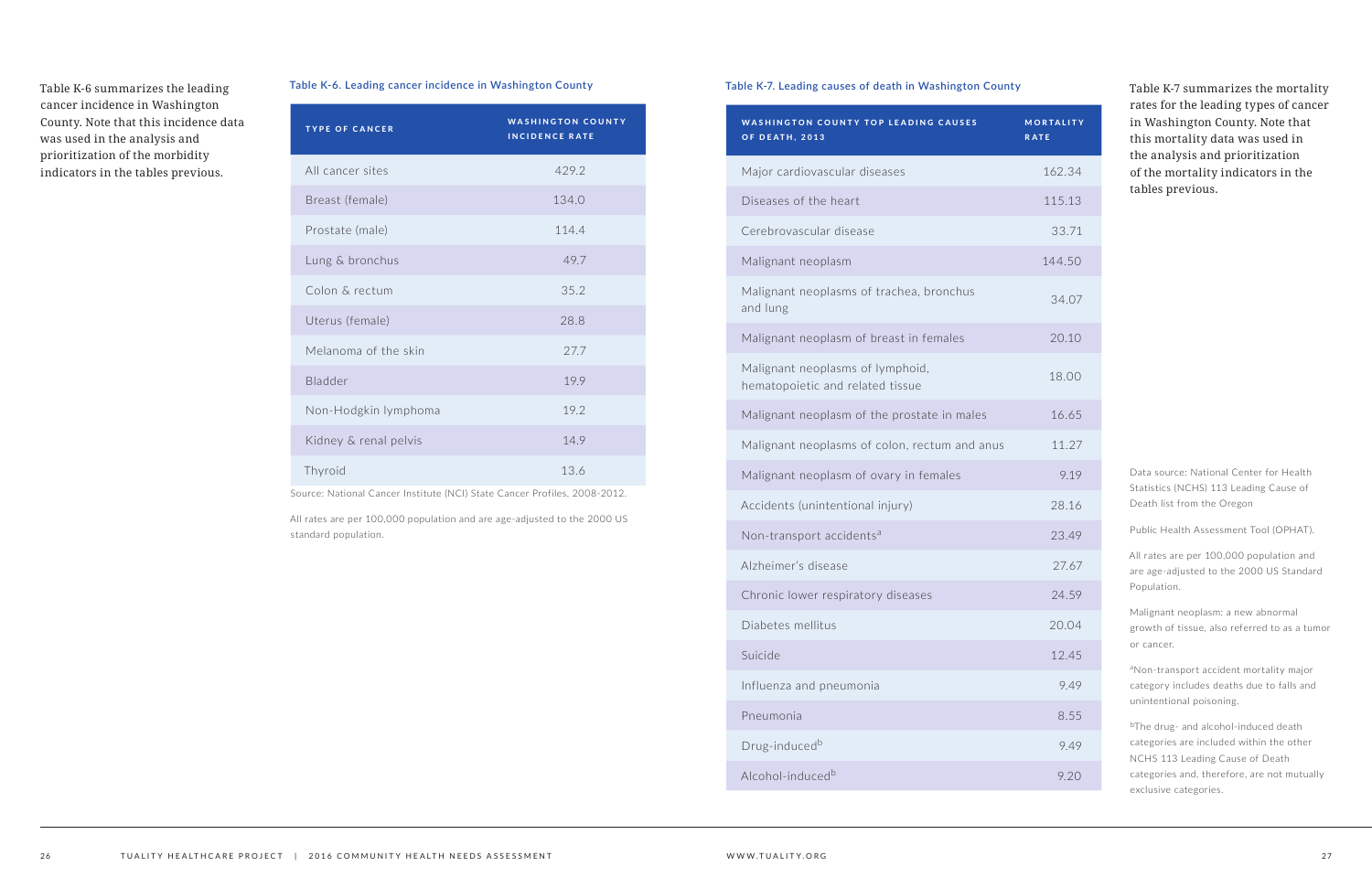# Hospital (emergency department) data

The tables on these pages present the findings from the Health Status Assessment – Hospital Data section. Refer to this section of the report for a description of methodology, regional findings, and limitations.

**Table K-8. List of diagnoses and age-adjusted percentages for uninsured and self-pay admissions to hospital emergency departments in Washington County (adults only)**

| <b>WASHINGTON COUNTY: ADULTS</b>                                                                                                                                                                                                                                                                                             |                   |
|------------------------------------------------------------------------------------------------------------------------------------------------------------------------------------------------------------------------------------------------------------------------------------------------------------------------------|-------------------|
| AMBULATORY CARE SENSITIVE<br><b>CONDITIONS (ACSC) AND SELECT</b><br><b>MENTAL ILLNESS DIAGNOSES</b>                                                                                                                                                                                                                          | AGE-ADJUSTED<br>% |
| Hypertension                                                                                                                                                                                                                                                                                                                 | 16.2%             |
| Diabetes "c"                                                                                                                                                                                                                                                                                                                 | 10.4%             |
| Kidney/urinary infections                                                                                                                                                                                                                                                                                                    | 7.2%              |
| Severe ear, nose, and throat infections                                                                                                                                                                                                                                                                                      | 5.3%              |
| $\sim$ 1 $\cdot$ 1 $\cdot$ 1 $\cdot$ 1 $\cdot$ 1 $\cdot$ 1 $\cdot$ 1 $\cdot$ 1 $\cdot$ 1 $\cdot$ 1 $\cdot$ 1 $\cdot$ 1 $\cdot$ 1 $\cdot$ 1 $\cdot$ 1 $\cdot$ 1 $\cdot$ 1 $\cdot$ 1 $\cdot$ 1 $\cdot$ 1 $\cdot$ 1 $\cdot$ 1 $\cdot$ 1 $\cdot$ 1 $\cdot$ 1 $\cdot$ 1 $\cdot$ 1 $\cdot$ 1 $\cdot$ 1 $\cdot$ 1 $\cdot$ 1 $\cdot$ |                   |

Only diagnoses greater than 5% are shown.

**Table K-9. List of diagnoses and age-adjusted percentages for uninsured and self-pay admissions to hospital emergency departments in Washington County (youth only)**

#### WASHINGTON COUNTY: YOUTH

| <b>WASHINGTON COUNTY: YOUTH</b>                                                                     |                          |
|-----------------------------------------------------------------------------------------------------|--------------------------|
| <b>AMBULATORY CARE SENSITIVE</b><br>CONDITIONS (ACSC) AND SELECT<br><b>MENTAL ILLNESS DIAGNOSES</b> | <b>AGE-ADJUSTED</b><br>% |
| Severe ear, nose, and throat infections                                                             | 38.3%                    |
| Asthma                                                                                              | 14.6%                    |
| Dehydration - volume depletion                                                                      | 5.7%                     |

Only diagnoses greater than 5% are shown.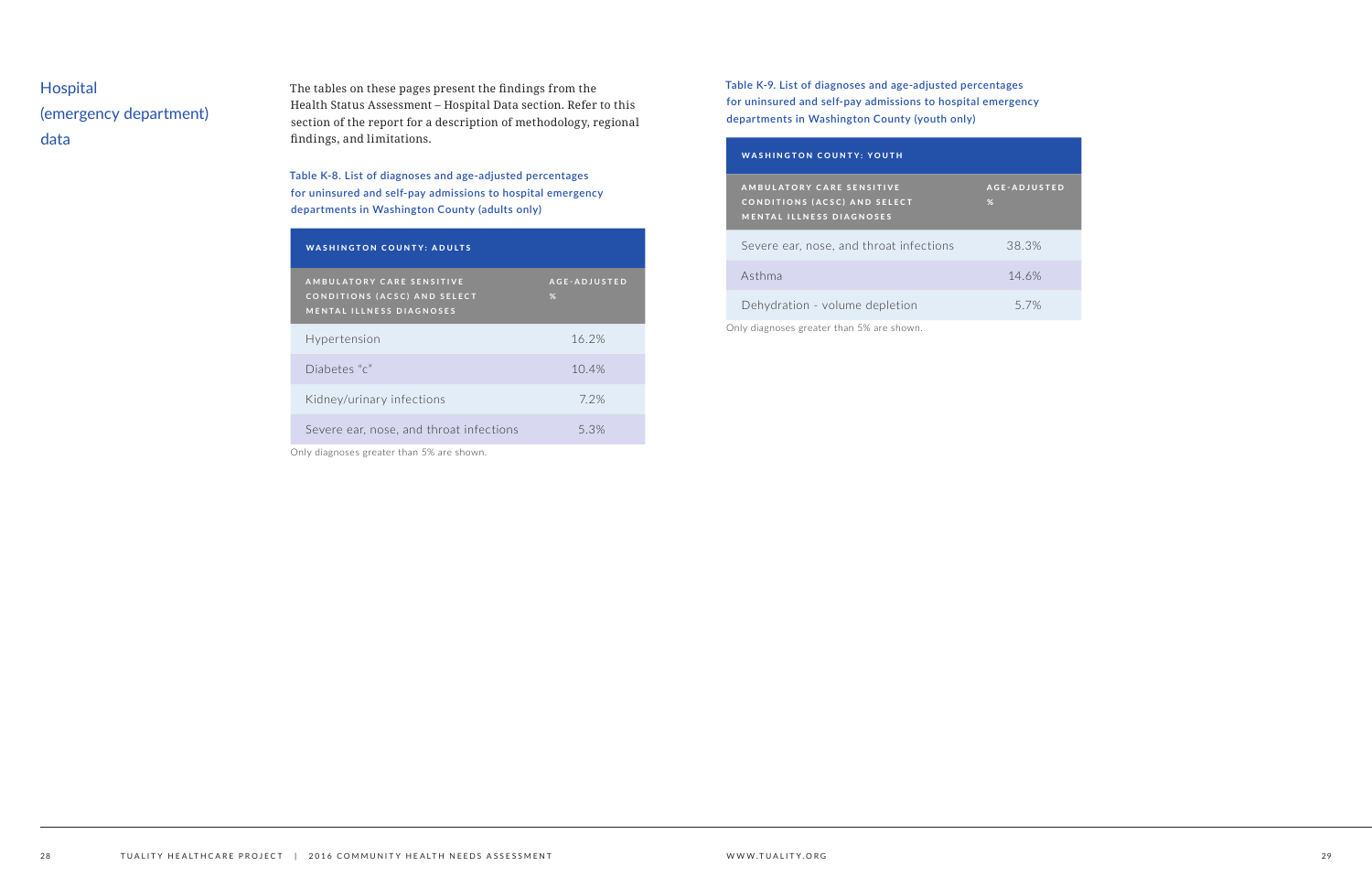Online survey data The tables in this section present the findings from the Community Themes and Strengths Assessment – Online Survey section. Refer to this section of the report for a description of methodology, regional findings, and limitations.

> A total of 595 surveys were submitted that reported a zip code within or overlapping Washington County borders. These 595 surveys represented 20.4% of all surveys from the four-county region. In comparison, Washington County makes up 25.8% of the four-county population.

> The demographics of Washington County survey respondents are presented in the table below, which compares them to the respective demographics of the Washington County population (when available). Percentages were calculated using the number of surveys that reported a meaningful answer to the respective question as the total or denominator; this number is presented as "n" for each demographic indicator. Surveys that did not include an answer to the respective question were omitted from the total count.

#### **Table K-10. Demographics of survey respondents from Washington County**

| <b>DEMOGRAPHIC INDICATOR</b>    | POPULATION OF SURVEY<br><b>RESPONDENTS WHO LIVE IN</b><br><b>WASHINGTON COUNTY (N=595)</b> | <b>WASHINGTON</b><br><b>COUNTY POPULATION</b> |
|---------------------------------|--------------------------------------------------------------------------------------------|-----------------------------------------------|
| AGE                             | $N = 579$                                                                                  |                                               |
| Under 18                        | 2.1%                                                                                       | 24.4%                                         |
| $19 - 25$                       | 9.8%                                                                                       | 8.3%                                          |
| $26 - 39$                       | 31.1%                                                                                      | 23.0%                                         |
| $40 - 54$                       | 28.7%                                                                                      | 20.8%                                         |
| $55 - 64$                       | 18.1%                                                                                      | 11.8%                                         |
| 65-79                           | 10.0%                                                                                      | 8.9%                                          |
| 80 and older                    | 0.2%                                                                                       | 3.1%                                          |
| <b>GENDER</b>                   | $N = 562$                                                                                  |                                               |
| Female                          | 74.4%                                                                                      | 50.8%                                         |
| Male                            | 25.4%                                                                                      | 49.2%                                         |
| Other than male or female alone | 0.2%                                                                                       | N/A                                           |
| <b>SEXUAL ORIENTATION</b>       | $N = 533$                                                                                  |                                               |
| Sexual Minority                 | 10.1%                                                                                      | N/A                                           |
| Heterosexual                    | 89.9%                                                                                      | N/A                                           |
| HISPANIC ETHNICITY              | $N = 548$                                                                                  |                                               |
| Hispanic                        | 17.9%                                                                                      | 16.3%                                         |
| Non-Hispanic                    | 82.1%                                                                                      | 83.7%                                         |
| RACE                            | $N = 493$                                                                                  |                                               |
| African American/Black          | 1.0%                                                                                       | 2.2%                                          |
| African                         | 0.2%                                                                                       | 2.2%                                          |
| Arab American/Middle Eastern    | 0.2%                                                                                       | N/A                                           |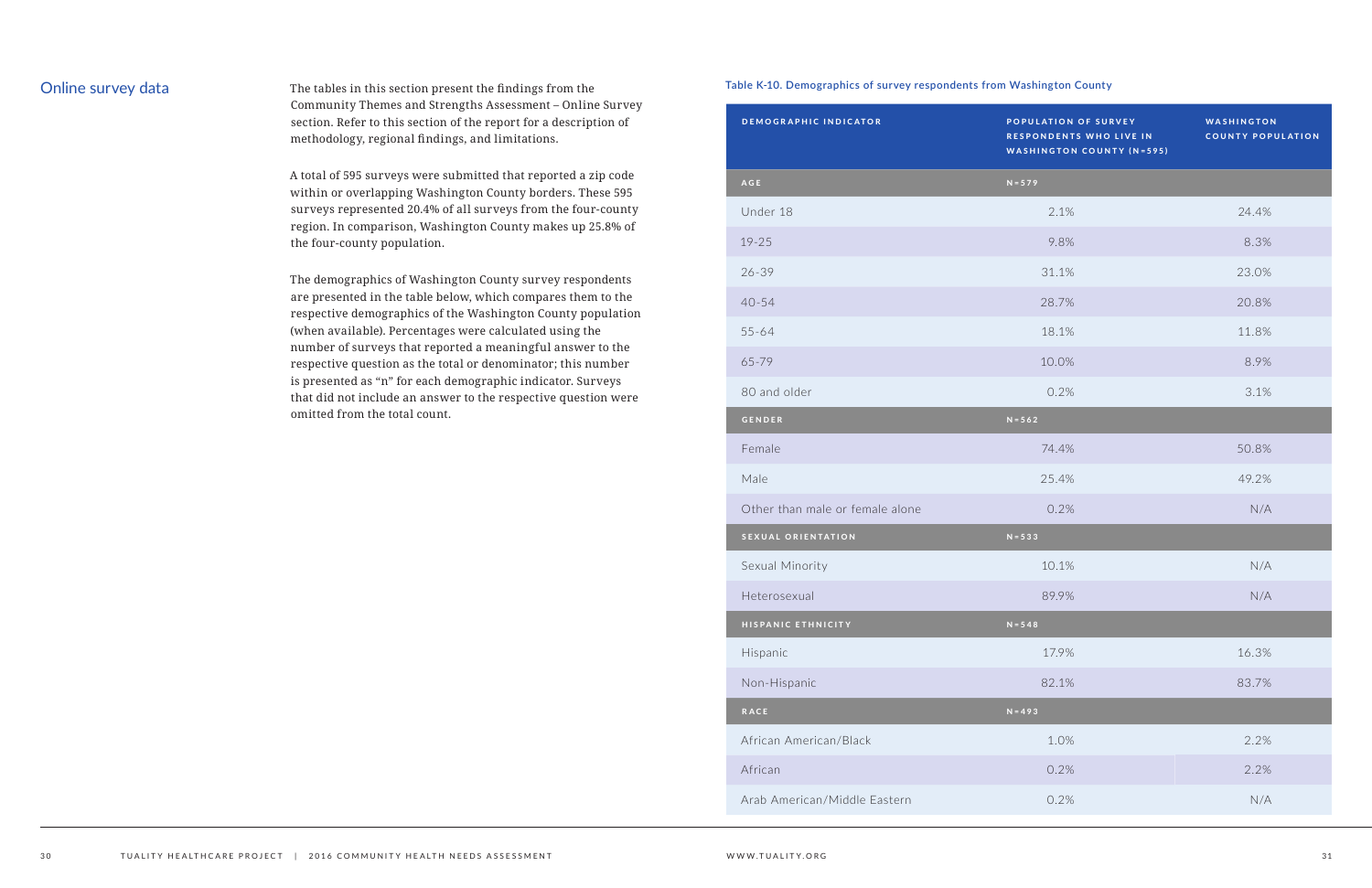| <b>DEMOGRAPHIC INDICATOR</b>                     | POPULATION OF SURVEY<br><b>RESPONDENTS WHO LIVE IN</b><br><b>WASHINGTON COUNTY (N=595)</b> | WASHINGTON<br><b>COUNTY POPULATION</b> |
|--------------------------------------------------|--------------------------------------------------------------------------------------------|----------------------------------------|
| Asian American/Asian                             | 4.3%                                                                                       | 9.9%                                   |
| European American/White/Caucasian                | 83.8%                                                                                      | 82.2%                                  |
| Native American/American Indian/Alaska<br>Native | 1.8%                                                                                       | 1.1%                                   |
| Native Hawaiian or Pacific Islander              | N/A                                                                                        | 0.5%                                   |
| Multiracial                                      | 6.5%                                                                                       | 4.0%                                   |
| Other                                            | 2.2%                                                                                       | N/A                                    |
| <b>LOCATION OF CHILDHOOD</b>                     | $N = 570$                                                                                  |                                        |
| Inside U.S.                                      | 88.8%                                                                                      | N/A                                    |
| Outside U.S.                                     | 11.2%                                                                                      | N/A                                    |
| <b>LANGUAGE</b>                                  | $N = 577$                                                                                  |                                        |
| English                                          | 87.9%                                                                                      | 84.5%                                  |
| Spanish or Spanish/English                       | 9.9%                                                                                       | 9.3%                                   |
| Other than Spanish or English                    | 2.3%                                                                                       | 6.2%                                   |
| <b>VETERAN STATUS</b>                            | $N = 577$                                                                                  |                                        |
| Veteran                                          | 6.2%                                                                                       | 7.8%                                   |
| Not a veteran                                    | 93.8%                                                                                      | 92.2%                                  |
| <b>DISABILITY STATUS</b>                         | $N = 571$                                                                                  |                                        |
| Has a disability                                 | 9.1%                                                                                       | 10.3%                                  |
| Does not have disability                         | 90.9%                                                                                      | 89.7%                                  |
| <b>EDUCATION LEVEL</b>                           | $N = 501$                                                                                  |                                        |
| Less than high school                            | 3.0%                                                                                       | 9.7%                                   |

| DEMOGRAPHIC INDICATOR      | POPULATION OF SURVEY<br>RESPONDENTS WHO LIVE IN<br><b>WASHINGTON COUNTY (N=595)</b> | <b>WASHINGTOI</b><br><b>COUNTY POP</b> |
|----------------------------|-------------------------------------------------------------------------------------|----------------------------------------|
| High school/GED            | 13.0%                                                                               | 19.8%                                  |
| Bachelors degree or higher | 81.4%                                                                               | 39.7%                                  |
| FEDERAL POVERTY LEVEL      | $N = 486$                                                                           |                                        |
| 200% or below              | 22.4                                                                                | 28.7%                                  |
| Above 200%                 | 77.6                                                                                | 71.3%                                  |
| TYPE OF HEALTH INSURANCE   | $N = 562$                                                                           |                                        |
| Uninsured                  | 5.7%                                                                                | 10%                                    |
| Medicaid                   | 10.9%                                                                               | 16.8%                                  |
| Medicare                   | 8.5%                                                                                | 12.9%                                  |
| Medicaid/Medicare          | 0.2%                                                                                | N/A                                    |
| Indian Health Services     | 0.4%                                                                                | N/A                                    |
| VA                         | 1.2%                                                                                | 1.9%                                   |
| Other public               | 0.7%                                                                                | N/A                                    |
| Private insurance          | 72.4%                                                                               | 71.0%                                  |

| <b>POPULATION OF SURVEY</b><br><b>RESPONDENTS WHO LIVE IN</b><br><b>WASHINGTON COUNTY (N=595)</b> | <b>WASHINGTON</b><br><b>COUNTY POPULATION</b> |
|---------------------------------------------------------------------------------------------------|-----------------------------------------------|
| 13.0%                                                                                             | 19.8%                                         |
| 81.4%                                                                                             | 39.7%                                         |
| $N = 486$                                                                                         |                                               |
| 22.4                                                                                              | 28.7%                                         |
| 77.6                                                                                              | 71.3%                                         |
| $N = 562$                                                                                         |                                               |
| 5.7%                                                                                              | 10%                                           |
| 10.9%                                                                                             | 16.8%                                         |
| 8.5%                                                                                              | 12.9%                                         |
| 0.2%                                                                                              | N/A                                           |
| 0.4%                                                                                              | N/A                                           |
| 1.2%                                                                                              | 1.9%                                          |
| 0.7%                                                                                              | N/A                                           |
| 72.4%                                                                                             | 71.0%                                         |

### **Table K-10 (continued) Table K-10 (continued)**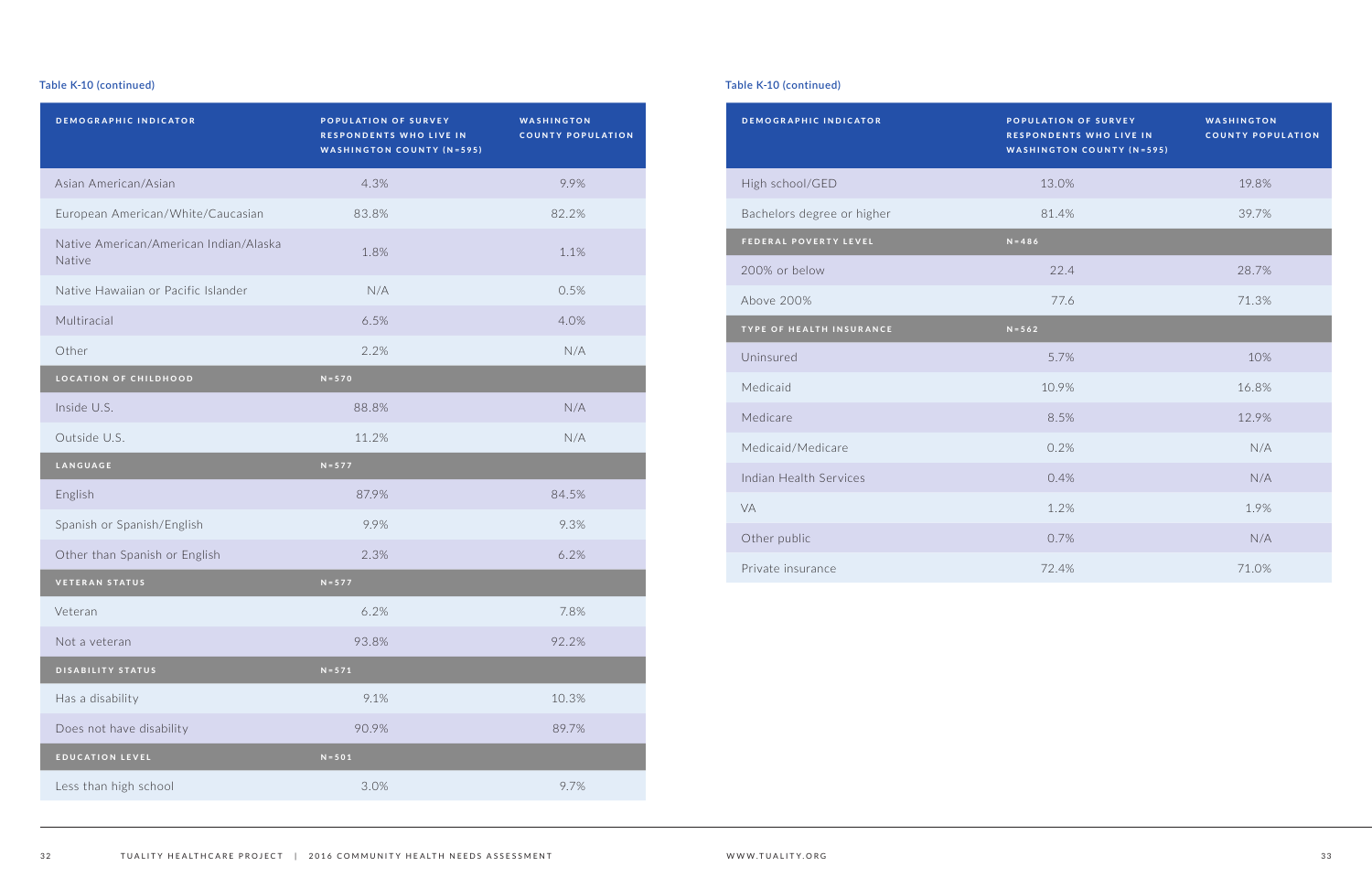#### **Survey question 1: Quality of life (vision)**

The first question on the survey asked about respondents' vision of a healthy community. The question read,

"In the following list, what do you think are the five most important characteristics of a 'Healthy Community'? (Those factors that most improve the quality of life in a community"). There were 21 characteristics from which to choose. The table below presents the response options ordered by the frequency at which they were selected. Because the question asked respondents to select five characteristics, the five most frequently selected responses are bold. Frequencies were calculated using the total number of selections as the denominator (presented as "n" in the frequency column).

#### **Table K-11. Survey question 1 results for Washington County respondents**

| <b>RANK BASED ON</b><br><b>FREQUENCY</b> | <b>RESPONSE OPTIONS</b>                                | <b>FREQUENCY (PROPORTION OF</b><br><b>TOTAL RESPONSES)</b><br>$N = 2,924$ |
|------------------------------------------|--------------------------------------------------------|---------------------------------------------------------------------------|
| $\mathbf{1}$                             | Safe, affordable housing                               | 10.6%                                                                     |
| $\overline{2}$                           | Access to physical, mental, and/or oral<br>health care | 9.6%                                                                      |
| $\mathfrak{S}$                           | Access to healthy, affordable food                     | 9.3%                                                                      |
| $\overline{4}$                           | Good schools                                           | 8.5%                                                                      |
| 5                                        | Low crime/safe neighborhoods                           | 8.5%                                                                      |
| 6                                        | Good jobs to reach a healthy economy                   | 7.5%                                                                      |
| 7                                        | Clean environment                                      | 6.8%                                                                      |
| $\,8\,$                                  | Healthy behaviors and lifestyles                       | 5.0%                                                                      |
| $\circ$                                  | Parks and recreation                                   | 5.0%                                                                      |
| 10                                       | Supportive and happy family life                       | 4.0%                                                                      |
| 11                                       | Safe, nearby transportation                            | 3.9%                                                                      |
| 12                                       | Welcoming of diverse communities/<br>people            | 3.7%                                                                      |
| 13                                       | Good place to raise children                           | 3.3%                                                                      |
| 14                                       | Participating and giving back to the<br>community      | 2.5%                                                                      |

| <b>RANK BASED ON</b><br><b>FREQUENCY</b> | <b>RESPONSE OPTIONS</b>                                 | <b>FREQUENCY (PROPORTION OF</b><br><b>TOTAL RESPONSES)</b><br>$N = 2,924$ |
|------------------------------------------|---------------------------------------------------------|---------------------------------------------------------------------------|
| 15                                       | Religious or spiritual values                           | 2.3%                                                                      |
| 16                                       | Good daycare and preschools                             | 2.1%                                                                      |
| 17                                       | Good job training opportunities                         | 1.8%                                                                      |
| 18                                       | Low level of child abuse                                | 1.8%                                                                      |
| 19                                       | Arts and cultural events                                | 1.5%                                                                      |
| 20                                       | Low deaths and disease rates                            | 1.4%                                                                      |
| 21                                       | Physical accommodations for people with<br>disabilities | 1.1%                                                                      |

The five responses most frequently selected by Washington County respondents were 1) Safe, affordablehousing; 2) Access to physical, mental, and/or oral health care; 3) Access to healthy, affordable food; 4) Good schools; and 5) Low crime/safe neighborhoods. These were the same top five selections, in the same order, for total regional respondents.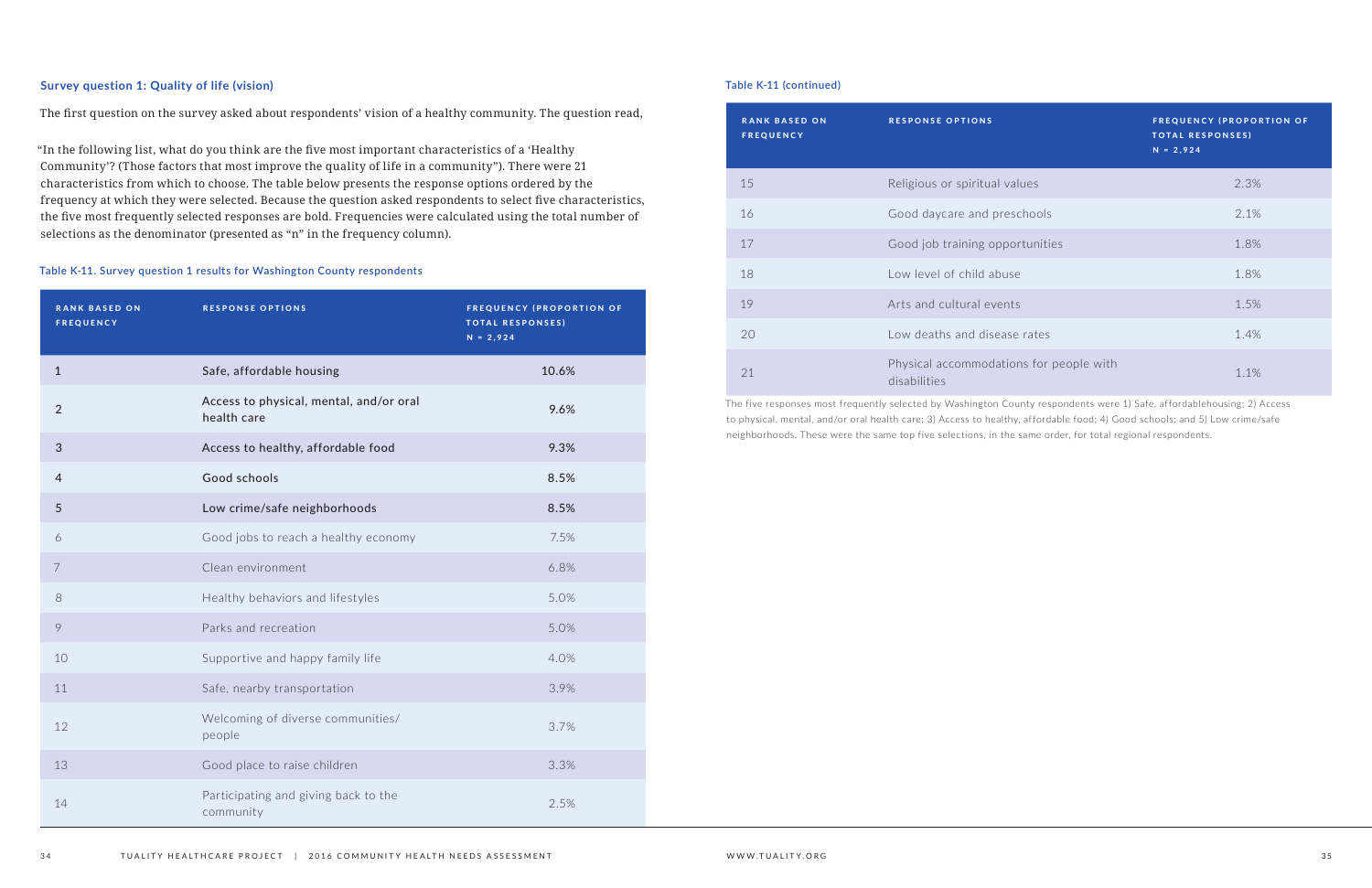#### **Survey question 2: Issues affecting community health (needs)**

The second question on the survey asked respondents about the biggest health needs in their community. The question read, "In the following list, what do you think are the five most important 'issues' that need to be addressed to make your community healthy? (Those topics that have the greatest impact on overall community health)." The table below presents the response options ordered by the frequency at which they were selected. Again, because the question asked respondents to select five topics, the five most frequently selected responses are bold. Frequencies were calculated using the total number of selections as the denominator (presented as "n" in the frequency column).

#### **Table K-12. Survey question 2 results for Washington County respondent**

| <b>RANK BASED ON</b><br><b>FREQUENCY</b> | <b>RESPONSE OPTIONS</b>                                                                                              | <b>FREQUENCY (PROPORTION OF</b><br><b>TOTAL RESPONSES) N=2753</b><br><b>SELECTIONS</b> |
|------------------------------------------|----------------------------------------------------------------------------------------------------------------------|----------------------------------------------------------------------------------------|
| $\mathbf 1$                              | Homeless/lack of safe, affordable<br>housing                                                                         | 12.1%                                                                                  |
| $\overline{2}$                           | Unemployment/lack of living wage jobs                                                                                | 9.9%                                                                                   |
| 3                                        | Mental health challenges (e.g.<br>depression, lack of purpose or hope,<br>anxiety, bi-polar, PTSD, eating disorders) | 9.4%                                                                                   |
| $\overline{4}$                           | Hunger/lack of healthy, affordable food                                                                              | 8.7%                                                                                   |
| 5                                        | Lack access to physical, mental, and/or<br>oral health care                                                          | 6.6%                                                                                   |
| 6                                        | Being overweight/obesity                                                                                             | 5.6%                                                                                   |
| 7                                        | Poor schools                                                                                                         | 5.3%                                                                                   |
| 8                                        | Racism/discrimination                                                                                                | 5.0%                                                                                   |
| 9                                        | Domestic violence, child abuse/neglect                                                                               | 4.8%                                                                                   |
| 10                                       | Unsafe streets (limited crosswalks, bike<br>lanes, lighting, etc.)                                                   | 4.4%                                                                                   |
| 11                                       | Gang activity/violence                                                                                               | 4.1%                                                                                   |
| 12                                       | Lack of needed job skills or training                                                                                | 3.1%                                                                                   |
| 13                                       | Lack of community involvement                                                                                        | 3.1%                                                                                   |

| <b>RANK BASED ON</b><br><b>FREQUENCY</b> | <b>RESPONSE OPTIONS</b>                                         | <b>FREQUENCY (PROPORTION OF</b><br><b>TOTAL RESPONSES) N=2753</b><br><b>SELECTIONS</b> |
|------------------------------------------|-----------------------------------------------------------------|----------------------------------------------------------------------------------------|
| 14                                       | Dirty environment                                               | 2.9%                                                                                   |
| 15                                       | Lack access to safe, nearby<br>transportation                   | 2.4%                                                                                   |
| 16                                       | Bullying/verbal abuse                                           | 2.1%                                                                                   |
| 17                                       | Lack of good daycare and preschools                             | 1.9%                                                                                   |
| 18                                       | Disabilities (physical, mental) and limited<br>mobility         | 1.6%                                                                                   |
| 19                                       | Lack of safe and accessible parks/<br>recreation                | 1.5%                                                                                   |
| 20                                       | Firearm-related injuries                                        | 1.5%                                                                                   |
| 21                                       | Aging problems (e.g. memory loss,<br>hearing/vision loss)       | 1.3%                                                                                   |
| 22                                       | Few arts and cultural events                                    | 1.1%                                                                                   |
| 23                                       | Lack of physical accommodations for<br>people with disabilities | 0.8%                                                                                   |
| 24                                       | Asthma/respiratory/lung disease                                 | 0.4%                                                                                   |
| 25                                       | <b>HIV/AIDS</b>                                                 | 0.4%                                                                                   |

As Table K-12 shows, the five most frequently selected community needs were 1) Homelessness/lack of safe, affordable housing; 2) Unemployment/lack of living wage jobs; 3) Mental health challenges (e.g. depression, lack of purpose or hope, anxiety, bi-polar, PTSD, eating disorders); 4) Hunger/lack of healthy, affordable food; and 5) Lack access to physical, mental, and/or oral health care. These were the same five most frequently selected community needs, and in the same order, as those of total four-county respondents.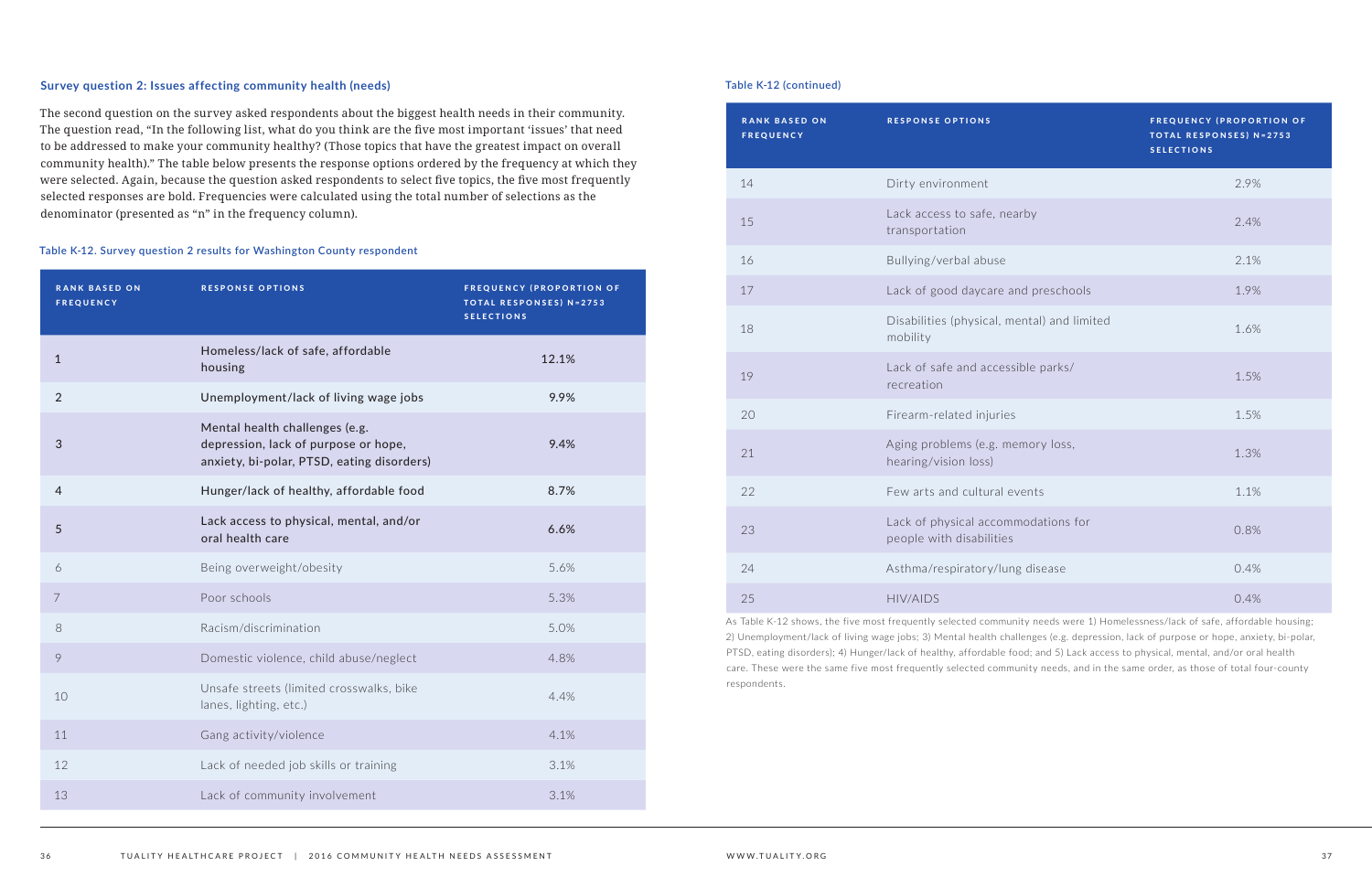#### **Survey question 3: Risky behaviors**

The third question the survey asked was about behaviors that can endanger health. The question read, "In the following list, what do you think are the three most important 'risky behaviors' in your community? (Those behaviors that have the greatest impact on overall community health)." The table below presents the response options ordered by the frequency at which they were selected. Because the question asked respondents to select three behaviors, the three most frequently selected responses are bold. Frequencies were calculated using the total number of selections as the denominator (presented as "n" in the frequency column).

#### **Table K-13: Survey question 3 results for Washington County respondents**

| <b>RANK BASED ON</b><br><b>FREQUENCY</b> | <b>RESPONSE OPTIONS</b>                                                               | <b>FREQUENCY (PROPORTION OF</b><br>TOTAL RESPONSES) N = 1,741 |
|------------------------------------------|---------------------------------------------------------------------------------------|---------------------------------------------------------------|
| 1                                        | Drug use/abuse                                                                        | 17.0%                                                         |
| $\overline{2}$                           | Alcohol abuse/addiction                                                               | 14.3%                                                         |
| $\mathfrak{S}$                           | Poor eating habits                                                                    | 10.9%                                                         |
| $\overline{4}$                           | Lack of exercise                                                                      | 10.5%                                                         |
| 5                                        | Dropping out of school                                                                | 10.4%                                                         |
| 6                                        | Unsafe driving (e.g. not using seat belts/<br>child safety seats, distracted driving) | 8.4%                                                          |
| $\overline{7}$                           | Social isolation/loneliness                                                           | 7.8%                                                          |
| 8                                        | Tobacco use                                                                           | 6.1%                                                          |
| 9                                        | Not getting "shots" to prevent disease<br>(immunizations)                             | 5.3%                                                          |
| 10                                       | Risky sexual behavior/unsafe sex                                                      | 4.8%                                                          |
| 11                                       | Not using birth control                                                               | 3.0%                                                          |
| 12                                       | Self-harm (e.g. cutting, suicide attempts)                                            | 1.6%                                                          |

The three most frequently selected responses were 1) Drug use/abuse; 2) Alcohol abuse/addiction; and 3) Poor eating habits. These were the same most frequently selected responses as for total regional respondents.

#### **Survey question 4**

The fourth survey question asked respondents to rate the health of their community. The question read, "How healthy would you rate your community as a whole?" Table K-14 presents the distribution of responses. Unlike the previous three questions, respondents were directed to only give one response to this question. Therefore, the proportion of responses per rating was calculated using the number of people indicating that response as the denominator, displayed as "n" in the table.

#### **Table K-14: Survey question 4 results for Washington County respondents**

| <b>RATING</b>      | <b>PROPORTION OF RESPONSES FROM</b><br><b>WASHINGTON COUNTY RESPONDENTS</b><br>$N = 594$ | <b>PROPORTION OF RESPONSES FROM</b><br><b>ENTIRE SURVEY POPULATION</b><br>$N = 3,075$ |
|--------------------|------------------------------------------------------------------------------------------|---------------------------------------------------------------------------------------|
| Very healthy       | 3.7%                                                                                     | 3.0%                                                                                  |
| Healthy            | 38.6%                                                                                    | 30.9%                                                                                 |
| Somewhat unhealthy | 50.2%                                                                                    | 53.2%                                                                                 |
| Unhealthy          | 6.4%                                                                                     | 10.3%                                                                                 |
| Very unhealthy     | 1.2%                                                                                     | 2.6%                                                                                  |

This distribution of community health ratings has a higher percentage of "Healthy" ratings and a lower percentage of "Unhealthy" and "Very unhealthy" ratings compared to that of total regional responses.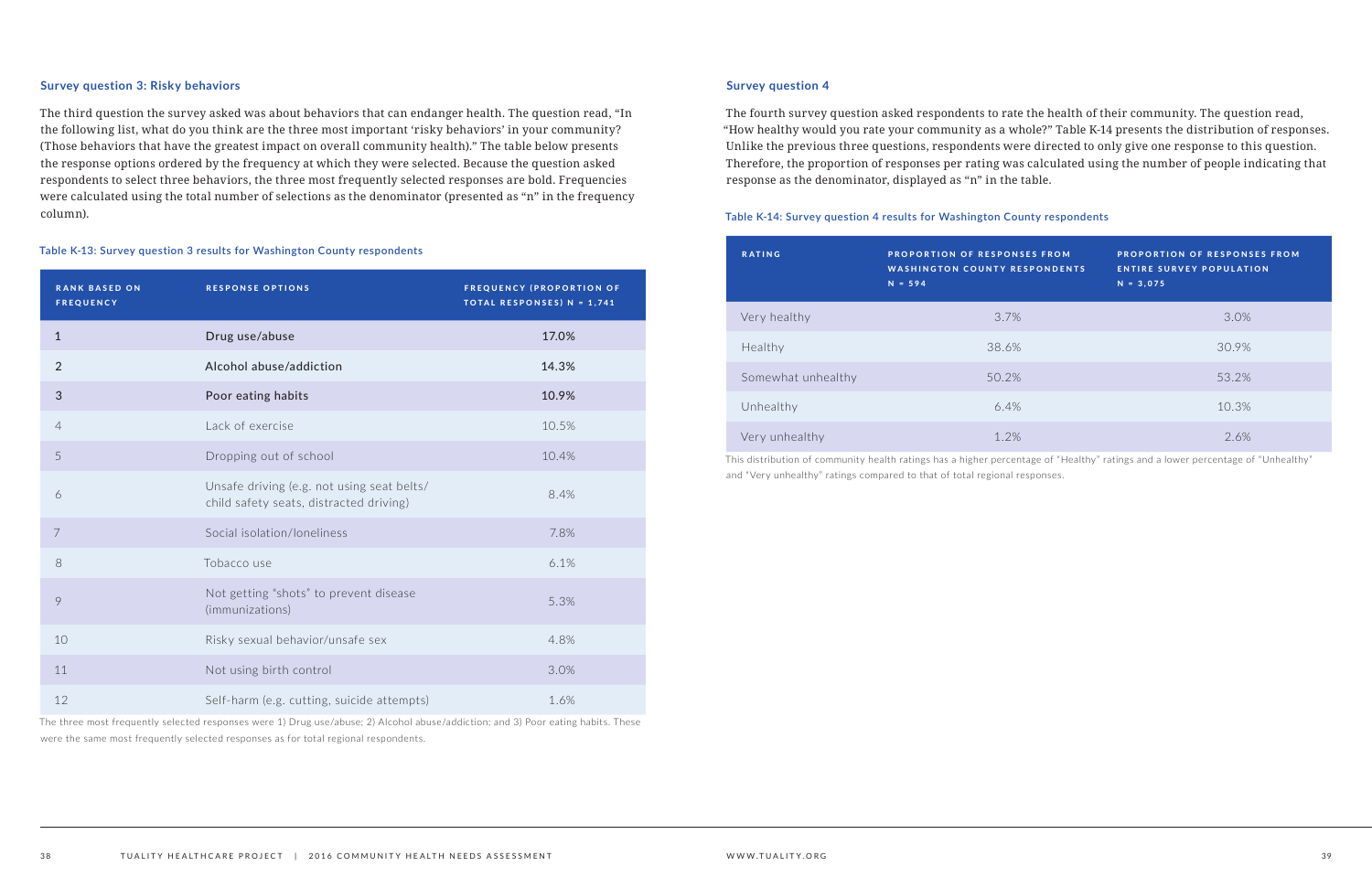# Washington County priority health issues model



- 
- 

VISION

**These data come from engagement with diverse communities across the four county region and represent a vision for a healthy community.**

#### VISION OF A HEALTHY COMMUNITY

#### **Things we can build**



Figure K-1 illustrates the priority health issues in Washington County, as identified in the 2016 CHNA. The data sources include:

- Population data on health behaviors, morbidity, and mortality
- Medicaid claims data provided by local CCOs
- Hospital admissions data for people who were uninsured or self-pay and were diagnosed with select conditions
- Community data from an online survey, listening sessions in all four counties, and a qualitative meta- analysis of community engagement projects from the last 3 years

Each data set has its own specific limitations, which can be found in the **Health Status Assessment** and **Community Themes and Strengths Assessment** sections of this report.

**Figure K-1: Priority Health Issues Model for Washington County**

This model describes how the drivers of health influence health conditions and outcomes. The yellow boxes across the top represent different pathways for intervention, while the grey arrows show the dynamic relationships between health behaviors, social determinants of health (such as food or housing), and health problems. The blue boxes describe the types of data and their sources. The boxes flow from left to right to demonstrate how we can leverage community strengths to achieve our vision of a healthy community.

The data in this model come from different sources with different methods, research questions, and prioritization processes. The second page discusses specific sources and limitations. For more information on methodology, sources, and limitations, see the **Health Status** and **Community Themes and Strengths** assessments.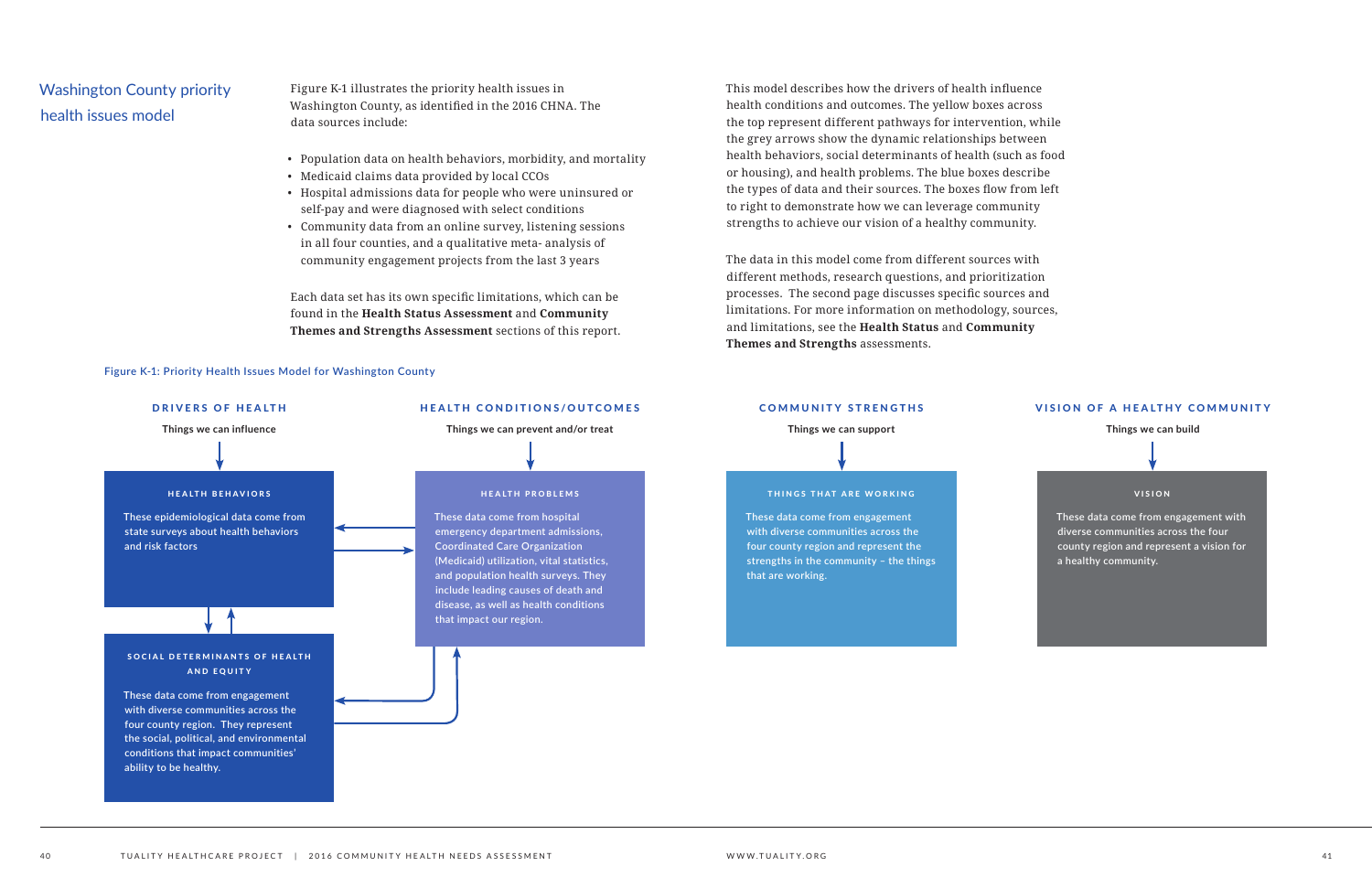DIAGNOSED HEALTH **CONDITIONS FOR** LOW-INCOME AND/OR UNINSURED

**Asthma\***

**Attention Deficit Disorder** 

**Dehydration - (Uninsured**

**ED only)**

**CHILDREN** 

**MORBIDITY** (DISEASE)

**Post Traumatic Stress Disorder**

**MORTALITY** (DEATH)

**Severe ear, nose, and throat infections - (Uninsured ED only)**

ADULTS

**Depression\*** 

**Diabetes\***

**Hypertension\***

**Kidney/urinary infections- (Uninsured ED only)**

SOCIAL DETERMINANTS OF HEALTH AND EQUITY

> **Severe ear, nose, and throat infections - (Uninsured ED only)**

**Asthma\*** 

**Cancer, 8 types\*** 

**Chlamydia** 

- **Depression\***
- 

**Obesity/overweight**

**Alcohol-induced** 

**Breast cancer** 

**Chronic lower respiratory disease**

**Diabetes\*** 

**Drug-induced Heart disease**

**Leukemia and Lymphoma**

**Ovarian cancer** 

**Prostate cancer** 

**Suicide**

#### HEALTH CONDITIONS/OUTCOMES

**Things we can prevent and/or treat**

**Access to food**

**Access to health care\*** 

**Access to transportation**

**Connected communities**

**Culturally and linguistically appropriate services**

**Pathways to living wage jobs**

**Policies, systems, and environments that support healthy behaviors**

**Racism, discrimination, and stigma**

**Safe, accessible, and affordable housing**

**Support for people with behavioral health challenges** HEALTH BEHAVIORS

**Alcohol use among teens**

**Binge drinking**

**Lack of dental visits among teens\***

> **Lack of adults who have received a flu shot**

> > **Lack of early prenatal care**

**Lack of fruit and vegetable consumption**

**Lack of health insurance among adults\***

**Lack of physical activity among teens**

**Marijuana use among teens**

**No usual source of health care among adults\***

**Vaping and e-cigarettes use among teens**

#### DRIVERS OF HEALTH

#### **Things we can influence**

**Community Engagement Data Population Data Emergency Department (ED) and Medicaid Data**

**Population Data Population Data**

\*Indicator identified in more than one of the assessment components (e.g. population, community

engagement, emergency department, or Medicaid data)

•Refer to section III for specific types of cancer

All indicators are in alphabetical order. For full methodology, sources, and limitations, see individual sections of CHNA report.

Washington County 2016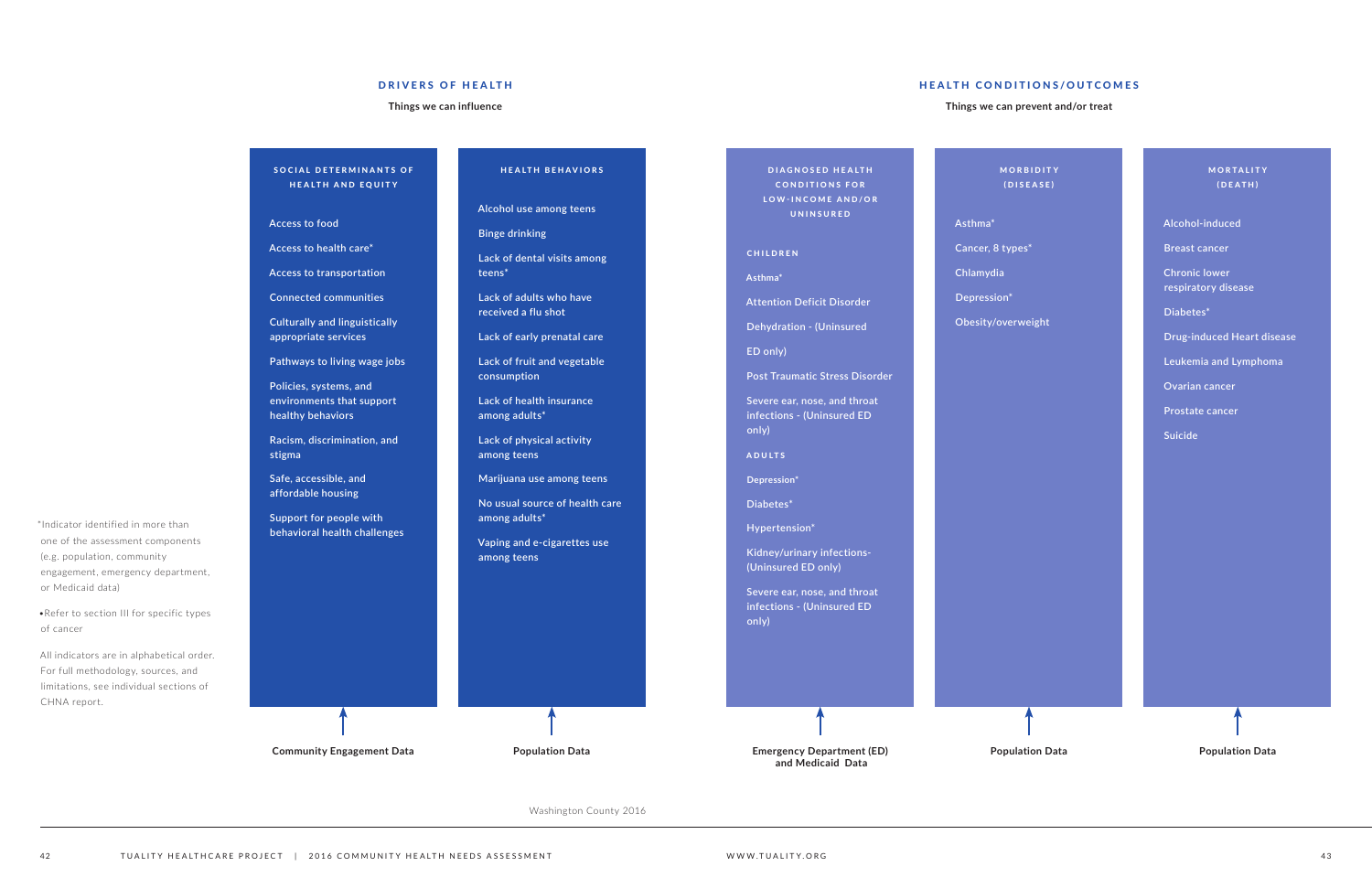#### STRENGTHS

**Culturally specific, communitybased services** 

**Feeling connected to a community**

**Government supported public assistance and social services**

**Healthy behaviors**

**Low/no cost programs and services that make health care accessible**

**Opportunities to be involved in the community**

**Pathways to living wage jobs**

**Resilience**

#### VISION

#### **For all people:**

**Affordable, high-quality, culturally responsive health care** 

**Basic needs are met, including food, housing, and transportation**

SOCIAL DETERMINANTS OF HEALTH AND EQUITY, **COMMUNITY STRENGTHS,** AND VISION

#### **Environments and opportunities that support and encourage community involvement and connection**

**Equitable and inclusive society, free from racism, discrimination, and stigma**

**Good schools and equitable access to high quality education**

**Living wage jobs and pathways to employment** 

**Policies, systems, and environments that support good health and high quality of life**

**Safe, accessible, and affordable housing**

**Safe and accessible neighborhoods free of crime**

#### **Data sources:**

- **• 29 listening sessions with 364 community members across the four county region**
- **• Online survey (paper version optional) with 3,167 responses**
- **• Meta-analysis of 55 community engagement projects conducted in the four county region between 2012-2015**

#### **Limitations:**

#### HEALTH BEHAVIORS, MORBIDITY, AND MORTALITY

**The data from the survey and listening sessions were collected through small convenience samples. HCWC aimed to engage communities across the four county region and prioritize low- income and communities of color. However, the people that participated in the survey and listening sessions do not represent the full range of diverse experiences in the region.**

Washington County 2016 and Strengths).

HOSPITAL DATA

**Data sources:**

**• 26 Ambulatory Care and Sensitive Condition (ACSC)** 

**codes**

**• 4 Severe and Persistent Mental Illness (SPMI) codes • 15 hospitals in the HCWC** 

**region**

**Limitations:**

**The data represent a narrow subset of the regional** 

#### DATA SOURCES AND LIMITATIONS

#### DATA SOURCES AND LIMITATIONS

#### DATA SOURCES AND LIMITATIONS

#### DATA SOURCES AND LIMITATIONS

**population (4.4%). Out of over 13,000 ICD-9 diagnosis codes, data analysts considered 26 ACSC codes, defined by the Agency for Healthcare Quality and Research, and 4 SPMI codes that aligned with the Medicaid data. In addition, the data only included people who were "self- pay" and who visited the emergency department. This means that the priority health indicators from the hospital data should be viewed as a very small subset, and not generalizable** 

**to other populations.**

#### MEDICAID DATA

#### **Data sources:**

- **• 2 Coordinated Care Organizations (CCOs) in the Oregon tri-county region • Health Share of Oregon claims • FamilyCare claims**
- -

#### **Limitations:**

**The indicators considered are a subset of diagnoses. Data analysts identified three chronic conditions diagnosed separately among adults and children as the priority health issues. Medicaid data for Clark County were not accessible for this CHNA. The regional Priority Health Issues Model includes Medicaid data for the tri- county Oregon region only. The Clark Countyspecific model does not include any Medicaid data.**

#### **Data sources:**

- **• Behavioral Risk Factor Surveillance System (BRFSS)**
- **• Oregon Healthy Teen Survey**
- **• National Cancer Institute (NCI)**
- **• Washington Healthy Youth Survey**
- **• Vital statistics**

#### **Limitations:**

**HCWC epidemiologists, with input from content experts, developed a list of standard indicators to consider for prioritization. There are many issues that we do not have adequate data for and could not prioritize. For example, the NCI has data on a wide variety of cancers, while the data on oral health are more limited. Similarly, we were able to examine mortality data for heart disease, but not morbidity.**

**Data from population health surveys rely on self report and are subject to recall and other biases.**



#### COMMUNITY STRENGTHS

**Things we can support**

### VISION OF A HEALTHY **COMMUNITY**

#### **Things we can build**

**Community Engagement Data Community Engagement Data Community Engagement Data Emergency Department (ED) Data Medicaid Data Population Data**

For full methodology, sources, and limitations, see individual sections (Health Status Assessment, Community Themes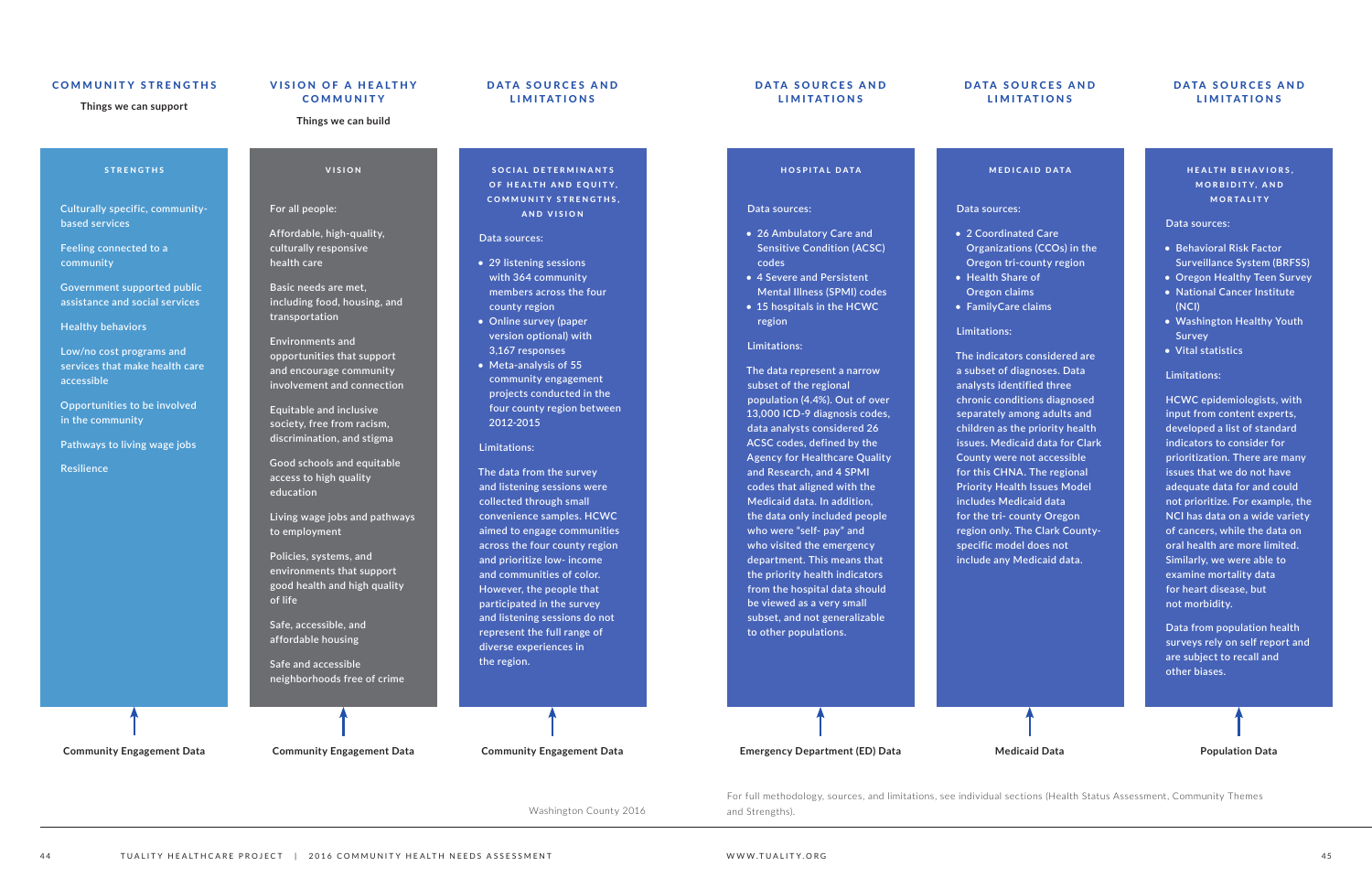Tuality Healthcare and the other members of the Healthy Columbia Willamette Collaborative are committed to addressing disparities for all health areas, and even though the focus area of "culturally-competent services and data collection" did not meet their selection criteria, it was agreed that for each of the selected areas there will be specific strategies directed toward culturally competently services and data collection.

#### **Social Determinants of Health and Equity**

| <b>FOCUS AREA</b>                                             | <b>GOAL</b>                                                                                                                                                                                                                                                                                | <b>FOCUS POPULATION</b>                                                                                                                                                                                |
|---------------------------------------------------------------|--------------------------------------------------------------------------------------------------------------------------------------------------------------------------------------------------------------------------------------------------------------------------------------------|--------------------------------------------------------------------------------------------------------------------------------------------------------------------------------------------------------|
| Access to food                                                | • Lower diabetes and diabetes<br>mortality rate<br>• Increase percent of population<br>consuming fruits/vegetables at<br>least five times a day.<br>• Lower community BMI rate<br>• Help educate the community on<br>healthy eating.<br>• Reduce the need for food related<br>health care. | • Low income and uninsured<br>• Elderly<br>• Latino and other minority<br>populations; migrant/seasonal<br>farm workers<br>• Targeted zip codes: 97124, 97123,<br>97113, 97116, 97005, 97006,<br>97008 |
| Access to<br>transportation                                   | • Eliminate lack of transportation as<br>a reason for foregoing health care.<br>• Increase survey responses<br>regarding transportation in next<br>CHNA.                                                                                                                                   | • Elderly<br>• Low-income and uninsured<br>• Latino and other minority<br>populations<br>• Targeted zip codes: 97124, 97123,<br>97113, 97116, 97005, 97006,<br>97008                                   |
| Connected<br>Communities                                      | • Increase health of Washington<br>County communities.<br>• Support Washington County<br>Health Department, other non-<br>profit health care entities.<br>• Show significant improvement in<br>Washington County health metrics.                                                           | • Primary market area is priority.<br>• Secondary market is second-tier<br>priority.<br>• Targeted zip codes: 97124, 97123,<br>97113, 97116, 97005, 97006,<br>97008                                    |
| Culturally and<br>linguistically<br>appropriate<br>healthcare | • Improve access to health care<br>for Hispanic, other minority<br>populations<br>• Increase Hispanic and other<br>minority use of Tuality/OHSU for<br>health care                                                                                                                         | • Hispanic and other minorities.<br>• Targeted zip codes: 97124, 97123,<br>97113, 97116, 97005, 97006,<br>97008                                                                                        |

| <b>FOCUS AREA</b>                                                          | <b>GOAL</b>                                                                                                                                                                             | <b>FOCUS POPULATION</b>                                                                                                 |
|----------------------------------------------------------------------------|-----------------------------------------------------------------------------------------------------------------------------------------------------------------------------------------|-------------------------------------------------------------------------------------------------------------------------|
| Pathways to living<br>wage jobs                                            | • Improve access to health care<br>• Lower unemployment rate in<br>Washington County.<br>• Increase number of living wage<br>jobs                                                       | • Primary and secondary market<br>areas.<br>• Targeted zip codes: 97124, 97123,<br>97113, 97116, 97005, 97006,<br>97008 |
| Policies, systems<br>and environments<br>that support<br>healthy behaviors | • Improve health of Washington<br>County residents<br>• Make an impact on community<br>health metrics                                                                                   | • All citizens of Washington County                                                                                     |
| Racism,<br>discrimination and<br>stigma                                    | • Eliminate racism, discrimination<br>and stigma at Tuality Healthcare<br>• Establish baseline data via<br>Employee Survey on employee<br>views on racism, discrimination<br>and stigma | • All Washington County citizens<br>and Tuality employees                                                               |
| Safe, accessible<br>and affordable<br>housing                              | • Increase amount of affordable<br>housing available in Washington<br>County<br>• Reduce homeless rate in<br>Washington County                                                          | • Primary and secondary market<br>areas.<br>• Targeted zip codes: 97124, 97123,<br>97113, 97116, 97005, 97006,<br>97008 |
| Support for people<br>with behavioral<br>health challenges                 | • Make mental health care more<br>accessible<br>• Lower mental health metrics in<br>health care data                                                                                    | • Primary and secondary market<br>areas.<br>• Targeted zip codes: 97124, 97123,<br>97113, 97116, 97005, 97006,<br>97008 |

#### **Social Determinants of Health and Equity (continued)**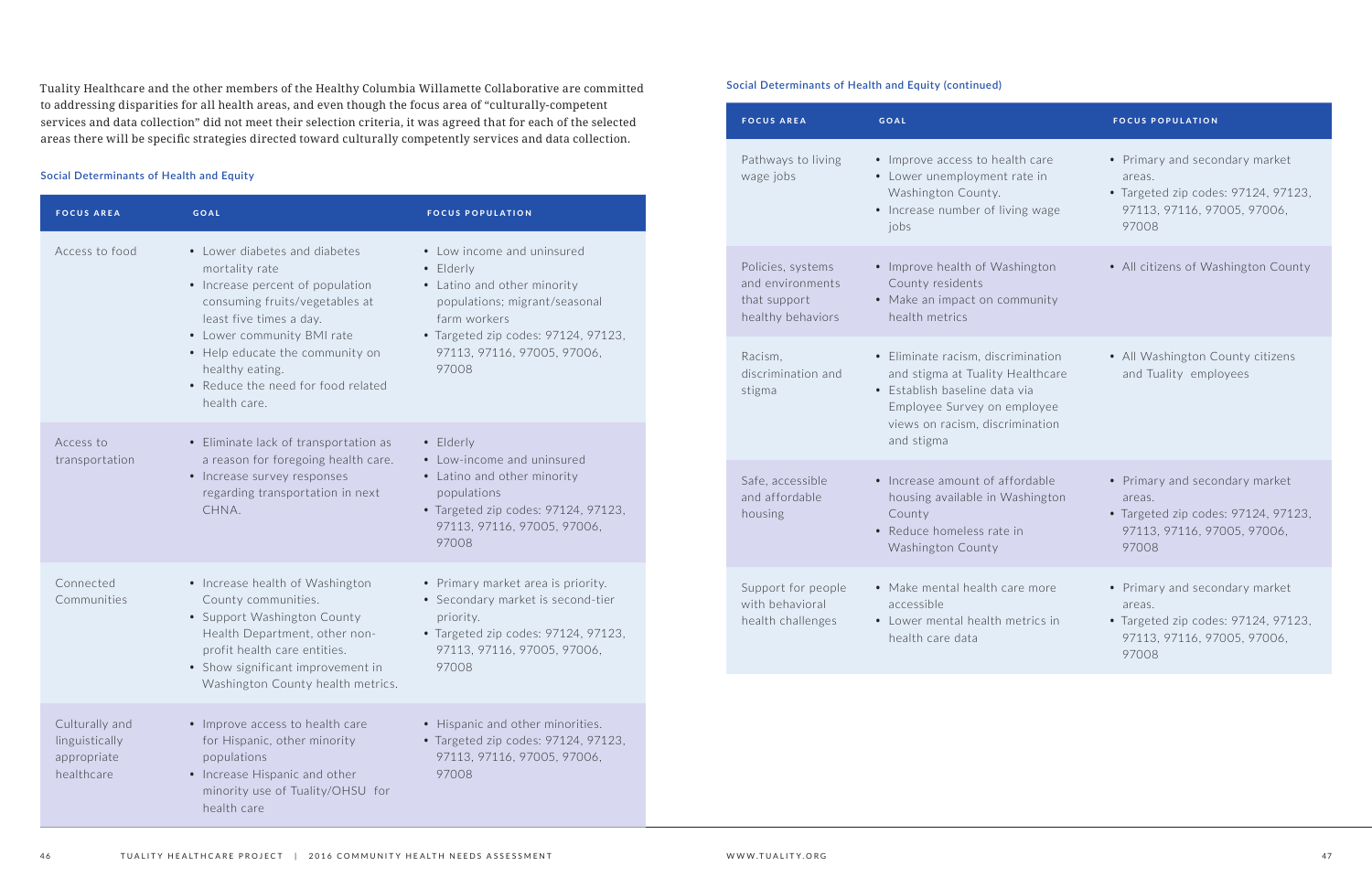#### **Focus Area #1: Access to food**

- Promote more access to food as an avenue to improve health and reduce health care costs.
- Align Washington County agrarian community with the need for access to healthier food.
- Educate the public on benefits of healthier eating.

#### Strategies

- 1. Continue sponsorship of Hillsboro Tuesday Night Marketplace farmer's market to expose more Washington County residents to healthy food and eating.
- 2. Continue sponsorship of Forest Grove Farmer's Market in conjunction with non-profit social services agency Adelante Mujeres. This market accepts WIC, SNAP and FDNP.
- 3. Continue sponsorship of farmer's market every Thursday during the summer on Tuality Healthcare's main campus in Hillsboro.
- 4. Continue sponsorship of Hillsboro Chamber of Commerce Farm Fresh Dinner event which promotes farm to table approach to food.
- 5. Examine sponsorship opportunities with Hillsboro Farmer's Market, which hosts a market on Saturday's adjacent to Tuality Healthcare's Orenco Station primary care clinic.
- 6. Continue healthy cooking classes by Tuality Healthcare's Community Education department.
- 7. Explore aligning healthy cooking classes with community partners Virginia Garcia Memorial Health Center and City of Hillsboro Senior Center. Both have teaching kitchens for healthy eating and cooking instructions.

#### **Focus Area #2: Access to health care**

• Make culturally appropriate health care available to more Washington County citizens.

#### **Strategies**

- 1. Continue to expand membership in Tuality Health Alliance, which manages Oregon Health Plan patients in Washington County.
- 2. Work with Health Share of Oregon on expanding Coordinated Care Organization membership in Washington County.
- 3. Work with OHSU on incorporating more OHSU patients into Tuality Health Alliance.
- 4. Continue support of other Washington County non-profits Virginia Garcia Memorial Health Center, Southwest Community Health Center – to provide safety-net clinic care for residents.
- 5. Work with OHSU on increasing the number of primary care/family care providers in Washington County.

#### **Focus Area #3: Access to Transportation**

• Improve access to health care

#### Strategies

- 1. Market/expand Tuality Local Coach Service to more providers, care facilities and other clinics.
- 
- Intermodal Transit Facility.

2. Work with Community Action, TriMet and other community partners to provide low-cost bus/MAX passes. 3. Encourage more bicycle usage among employees/community members, including use of bike facility in

#### **Focus Area #4: Connected Communities**

• Continue to build on connectivity among Washington County government, health care providers and other

non-profits.

#### Strategies

- 1. Continue participation in four-county Healthy Columbia Willamette Collaborative
- 2. Continue sponsorship and participation in Greater Hillsboro Chamber of Commerce, Forest Grove-Cornelius Chamber of Commerce and North Pains Chamber of Commerce.
- 3. Continue participation in Hillsboro Health & Education District with partners Pacific University, Portland Community College, City of Hillsboro, Virginia Garcia Memorial Health Center and Washington County.

### **Focus Area #5: Culturally and linguistically appropriate healthcare**

• Make Tuality/OHSU the first choice for health care among minority populations.

#### Strategies

- 1. Continue to monitor, expand Spanish content on Tuality website, the only hospital website in the Portland metro area with dedicated Spanish content.
- 2. Continue to support Tuality Culture and Diversity Community and help align with OHSU culture and diversity initiatives.
- 3. Refine interpreter services in Tuality Community Hospital and off-site clinics.
- 4. Make bi-lingual employees a hiring priority.
- 5. Make inroads with Hispanic community by offering free health screenings, appropriate information at Hispanic events in Washington County.

#### **Focus Area #6: Pathways to living wage jobs**

• Increase number of Washington County residents with health insurance.

#### Strategies

1. Support Washington County, cities of Hillsboro, Forest Grove, Cornelius and North Plains initiatives to

2. Support State of Oregon Employment Department in connecting interested workers with living wage jobs.

- recruit new businesses which pay living wages.
- 
- 3. Conduct a salary survey to ensure Tuality Healthcare employees are being paid a living wage.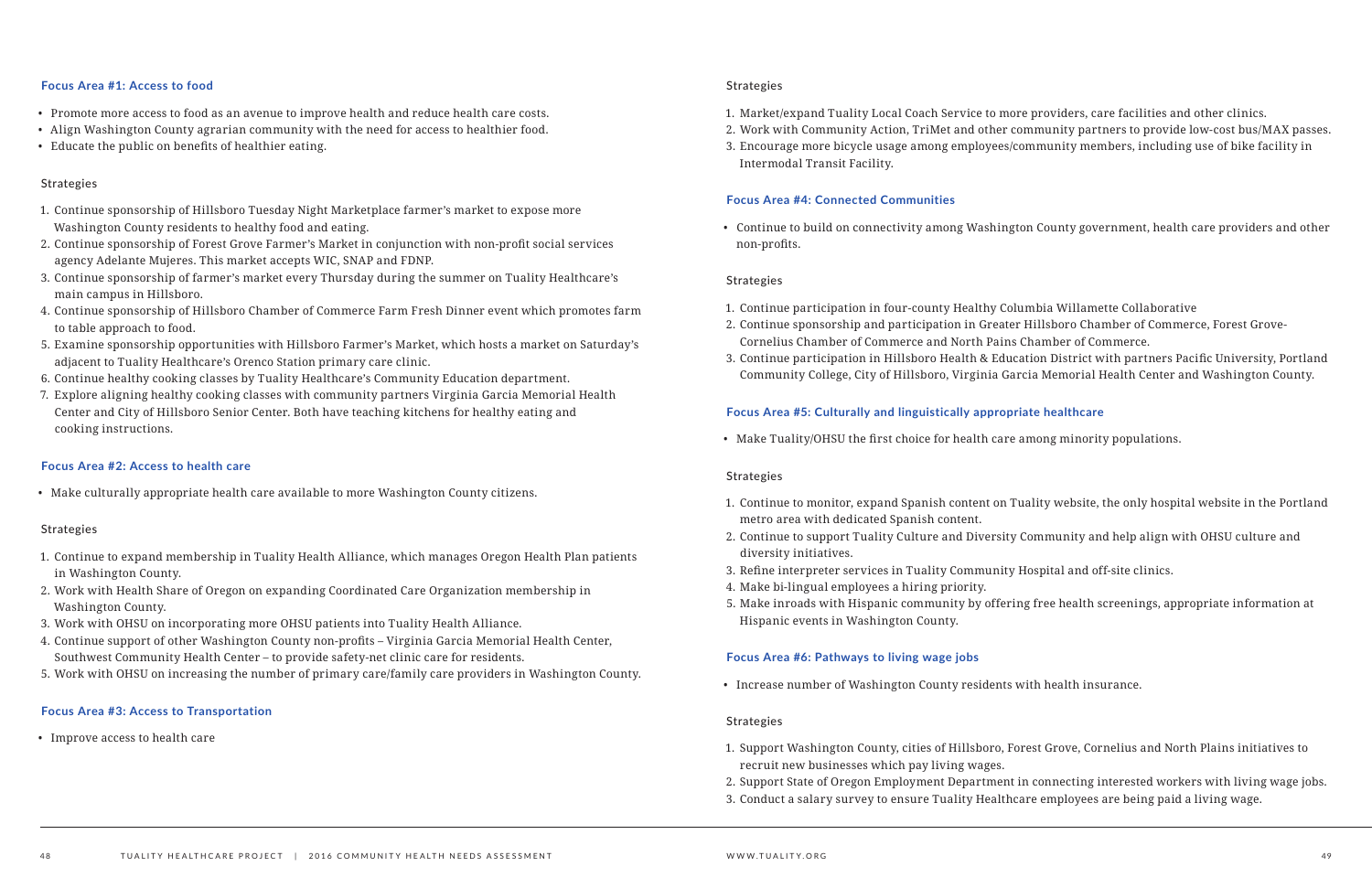#### **Focus Area #7: Policies, systems and environments that support healthy behaviors**

• Align Tuality Healthcare with affiliate OHSU, government and other non-profit partners on promoting healthy behaviors.

#### Strategies

- 1. Continue to support Hillsboro Health & Education District with partners Pacific University, Virginia Garcia Memorial Health Center and Portland Community College.
- 2. Maintain membership and continue to support Westside Economic Alliance.
- 3. Continue to support other significant Washington County nonprofits Community Action, Project Access Now, Centro Cultural, Adelante Mujeres

### **Focus Area #8: Racism, Discrimination and Stigma**

• Work with Culture and Inclusion Committee on providing culturally appropriate treatment of Tuality employees and patients.

#### Strategies:

- 1. Post non-discrimination statements with appropriate translation in all Tuality Healthcare facilities.
- 2. Provide culture training to all Tuality employees.

### **Focus Area #9: Safe, accessible and affordable housing**

• Reduce the homeless population in Washington County

### Strategies

- 1. Encourage Washington County and city of Hillsboro to require a significant percentage of new housing be affordable.
- 2. Request that affordable housing be a part of the redevelopment of the Hank's Thriftway property adjacent to the Tuality Healthcare campus.
- 3. Continue to support Westside Habitat for Humanity in building and rehabilitating affordable housing.

### **Focus Area #10: Support people with behavioral health challenges**

- Increase access to mental health care for citizens of Washington County.
- Reduce Emergency Department and Urgent Care visits by successfully triaging patients to more appropriate care.

#### Strategies

# 2. Continue to develop mental health treatment capacity at Tuality's patient centered primary care medical

- 1. Support Washington County's new Mental Health Urgent Care Center
- home clinics.
- 3. Explore participation in Unity Center for Behavioral Health

### **Health Behaviors**

| <b>FOCUS AREA</b>                                 | <b>GOAL</b>                                          | <b>FOCUS POPULATION</b>                                                                                                                                 |
|---------------------------------------------------|------------------------------------------------------|---------------------------------------------------------------------------------------------------------------------------------------------------------|
| Alcohol<br>consumption<br>by teens                | • Reduce alcohol consumption<br>by teens             | • Teens of all income levels<br>• Targeted zip codes: 97124, 97123,<br>97113, 97116, 97005, 97006,<br>97008                                             |
| Binge drinking                                    | • Reduce episodes of binge drinking                  | • All ages in Washington County<br>• Targeted zip codes: 97124, 97123,<br>97113, 97116, 97005, 97006,<br>97008                                          |
| Lack of dental<br>visits among teens              | • Improve access to dental care<br>among teens       | • Teens of all ages<br>• Targeted zip codes: 97124, 97123,<br>97113, 97116, 97005, 97006,<br>97008                                                      |
| Lack of adults who<br>have received a flu<br>shot | • Increase flu shot vaccination rate<br>among adults | • Adults<br>• Targeted zip codes: 97124, 97123,<br>97113, 97116, 97005, 97006,<br>97008                                                                 |
| Lack of early<br>prenatal care                    | • Improve access to early<br>prenatal care           | • Low-income and uninsured<br>• Latino and other minority<br>populations<br>• Targeted zip codes: 97124, 97123,<br>97113, 97116, 97005, 97006,<br>97008 |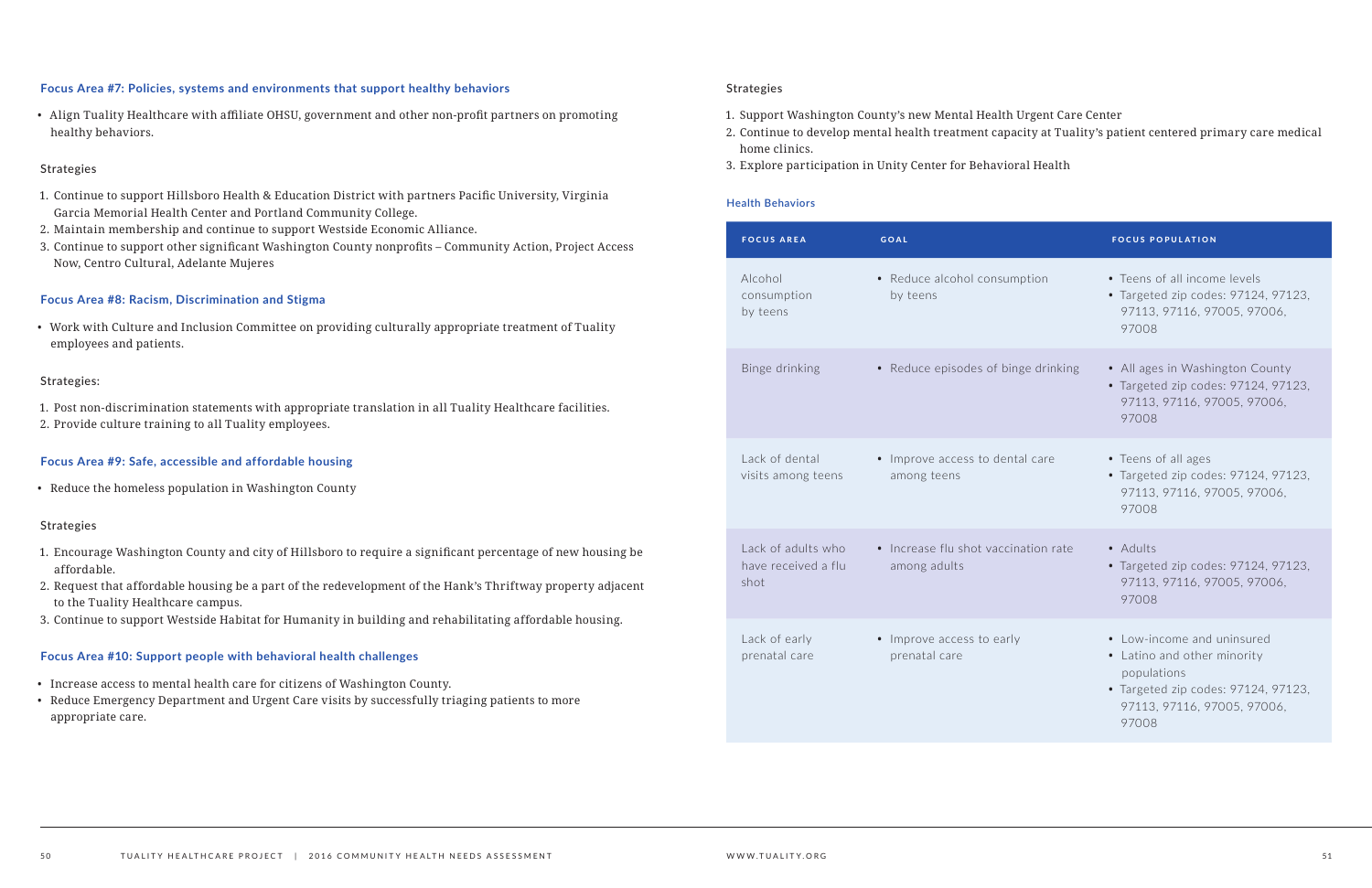| <b>FOCUS AREA</b>                                 | <b>GOAL</b>                                            | <b>FOCUS POPULATION</b>                                                                                                                                 |
|---------------------------------------------------|--------------------------------------------------------|---------------------------------------------------------------------------------------------------------------------------------------------------------|
| Lack of fruit<br>and vegetable<br>consumptions    | • Improve access to healthy foods                      | • Low-income and uninsured<br>• Latino and other minority<br>populations<br>• Targeted zip codes: 97124, 97123,<br>97113, 97116, 97005, 97006,<br>97008 |
| Lack of health<br>insurance among<br>adults       | • Increase access to health care                       | • Low-income and uninsured<br>• Latino and other minority<br>populations<br>• Targeted zip codes: 97124, 97123,<br>97113, 97116, 97005, 97006,<br>97008 |
| Lack of physical<br>activity among<br>teens       | • Increase physical activity<br>among teens            | • All teens<br>• Targeted zip codes: 97124, 97123,<br>97113, 97116, 97005, 97006,<br>97008                                                              |
| Marijuana use<br>among teens                      | • Discourage marijuana use<br>among teens              | · All teens<br>• Targeted zip codes: 97124, 97123,<br>97113, 97116, 97005, 97006,<br>97008                                                              |
| No usual source of<br>health care among<br>adults | • Increase access to health care                       | • Low-income and uninsured<br>• Latino and other minority<br>populations<br>• Targeted zip codes: 97124, 97123,<br>97113, 97116, 97005, 97006,<br>97008 |
| Vaping and<br>e-cigarette use<br>among teens      | • Discourage vaping and e-cigarette<br>use among teens | • Teens of all ages<br>• Targeted zip codes: 97124, 97123,<br>97113, 97116, 97005, 97006,<br>97008                                                      |

#### **Focus Area #1: Alcohol consumption by teens**

• Lower alcohol consumption in teen population.

#### Strategies

- 1. Support Washington County school districts in providing teen alcohol education.
- 2. Support Washington County law enforcement in enforcing underage drinking laws.
- 3. Provide teen counseling through primary care medical homes or Tuality Health Alliance.
- 4. Support Gov. Brown's proposal to increase tax on alcohol.

#### **Focus Area #2: Binge drinking**

• Lower binge drinking in Washington County

#### Strategies

- 1. Support Washington County contracted alcohol dependency programs.
- detox center.

2. Work with Washington County law enforcement on delivering patients with alcohol issues to a contracted

#### **Focus Area #3: Lack of dental visits among teens**

• Make dental care more readily available to teens.

#### Strategies

1. Refer teens in need of dental care to one of the Virginia Garcia's community and high school- based dental

- clinics.
- 2. Work with OHSU School of Dentistry and dental clinics on access to dental care.

### **Focus Area #4: Lack of adults who have received a flu shot**

• Make flu shots more readily available to adults.

#### Strategies

1. Market availability of flu shots covered by health insurance at several Tuality Healthcare locations – main

- hospital, Tuality Forest Grove Hospital, Tuality Urgent Care.
- 2. Make sure case managers are requiring all inpatients receive a flu shot.
- 3. Continue to support Tuality's Salud Services in providing flu shots to Willamette Valley vineyard workers.

#### **Health Behaviors (continued)**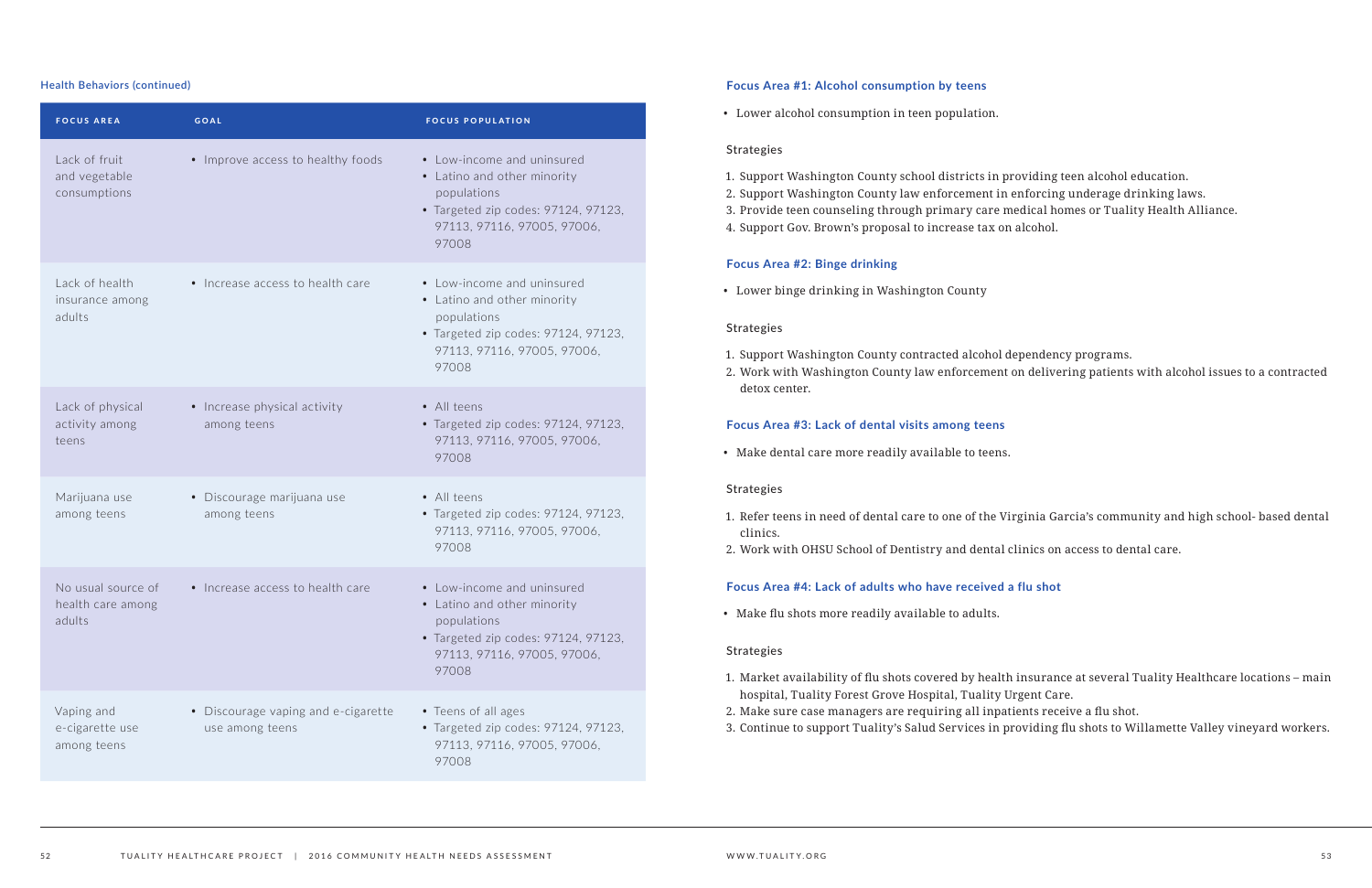#### **Focus Area #5: Lack of early prenatal care**

• Increase availability of early prenatal care in Washington County.

#### Strategies

- 1. Work with Tuality Obstetrics & Gynecology on improving access to early prenatal care
- 2. Work with Virginia Garcia Obstetrics Clinic on improving access to early prenatal care
- 3. Work with safety net clinics like Project Access Now and Southwest Community Health Clinic on improving access to early prenatal care.
- 4. Work with Tuality/OSHU westside primary care providers at Orenco Station, Knight Cancer Institute and Scappoose primary care on improving access to early prenatal care.

#### **Focus Area #6: Lack of fruit and vegetable consumption**

• Increase availability of fruits and vegetables

#### Strategies

- 1. Market availability of fresh fruits and vegetables at the farmer's markets which Tuality supports Hillsboro, Forest Grove and North Plains
- 2. Make sure farmer's markets take WIC, SNAP and FDNP
- 3. Work with Tuality Dietary Department on classes that promote consumption of fresh fruits and vegetables.
- 4. Work with Tuality Human Resources Wellness Coordinator on promoting fresh fruit and vegetable consumption among Tuality's 1,200 employees
- 5. Continue featuring local fruits and vegetables for sale one day a week in the Tuality Café.
- 6. Make fruit and vegetable consumption an important component of Tuality's Wellness Program, which was named one of the best wellness programs in Oregon by the Portland Business Journal.

#### **Focus Area #7: Lack of health insurance among adults**

• Increase members in Oregon Health Plan

#### Strategies

- 1. Work with Tuality Health Alliance staff on expanding THA membership.
- 2. Work with OHSU on expanding access to the Oregon Health Plan
- 3. Make referrals for undocumented workers to safety net clinics like Virginia Garcia, Salud Services and Southwest Community Health Clinic

#### **Focus Area #8: Lack of physical activity among teens**

• Increase number of teens who take part in physical activity daily

#### Strategies

1. Work with Tuality Health Alliance case manager on stressing the need and benefits of daily exercise.

- 
- 2. Work with staff at Tuality medical home primary clinics on increasing physical activity among teen patients.
- 3. Continue to support summer fitness program conducted by Tuality Rehabilitation Services.

#### **Focus Area #9: Marijuana use among teens**

• Make community aware of dangers of marijuana use among teens.

#### Strategies

- 1. Support Hillsboro, Forest Grove and other school districts on lowering marijuana use among teens.
- 2. Develop a presentation on teen marijuana with Community Education for presentation at community events.

#### **Focus Area #10: No usual source of health care among adults**

• Increase access to health care among adults

#### Strategies

- 1. Expand access to the Oregon Health Plan via work with Tuality Health Alliance and OHSU.
- 
- 3. Work with OHSU to increase number of primary care providers in Washington County

2. Support safety-net clinics like Virginia Garcia, Southwest Community Health Clinic and Salud Services.

#### **Focus Area #11: Vaping and e-cigarettes use among teens**

• Lower tobacco/e-cigarette usage teens

#### Strategies

- 1. Support Gov. Brown's plan to substantially increase tobacco tax
- 2. Support law enforcement in enforcing tobacco smoking age laws
- tobacco/vaping use

3. Work with Community Education tobacco cessation instructor on crafting a class that addresses teen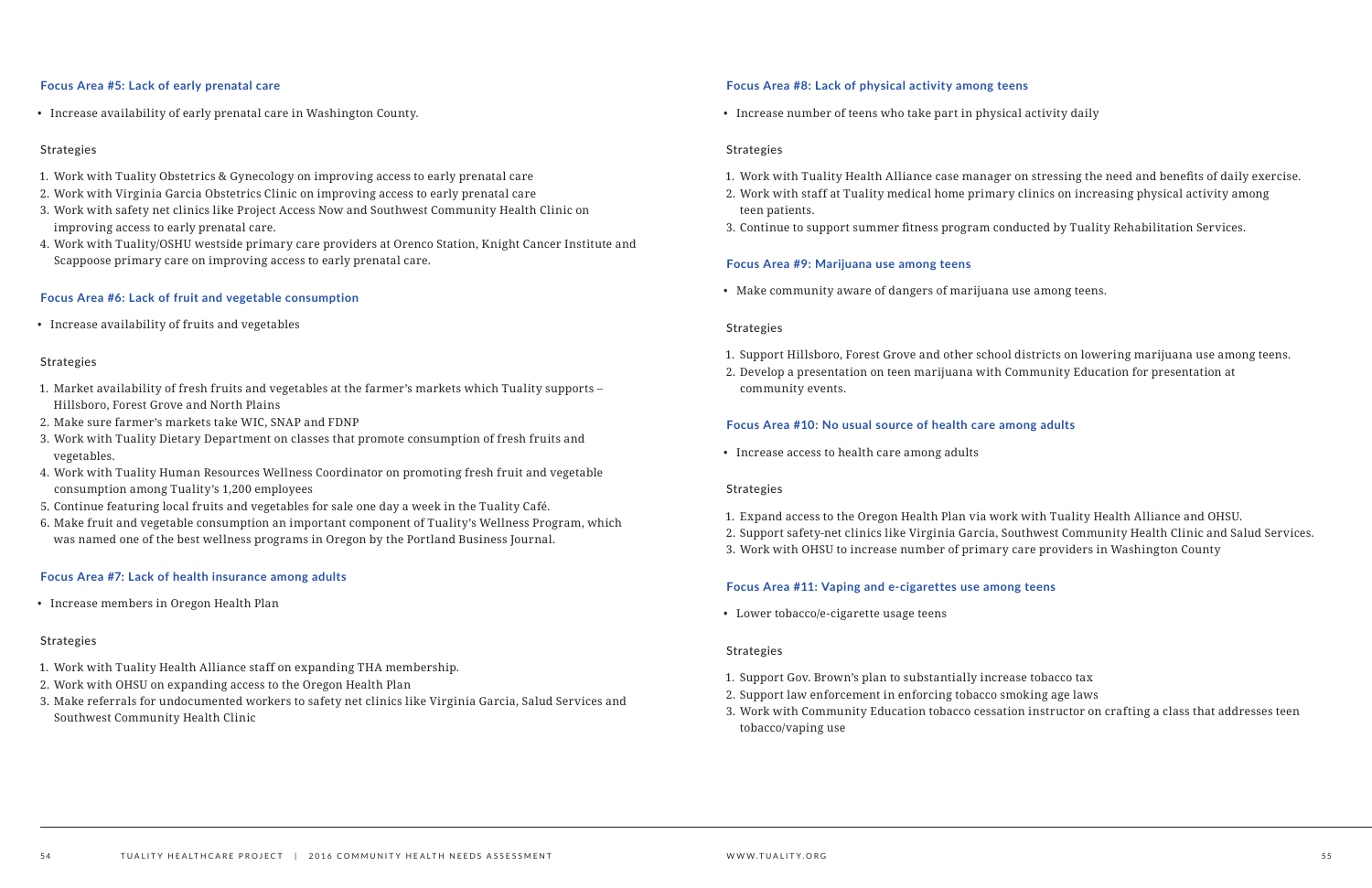#### **Morbidity**

| <b>FOCUS AREA</b>      | <b>GOAL</b>                                                                                         | <b>FOCUS POPULATION</b>                             |
|------------------------|-----------------------------------------------------------------------------------------------------|-----------------------------------------------------|
| Asthma                 | • Reduce Washington County<br>asthma rate by 1 percent in next<br>CNHA data set                     | • Children and teens<br>• Women<br>• All zip codes  |
| Cancer, 8 types        | • Lower Washington County cancer<br>rate                                                            | • All ages<br>• Both sexes<br>• All zip codes       |
| Chlamydia              | • Reduce incidence of this treatable<br>Sexually Transmitted Disease<br>among teens and young women | $\bullet$ Teens<br>• Young women<br>• All zip codes |
| Depression             | • Work with government,<br>community partners to reduce<br>depression as a health care issue        | $\bullet$ Teens<br>• Seniors<br>• All zip codes     |
| Obesity/<br>Overweight | • Lower obesity rate in Washington<br>County                                                        | · All ages<br>• Both sexes<br>· All zip codes       |

#### **Focus Area No. 1: Asthma**

• Reduce the incidence of asthma as the top morbidity among Washington County citizens

#### Strategies

- 1. Make Tuality and community primary care and family practice providers aware of asthma as the No. 1 cause of morbidity in Washington County
- 2. Work with Tuality Pulmonology Clinic in identifying and treating more Washington County residents who have asthma.

### **Focus Area No. 2: Cancer, 8 types**

• Reduce the incidence of all types of cancer in Washington County

#### Strategies

- 1. Support the Tuality Healthcare Foundation in its fundraising efforts to expand the Tuality/OHSU Cancer Center.
- 2. Support the Knight Cancer Institute on its pathway to end cancer.

#### **Focus Area No. 3: Chlamydia**

• Reduce the incidence of chlamydia in Washington County.

#### Strategies

1. Work with Tuality, OHSU and community providers on making chlamydia treatment/vaccinations a priority for children, teens and young women.

#### **Focus Area No. 4: Depression**

- Reduce Washington County depression rate among adults
- 1. Work with Tuality, OHSU and community providers on treating depression.
- 2. Work with Tuality Health Alliance and primary care medical homes on improving treatment of depression

#### **Focus Area No. 5: Obesity/Overweight**

• Reduce Body Mass Index among Washington County residents

#### Strategies

- 1. Work with Tuality Community Education Department on continuing to offer and promote Health Eating classes.
- 2. Work with Tuality Health Alliance case managers on providing healthy eating counseling for Oregon Health Plan members.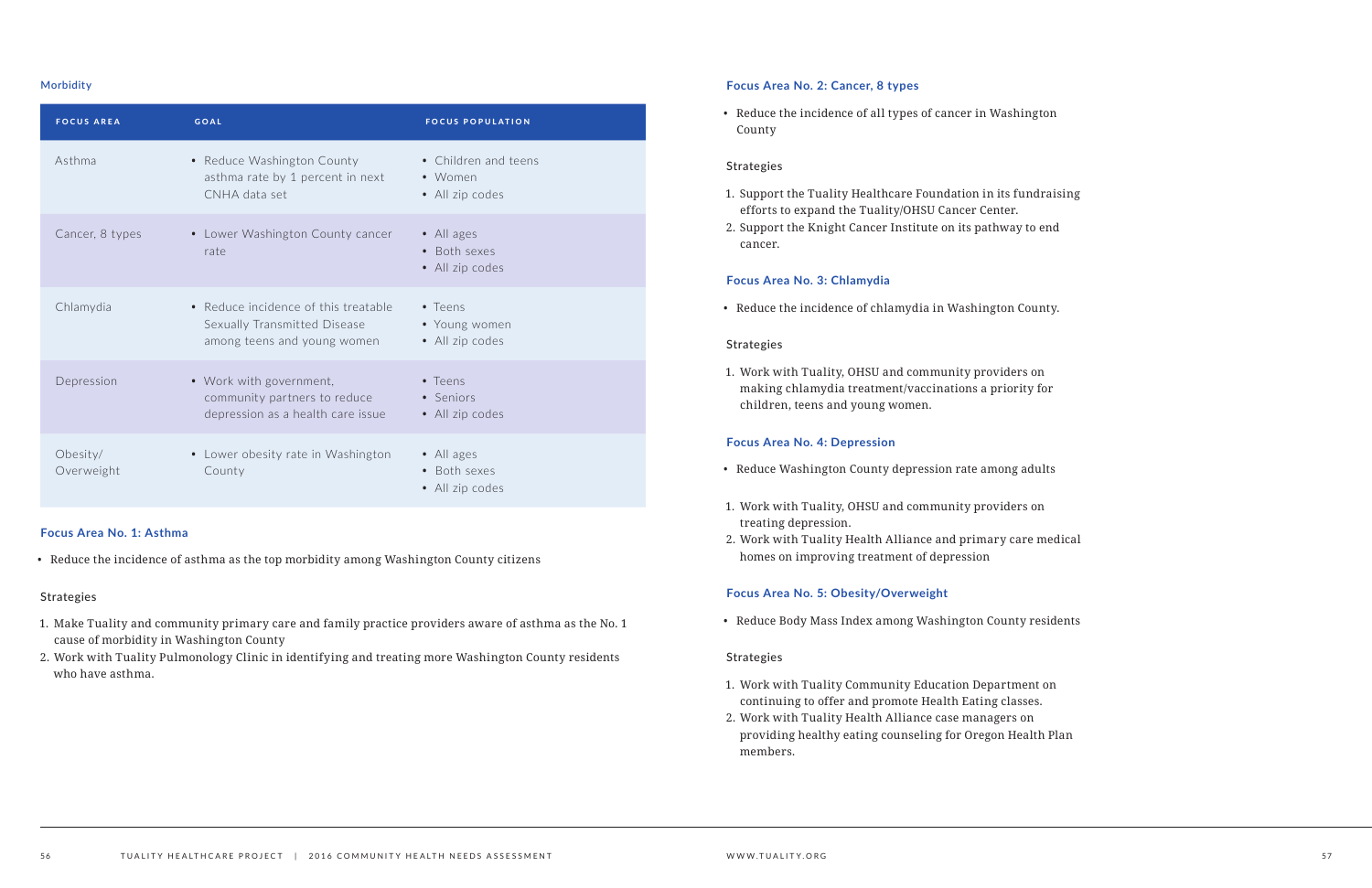#### **Mortality**

| <b>FOCUS AREA</b>                    | <b>GOAL</b>                                                                         | <b>FOCUS POPULATION</b>                                                                                                    |
|--------------------------------------|-------------------------------------------------------------------------------------|----------------------------------------------------------------------------------------------------------------------------|
| Alcohol induced                      | • Reduce alcohol related deaths in<br>Washington County                             | • Adults<br>• Unemployed and low income<br>• All zip codes                                                                 |
| <b>Breast Cancer</b>                 | • Reduce breast cancer incidence<br>among females in Washington<br>County           | • All females<br>• All zip codes                                                                                           |
| Chronic lower<br>respiratory disease | • Manage patients with chronic<br>lower respiratory disease in<br>Washington County | • Adults<br>• Unemployed and low income<br>• All zip codes                                                                 |
| <b>Diabetes</b>                      | • Lower diabetes mortality rate in<br>Washington County                             | • Unemployed and low income<br>• Minorities<br>• All zip codes                                                             |
| Drug-induced                         | • Reduce drug induced mortality<br>rate in Washington County                        | • Low-income and uninsured<br>• Targeted zip codes: 97124, 97123,<br>97113, 97116, 97005, 97006,<br>97008                  |
| Heart disease                        | • Lower heart disease mortality rate<br>in Washington County                        | $\bullet$ Men<br>• Low-income and uninsured<br>• Targeted zip codes: 97124, 97123,<br>97113, 97116, 97005, 97006,<br>97008 |
| Leukemia &<br>Lymphoma               | • Reduce leukemia and lymphoma<br>cancer mortality rate in<br>Washington County     | • Ages 50 and higher<br>• Targeted zip codes: 97124, 97123,<br>97113, 97116, 97005, 97006,<br>97008                        |
| Ovarian cancer                       |                                                                                     | • All females                                                                                                              |

| <b>FOCUS AREA</b> | <b>GOAL</b>                     | <b>FOCUS POPULATION</b>                                                                       |
|-------------------|---------------------------------|-----------------------------------------------------------------------------------------------|
| Prostate cancer   |                                 | • All males<br>• African-American men<br>• Men who have a relative di<br>with prostate cancer |
| Suicide           | • Reduce suicide rate among men | • Low-income and uninsured<br>$\bullet$ Males<br>• Males 85 and over                          |

|          | • All males<br>• African-American men<br>• Men who have a relative diagnosed<br>with prostate cancer |
|----------|------------------------------------------------------------------------------------------------------|
| mong men | • Low-income and uninsured<br>• Males<br>• Males 85 and over                                         |

#### **Focus Area No. 1: Alcohol-induced**

• Reduce alcohol related deaths in Washington County

#### Strategies

1. Align Tuality Healthcare with Washington County approved alcohol treatment programs

#### **Focus Area No. 2: Breast cancer**

• Reduce breast cancer related deaths in Washington County

#### Strategies

- 1. Continue community outreach via Tuality Mobile Mammography van
- 2. Work with Tuality Healthcare Foundation and OHSU on purchasing a new mobile van
- 3. Continue to support American Cancer Society guidelines on mammograms by age - 40 to 44 should have the choice to start annual breast cancer screening with mammograms, women age 45 to 54 should get mammograms every year.
- 4. Continue to host "Wear Pink" Night at Hillsboro Hops baseball game to promote breast cancer screening and raise money for Tuality Healthcare Foundation Cancer Fund.

#### **FOCUS POPULATION**

#### **Mortality (continued)**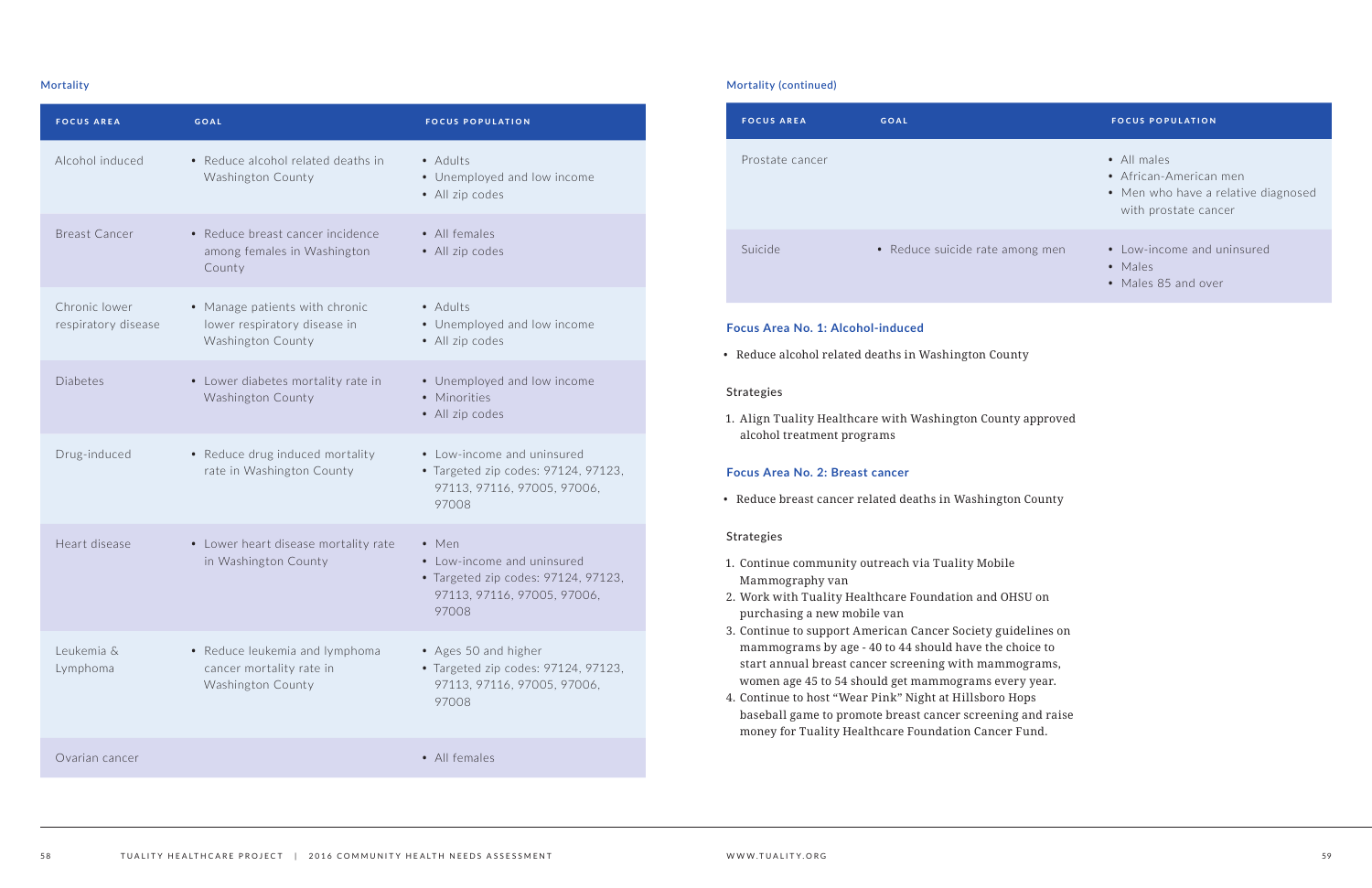#### **Focus Area No. 4: Diabetes**

• Reduce diabetes mortality rate in Washington County

#### Strategies

- 1. Work with Tuality Community Education Department on continuing series of diabetes education classes.
- 2. Work with Tuality Employee Diabetes Educators on educating employees and the public on how to deal with diabetes.

#### **Focus Area No. 5: Drug induced**

• Lower drug induced deaths in Washington County

#### Strategies

- 1. Work with Washington County health department approved outpatient treatment programs
- 2. Support and promote state of Oregon safe opioid prescribing guidelines
- 3. Support primary care referrals to Tuality Healthcare's two pain management providers.

#### **Focus Area No. 6: Heart disease**

• Reduce heart disease as a cause of death in Washington County

#### Strategies

- 1. Continue to support and promote Community Education quit smoking classes.
- 2. Continue to support and promote Community Education health eating and obesity avoidance classes

#### **Focus Area No. 7: Leukemia & Lymphoma**

• Reduce blood cancer rate in Washington County

#### Strategies

1. Support Tuality Healthcare's plan to unite oncology providers, infusion services and cancer treatment in an expanded Tuality/OHSU Cancer Center

#### **Focus Area No. 8: Ovarian cancer**

• Reduce ovarian cancer mortality rate in Washington County

#### Strategies

- 1. Make staff at Tuality Obstetrics & Gynecology aware that Ovarian cancer has a very high mortality rate in Washington County
- 2. Make other community obstetrics and gynecology providers aware that ovarian cancer has a very high mortality rate in Washington County.

#### **Focus Area No. 8: Prostate cancer**

• Lower prostate cancer deaths in Washington County

#### Strategies

- 1. Continue to support American Cancer Society guidelines on prostate screening – regular screenings for men age 50 and over, regular screening for men age 40 and over who have a relative who had prostate cancer at an early age.
- 2. Continue to support Tuality/OHSU Cancer Center prostate cancer screening event.
- 3. Continue to hold "Wear Blue" Night at Hillsboro Hops baseball game to promote prostate cancer screening and raise money for Tuality Healthcare Foundation Cancer Fund.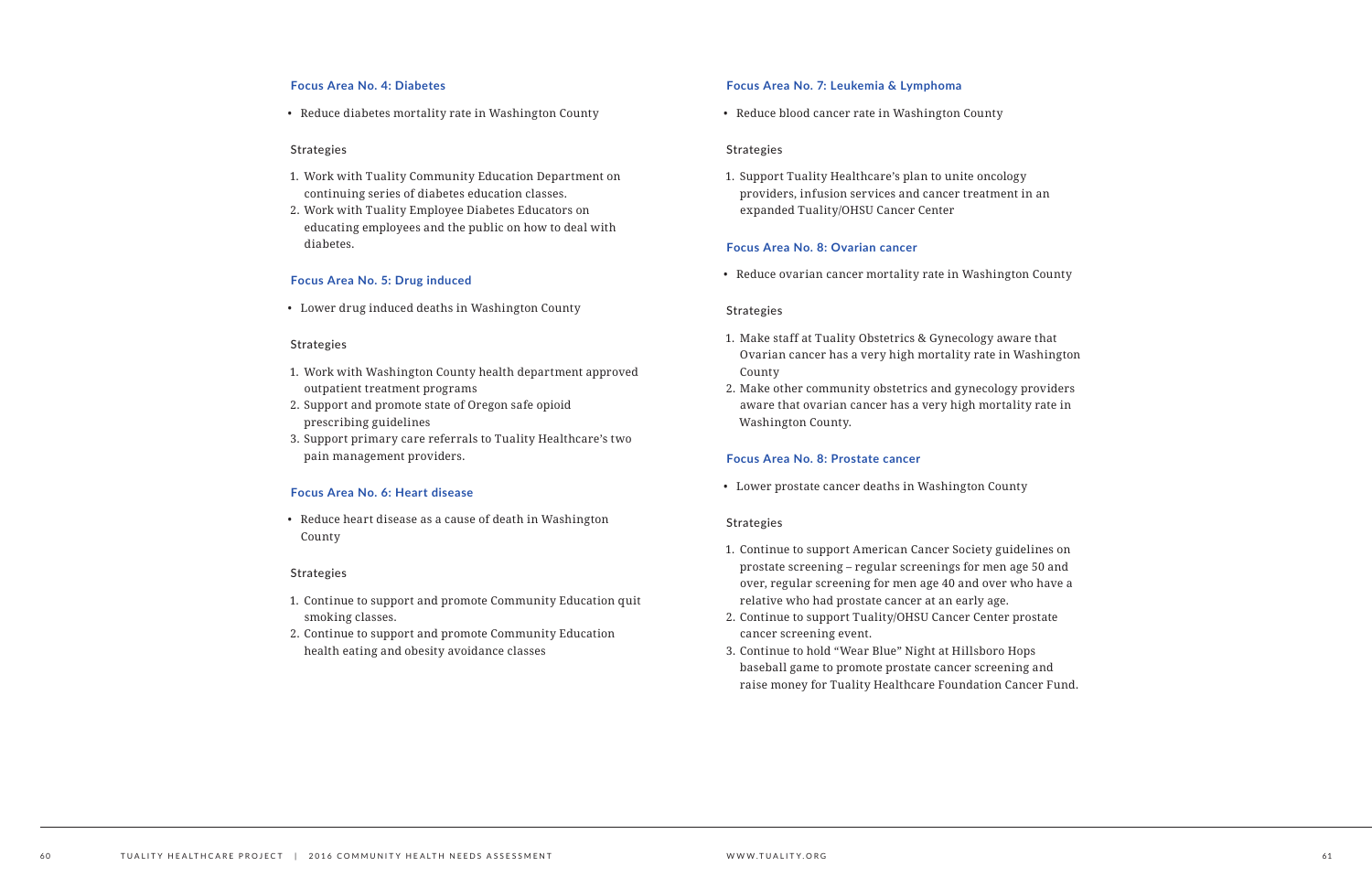### **Conclusions**

Tuality Healthcare and the Healthy Columbia Willamette Collaborative showed significant improvement in two areas we collectively targeted during the initial three-year Community Health Needs Assessment period.

**Opioid prescribing:** The group was a key player on the Oregon Opioid Prescribing Guidelines Task Force that was charged with developing statewide guidelines for providers and health care organizations. The task force adopted the Centers for Disease Control "CDC Guidelines for Prescribing Opioids for Chronic Pain." The guidelines will lay the ground work for attacking the opioid epidemic in the years ahead. Tuality Healthcare's employed physicians and physicians contracted through Tuality Health Alliance have also adopted the prescribing guidelines.

**Breast feeding to 6 months:** The collaborative stressed that breast feeding to 6 months is an achievable goal that will show health care benefits many years down the road. The Breastfeeding Report Card for 2016 published by the CDC shows much progress has been made, especially in Oregon. The state is one of the few in the country to achieve both Healthy People 2020 data measures. Oregon met the HP2020 goal for initiating breastfeeding rate of 81.9 percent. The state also met the more important HP2020 goal of breast feeding to 6 months at a rate of 60.6 percent.

Tuality Healthcare's Executive Leadership Team, in conjunction with business strategists at affiliate OHSU, has chosen three areas of health care to target for improvement in the next couple of years – opioid prescribing, pre-natal care and mental illness. Here is a look at strategies Tuality is considering to address these health care issues:

**Opioid prescribing:** Adoption of the prescribing guidelines for opioids for chronic pain is a first step. Much work remains. According to the Oregon Health Authority, 1 in 4 Oregonians received a prescription for opioid medications, and more drug poisoning deaths in Oregon involve prescription opioids than any other type of drug, including methamphetamines, heroin, cocaine and alcohol. Here are strategies under consideration by Tuality Healthcare:

- a) Take advantage of the state's Prescription Drug Monitoring Program which tracks statewide prescription data for all controlled substances dispensed to Oregon residents.
- b) Educate all Tuality Healthcare Emergency Department staff on the use of effective opioid antidote drugs. Also, ensure that Metro West Ambulance and other ambulance companies are prepared for the use of naloxone.
- c) Take advantage of the skills of Tuality Healthcare's two pain management physiatrists, Dr. Adam Soll and Dr. Daniel Albrecht.
- d) Work with Washington County health department approved outpatient treatment programs.
- e) Work with Tuality Clinical and Community Education departments on tailoring educational materials that address opioid use and it's relation to mental health.

**Pre-natal care:** Community Health Needs Assessment data shows that the lack of early pre-natal care is an ongoing problem in Washington County. This Health Behaviors issue isn't easily addressed by one healthcare systems or agency. Collaboration between health care systems, county health departments and other agencies and non-profits will work best in making early pre-natal care available to more Washington County residents. Here are strategies under consideration by Tuality Healthcare:

- a) Work with Tuality Obstetrics & Gynecology Clinic on improving access to early prenatal care
- b) Work with Virginia Garcia Obstetrics Clinic on improving access to early prenatal care
- c) Work with safety net clinics like Project Access Now and Southwest Community Health Clinic on improving access to early prenatal care.
- d) Work with Tuality/OSHU westside primary care providers at Orenco Station, Knight Cancer Institute and Scappoose primary care on improving access to early prenatal care.
- e) Make Washington County women aware of Oregon Mothers Care program, a service of the Oregon Health Authority. The program provides pre-natal needs assessment appointments at no charge.
- f) Ensure that work in improving pre-natal care reflects the demographics of Washington County.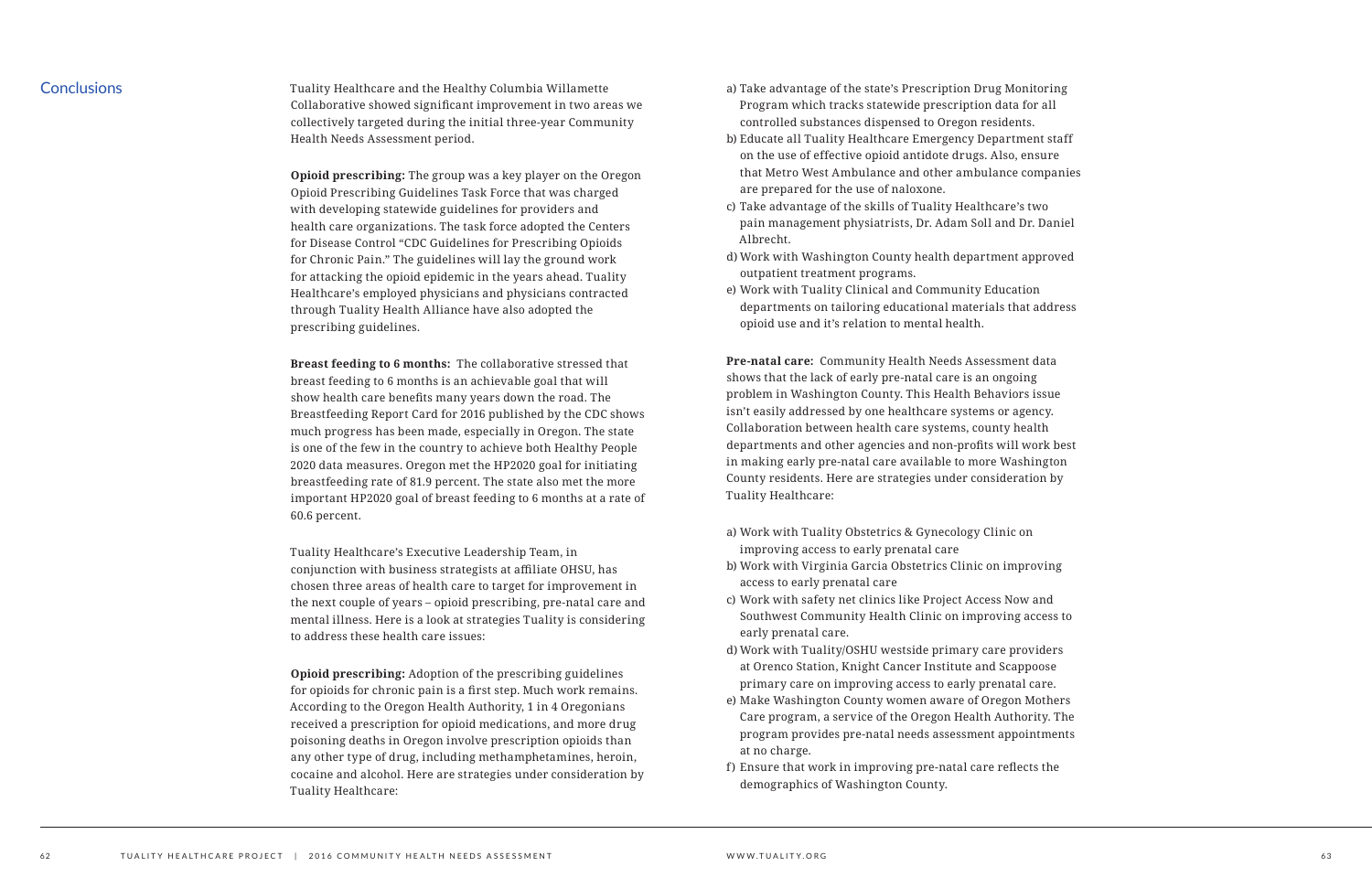g) Continue pursuit of Baby Friendly Hospital designation, which will help in focusing attention on early pre-natal care. Also, publicize the fact Tuality Healthcare has dedicated onsite breast feeding rooms at our hospitals in Hillsboro and Forest Grove.

**Mental Illness:** Mental Health continues to be a major health issue in Washington County, the Portland Metro area and the state of Oregon. It is another health issue where collaboration among health care providers, county health departments and other agencies and non-profits will be the best course for success. Here are strategies that Tuality Healthcare is considering:

- a) Continue to develop mental health treatment capacity at
- Tuality's patient centered primary care medical home clinics. b) Continue discussions between the Hillsboro Health & Education District partners (Tuality, Virginia Garcia, Pacific University, city of Hillsboro, Washington County) and the Veterans Administration about locating a mental health clinic in Hillsboro. Washington County has the highest number of veterans of any county in Oregon.
- c) Support Washington County's new Mental Health Urgent Care Center.
- d) Explore participation in Unity Center for Behavioral Health, the new mental health center in Portland founded by OHSU, Providence and other health care providers.
- e) Make primary care providers in the community aware of the Pacific University Psychology & Comprehensive Health Clinic located in the Hillsboro Health & Education District.
- f) Explore expanding mental health capabilities at Tuality Healthcare, including use of telehealth and telepsychiatry services.
- g) Make area primary care providers and other referring providers of the programs available at the Tuality Center for Geriatric Psychiatry, one of the leading facilities of its kind in the Northwest.